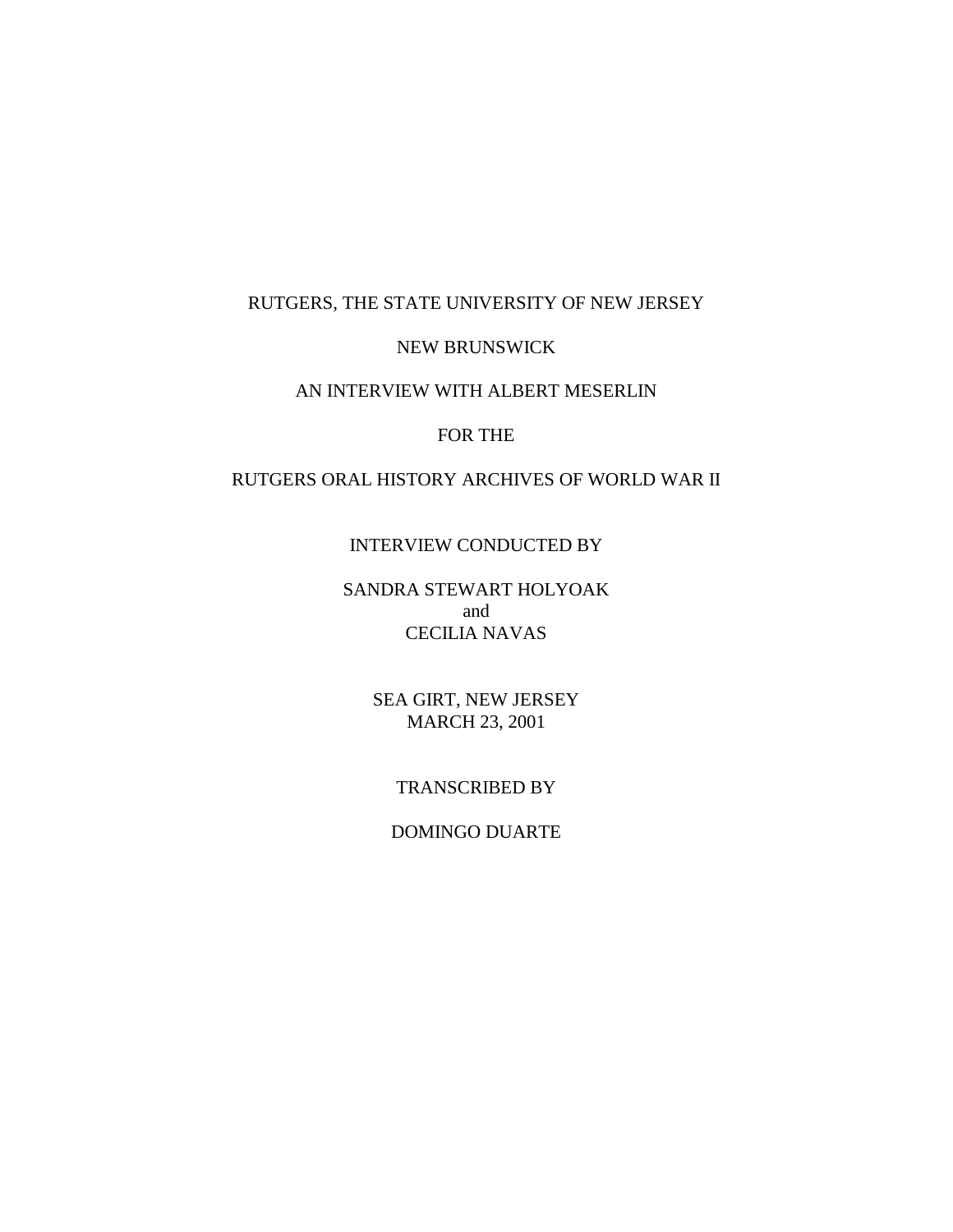Cecilia Navas: This begins an interview with Mr. Albert Meserlin in Sea Girt, New Jersey. Today"s date is March 23, 2001. My name is Cecilia Navas and I am here with …

Sandra Stewart Holyoak: Sandra Stewart Holyoak. Mr. Meserlin, to begin, could you tell us a little bit about your early life, such as where and when you were born?

AM: Sure. I was born in East Orange, New Jersey, [to] a family of five children. We lived near Columbia Grammar School. [I] went to East Orange High School. In fact, in my family, we have two sets of twins, I'm a twin, and ... I had a brother and sister, twins; one passed away. What else can I tell you? [laughter] I went to East Orange High School, and, after high school, I started as a runner in Fidelity Union Trust Company in Newark and went to night school at Rutgers and Seton Hall in Newark, New Jersey.

SH: Where did your father work? What type of work did he do?

AM: My father worked for an inventor, Miller Reese Hutchinson, and, eventually, he was a secretary up in Edison's office, in Edison's lab, in West Orange. Dad ... came from Germany, Alsace-Lorraine, and my mother, … her family came from England. I know the little church they were married at in West Orange. More interesting is, … my present wife, [laughter] … we've been married fifty-seven, going on fifty-eight, years. … We went to high school together, and we're still together.

SH: Did your mother ever work outside of the home? She probably had her hands full with two sets of twins.

AM: No. Mother worked at home. … Years ago, you could get a maid [at a] very reasonable [price] and we had a live-in maid called (Jana?). … Remember, when you were a kid, you used to play with a baseball bat, one potato, two potato, three [potato]? I can still remember what she taught us, "(Obla, dobla…?)," and I can still remember, I was sitting on the steps as a kid, with my four brothers and sisters, and her teaching us that game. … Do you want to know how I got in the Army?

SH: Sure.

AM: My father was on the draft board. My brother and I went. My brother ... didn't get in, 'cause he had a heart murmur. I wasn't accepted because I was underweight, and, at the draft board, there was a sergeant, and I think you had to weigh, like, say, 125, and I might have weighed like 123. He says, "Go out and drink a lot of water, and eat a bunch of bananas, and come back," and that I did, and I got in, and that's how I ended up as a private in the Army. ... Like all of us, then, we went down to Fort Dix, and, from Fort Dix, I ... was assigned to a work battalion as a company clerk, because I worked in the bank. … They were big, tough workmen and little me, and, from there, we went to Camp Edwards, Cape Cod. ... I didn"t know where we were heading for, but, one day, I saw a sergeant running around with a Speed Graphic camera, taking pictures of some of the buildings. So, I said, "What do you do?" He said, "I work for the camp newspaper," and I said, "Geez, I"d love to get a job like that … and I think I"d be more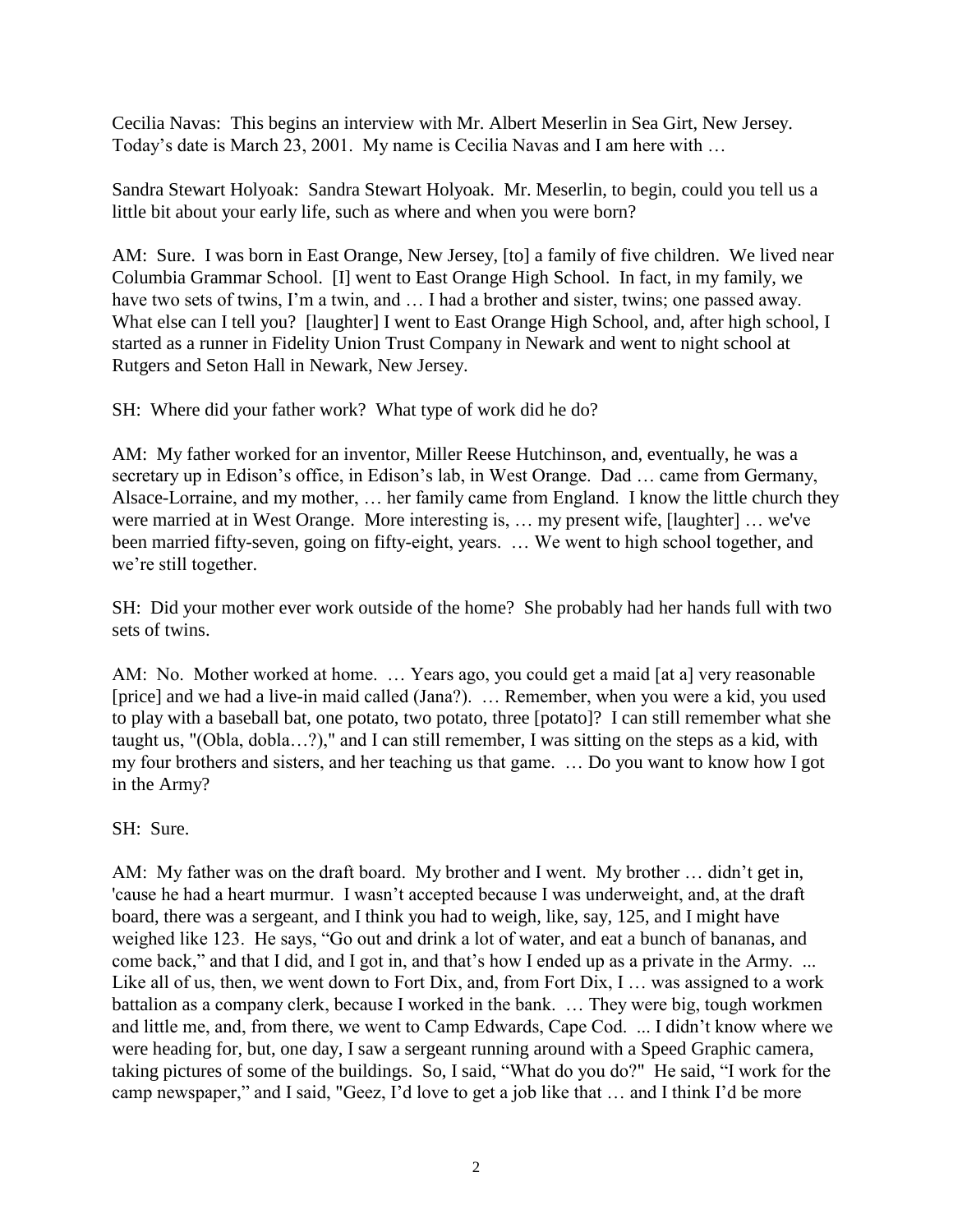beneficial to the Army. My hobby is photography," and he said, "Well, why don"t you send home for some pictures and write a letter to the camp commander," and this I did, and about three weeks later, I had a Speed Graphic in my hand and was working for the camp newspaper at Camp Edwards, Massachusetts. I didn"t know anything about a Speed Graphic. I don"t know if any of you know what a Speed Graphic is. It"s just a big, bulky camera, takes a four-by-five negative, but, with their help and so forth, I ended up taking pictures for the camp newspaper and out on the rifle range and the artillery range.

SH: How did you become interested in photography? Did you develop your hobby in grammar school or high school?

AM: I belonged to the camera club in high school, and, in fact, in the yearbook, it says something to the effect that [I worked] as a photographer. ... I wrote home to Irene, I said, "Would you please send me a bunch of my photos and work?" and that's how I ended up being a photographer, and [I] did that for several months, and, all of a sudden, I was transferred, all alone, on a train to Fort Sam Houston, Texas, to be trained as a combat photographer with the 165<sup>th</sup> Photo Unit.

SH: How was your training at Fort Sam Houston different from the training you received at Camp Edwards?

[Interviewee"s Editorial Note: At Camp Edward, Massachusetts, I just took pictures for the camp newspapers and for the press. At Fort Sam Houston, Texas, we were trained to be combat photographers.]

AM: Well, … there were five of us sent to [the] Louisiana Maneuvers, and we lived in a tent, stole a million watermelons, [laughter] and [the] five of us clicked. We lived in a tent, bugs, snakes, and everything else, but, it was a job, and it was good training. I think, if I remember, when I was there, Gen. Eisenhower was only a colonel on maneuvers, but, I never got any pictures of him, then. ... We would go out on assignments every day, either assigned to an engineer group or a tank group, … taking pictures, and I have some here [of] a bridge building for training. …

SH: Was combat photography a part of the Signal Corps?

AM: It's part of the Signal Corps, yes. It's a branch of the Signal Corps.

CN: Did the Army train you specifically to be a photographer?

AM: Only as a combat photographer. ... They never told you what to do with the camera. ... [They] just said, "Go out today and you"re assigned to this battalion," or this general, "Go out and follow him around for the day," or this unit or this tank group, and that was it.

SH: Did they tell you what kind of photographs they wanted?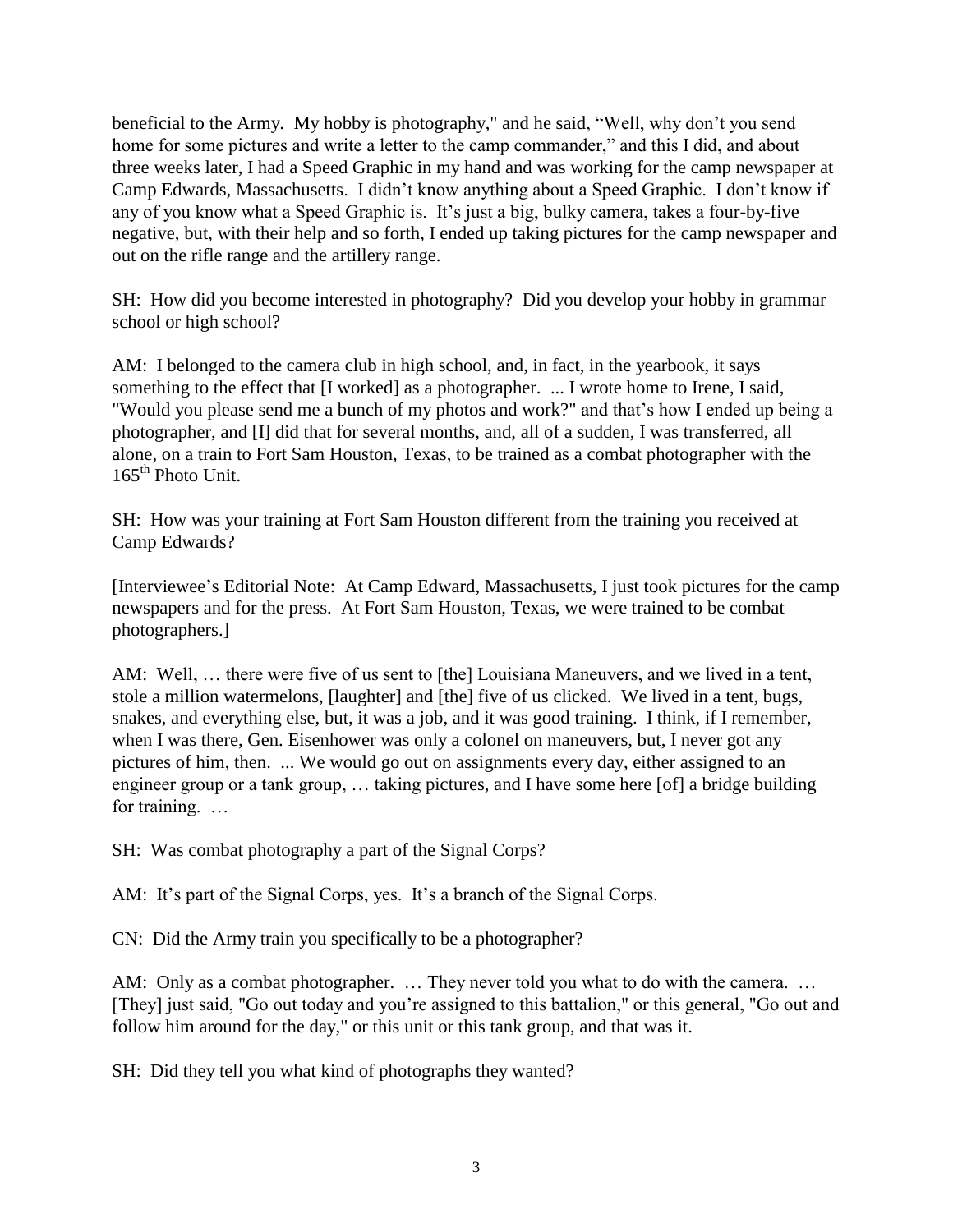AM: No, they never did. You just had your unit. You were pretty free to do what you wanted as an Army photographer. In fact, when I went overseas, I have a pass here, and I still have it, no one was to interfere with us. We could go and do what we wanted.

SH: Oh, really? You had a lot of freedom to take pictures.

AM: We had a lot of freedom, yes. ...

SH: Can you tell us about the five guys that you were with in Louisiana? Were they from all over the country?

AM: They were all [from different places], yes. One of them, a very terrific guy, Jerry Horton, who taught me a lot, he was a newspaper photographer and maybe five or ten years older than I was.

[Interviewee"s Editorial Note: Jerry Horton was my closest buddy, also best man at our wedding. Before entering the Army, he was a press photographer for a newspaper in Cleveland. We got separated in London and Jerry was assigned to the Fifth Division and, as a combat photographer, he received the Silver Star medal, three Bronze Star medals, and the Purple Heart. One great guy.]

… Most all of the fellows in the unit were from California, from studios and so forth. We worked together, a movie man and a still man, we worked as a team, two of us, always, together on assignment, and that"s how we were trained on maneuvers, … and we had a little photo lab at Camp Polk, Louisiana, and that"s where our film was sent in to be developed.

SH: Were you ever tempted to learn how to do the movie angle of the job?

AM: No, I just love still photography. That was what I did.

SH: Did you do your own developing?

AM: … No, I never touched a developer or anything while I was in the service. At the end of a day, we would wrap our film packs up, … with whatever we wrote about each one, … and send them to the lab, and I"ll tell you more about that later, how that was done when we were in Europe.

SH: Well, let us continue from there then. I just wanted to know how you developed as a photographer.

AM: It was a hobby. My father sort of pushed it. He bought me my first little Kodak, and what else can I tell you, how I ended up in Europe?

SH: Were you married to Irene at this point?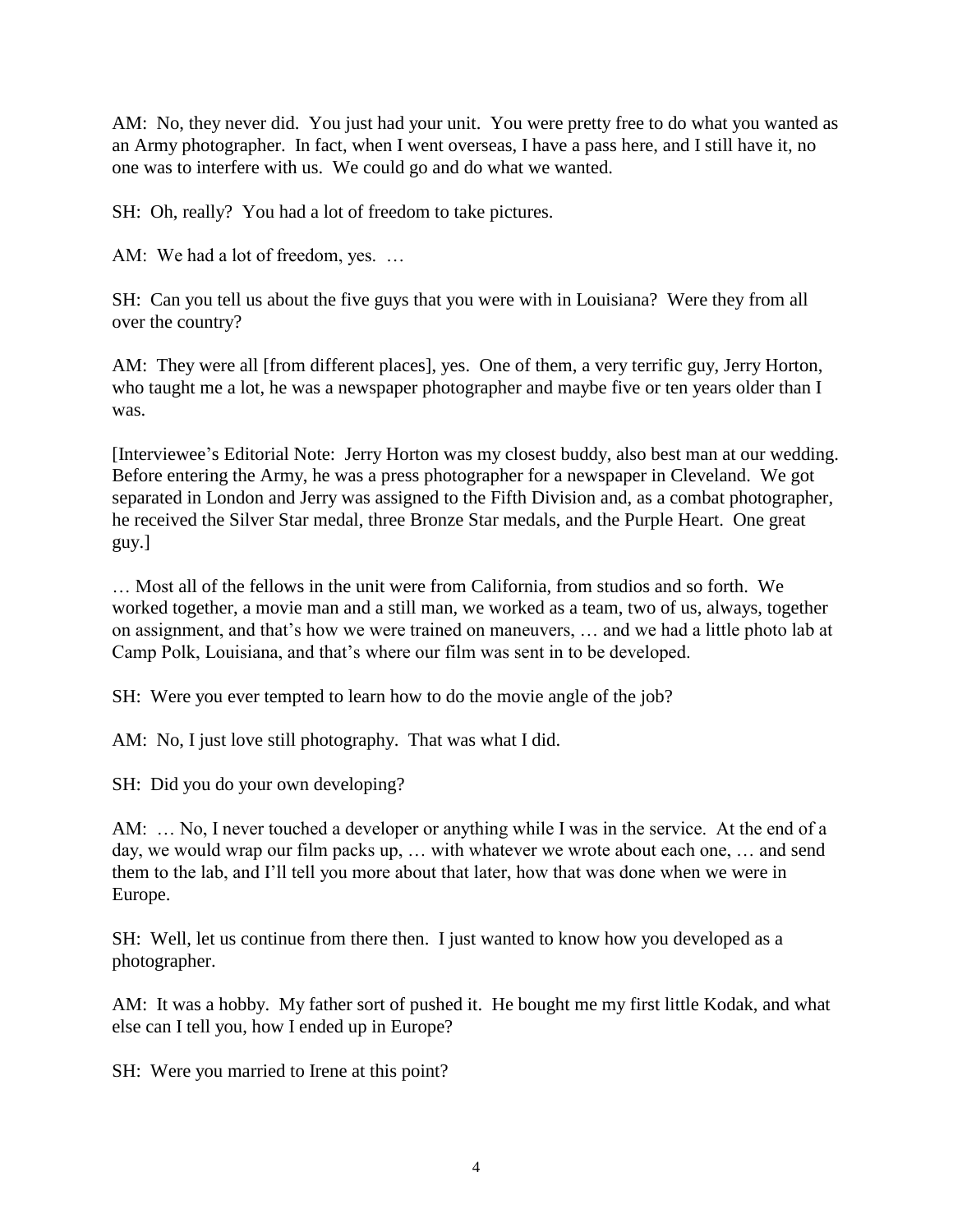AM: Oh, yes.

CN: Tell us the story.

AM: Tell you the story? Did you hear that, Irene?

CN: You were high school sweethearts …

AM: … And then, I went into the service and I was stationed at San Antonio, Fort Sam Houston, … with Jerry Horton, who I've mentioned, he and his wife. He was already married, and Irene and I took the train from East Orange to, where'd we go? to Cleveland, and I met Jerry and his wife, ... and you can imagine how Irene's mother felt, but, she must have liked me. [laughter] ... The four of us drove all the way to Fort Sam Houston, Texas, from Cleveland.

SH: Was that your honeymoon?

AM: That was our honeymoon, and we got married on the way, at (Marion?), Arkansas. … This probably is the same story you hear from a million GIs, that happened during the war. ... We had a little apartment, not an apartment, one room, in a sense, about a mile or two [away] from the camp, near the zoo in San Antonio, and Jerry and his wife had an apartment just a short way away, and we were there, like, what? one or two weeks, or three weeks, before I was sent overseas, and Irene got on a train, all alone, a little girl, back to East Orange, New Jersey. …

SH: I have one question. Since parents were so strict in that era ...

AM: And they were strict back there, then.

SH: Why did they let a young woman suddenly get on a train all alone?

Irene Meserlin: 'Cause it was a crazy time of the year, a time, you know. People did crazy things. I'd never let my daughter do anything like that, you know.

AM: I guess they knew we were madly in love. We were engaged for quite awhile.

IM: And then, he went overseas. … Three years, I was alone.

SH: In case the tape did not pick that up, Mrs. Meserlin was explaining how she spent three years alone while Mr. Meserlin was overseas.

SH: Where did you go from San Antonio?

AM: Overseas.

IM: You came back for a few days, and then, you went off.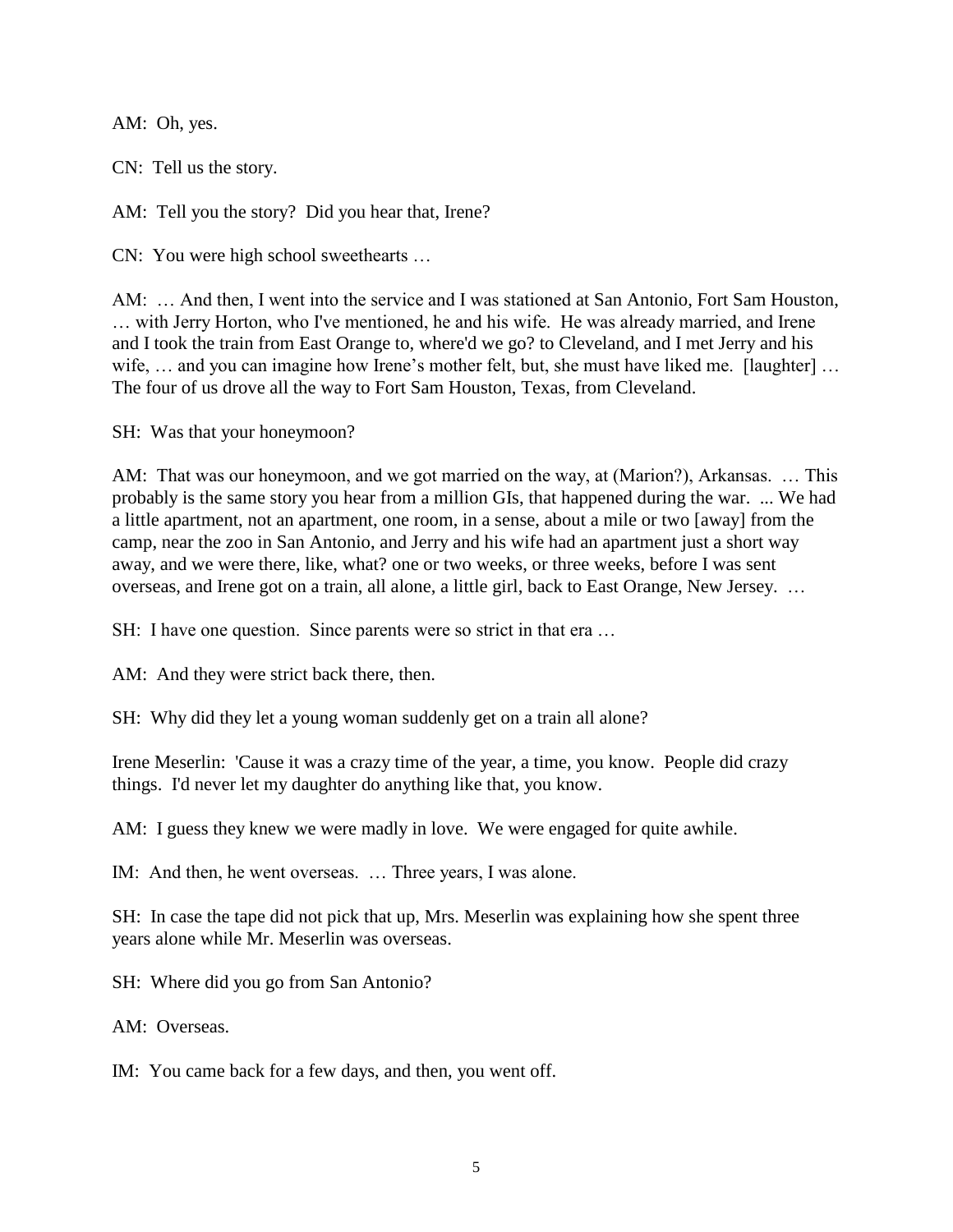AM: Yeah. I got home, what? for maybe three or four days or something, ... not even that, I guess not, and then, overseas on a little ship, all alone. We didn"t go in a convoy. … The ship was called the *Louis Pasteur*, and it was a French ship that was taken over by the British, and I don"t know if you've ever eaten … British food on a convoy. It's like eating wet newspaper [laughter] and we hit awful rough weather. I remember looking up out of the ship and seeing waves that looked like mountains, and I think half of the GIs on the ship got sick, and we slept in very close quarters, on the floor, on the tables that we ate on, and [in] the hammocks above us. That's the way we slept, going overseas, just packed in like sardines.

#### SH: Which unit was being shipped over on the *Louis Pasteur*?

AM: This was my photo unit, and I guess there must have been 150, plus other troops, of us, between the movie men, and the drivers, and the lab people, and I don"t know how long we took, but, I know I was very sick, and a lot of us were. In fact, a lot of the furniture got broken on the ship, and people got broken legs because the sea got so rough. ... We landed in northern England, and I"ll never forget, here we are, half dead and seasick, and [we had] our big duffel bags, and the ramp looked like a hundred miles long, going up from the boat, and we get to the top, and there was the British Red Cross girl, "Would you like a cookie?" "Dear, I"d like to die right now," [laughter] and we were put on trains, and they were all blacked out, naturally, at that time, in '42, end of '42, early '43. … We were put on a train and taken … down to a little town called (Chipping Sudbury?), down near Bath, England, and … we were stationed there for awhile, and we were billeted anywhere they could put us, in a barn, in a tent, anyplace. … It was a little town, and it had a fish and chips shop and a cattle auction every couple of days, or weeks, and then, one day, … I don"t know whether our CO was trying to get rid of us, but, he picked five of us and sent us to London, to the APS, Army Pictorial Service, which was like a gift from heaven, but, that's what I thought. So, one night, I woke up ... when the Germans flew over, and I ended up down in the cellar, scared to death, but, eventually, … I was assigned to take pictures of the air raids and the damage after. I got a letter of commendation for that, and, from England, you know, it"s funny, while I was in England, I was assigned to cover the build up of what the Yanks had sent over, and it's just unbelievable that the British Isle didn't sink. I have one picture here, thousands of two-and-a-half ton trucks lined up, tanks, it's just unbelievable what we shipped to England, and all I have to say is, the British people have guts. At our lab in London, … for awhile, it was just like working for a newspaper. All of a sudden, the CO in command, he'd say, "Al, get a jeep," and, "We found a little, fourteen-year-old boy up in northern England who joined the Army. We don't know how he got in. We want some pictures of him." You jump in a jeep and that's where you went, or some other assignment. "Go to Land's End, Bristol," or, "There's something we want a picture of," and this went on for awhile. ... I'll never forget, one day, in London, I don't know if you've ever heard of "buzz bombs," [V-1 rockets]; it's … a controlled bomb, in a sense, a little airplane, maybe a couple of yards long, and, when it was up in the air, it made a terrible noise, it sounded like an old Model T motor falling apart. … [It] made a terrible hum, and then, it would cut out and fall to earth, and you never knew where it was going to land. I"ll never forget, one day, I was at a Red Cross club, and one landed a block or two away, and I landed on my fanny, and I didn"t have my camera, and I ran over to the ruins, and who showed up but Churchill. … He was very fatherly. He hugged us, talked to us, and, all of a sudden, I turned around, and there was a civilian engineer, working for the Air Corps, with a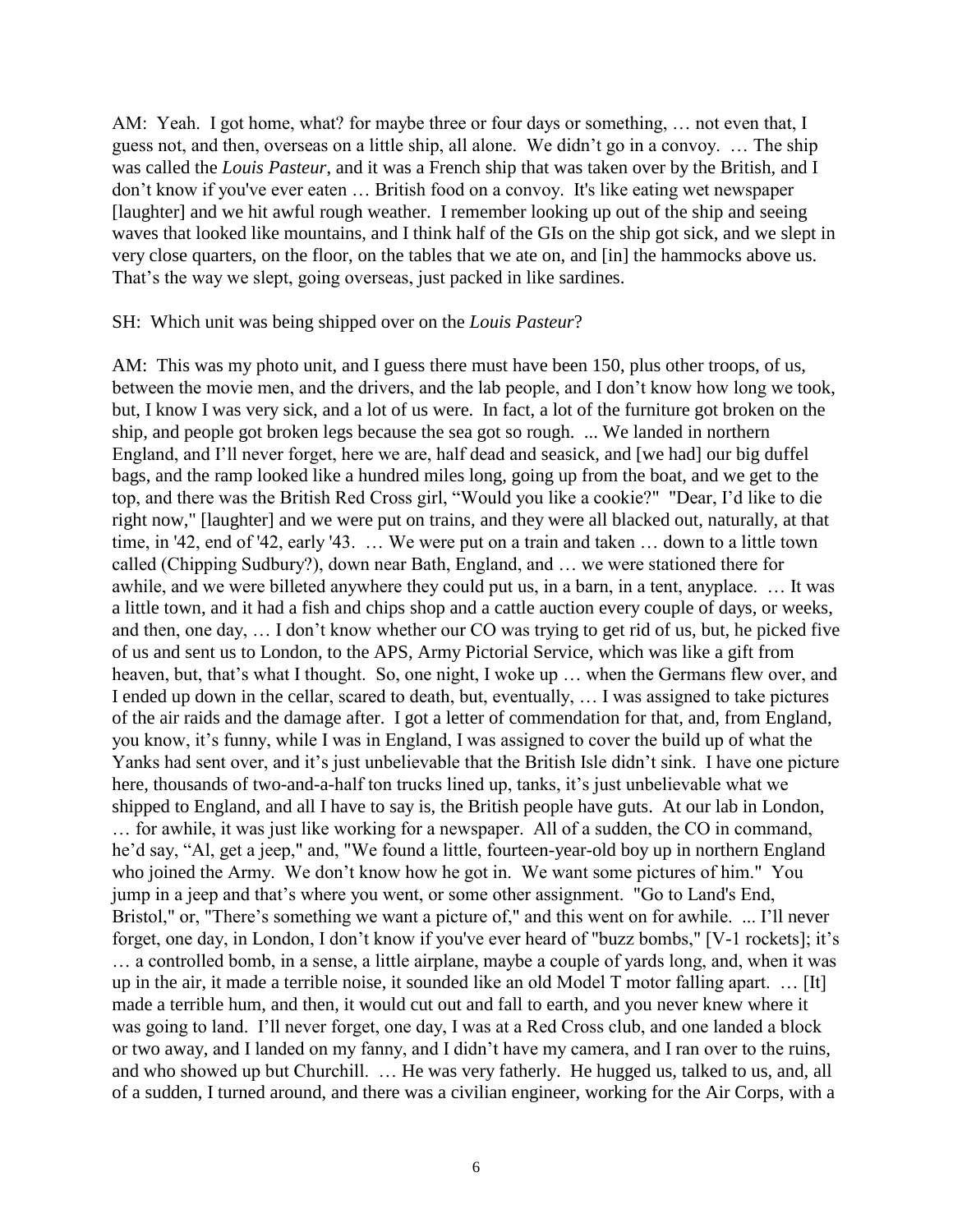camera, and I said, "Can I use your camera?" I showed him my patch, "Army Photographer," and he said, "Sure," and Churchill posed with us, with each one of us, and I gave him the camera. The pictures he took of me didn"t come out, but, the ones of him did. I gave him the camera back, but, I took the film and stuck it in my coat, and he traced me down to the lab, but, I have copies of the pictures, but, the censors cut them up pretty good. You can"t see, but, they"re all cut up, because they didn"t want the Germans to know that these, it was either a V-1 or a V-2, … were landing in London, and that's one of the group of pictures I have. One day, I ended up on an LST … to Utah Beach, Normandy.

SH: Can you tell us about the build up that you photographed? You said that it was a wonder that England did not sink.

AM: Well, England didn"t sink, but, no matter where you looked, hidden in the countryside would be tanks, trucks, ambulances, every piece of equipment you could think of. … To this day, I wonder why the Germans didn't see more of this with their air raids, but, eventually, they gave up bombing London, because they found out the British did a better job than they did in the air.

SH: Did you go out to the different air bases that were being established?

AM: We were sent out, sometimes, when the B-17s came in, and that's another sickening story. [The] B-17s would come in, and it was sickening to see the inside of it shot up, and some of the airmen and the condition that they were in. …

SH: Were you required to go inside and photograph the damage?

AM: Yes. You could look in and photograph them and that's what we practically did. We would, every other day or every day, get sent somewhere in England to shoot pictures of the war activities.

SH: Were you photographing the activities of the Navy and Air Force as well?

AM: I went over on an LST, and I have pictures here that I'll show you, ... and we got off, and we were there just a very short while and picked up a lot of the 101<sup>st</sup> Airborne paratroopers that had landed in the first wave, casualties, and took them back to England.

SH: You landed on Utah Beach on the third day, correct?

AM: Yes, then, back to England, and it seems there's a lost period, I can't remember, all of a sudden, one day, when we hit Paris, I was flown into Paris and assigned to Ike the day Paris was liberated.

SH: Could we examine the period before you landed on Utah Beach? You knew how massive the invasion would be because you were documenting the build up. How did you receive your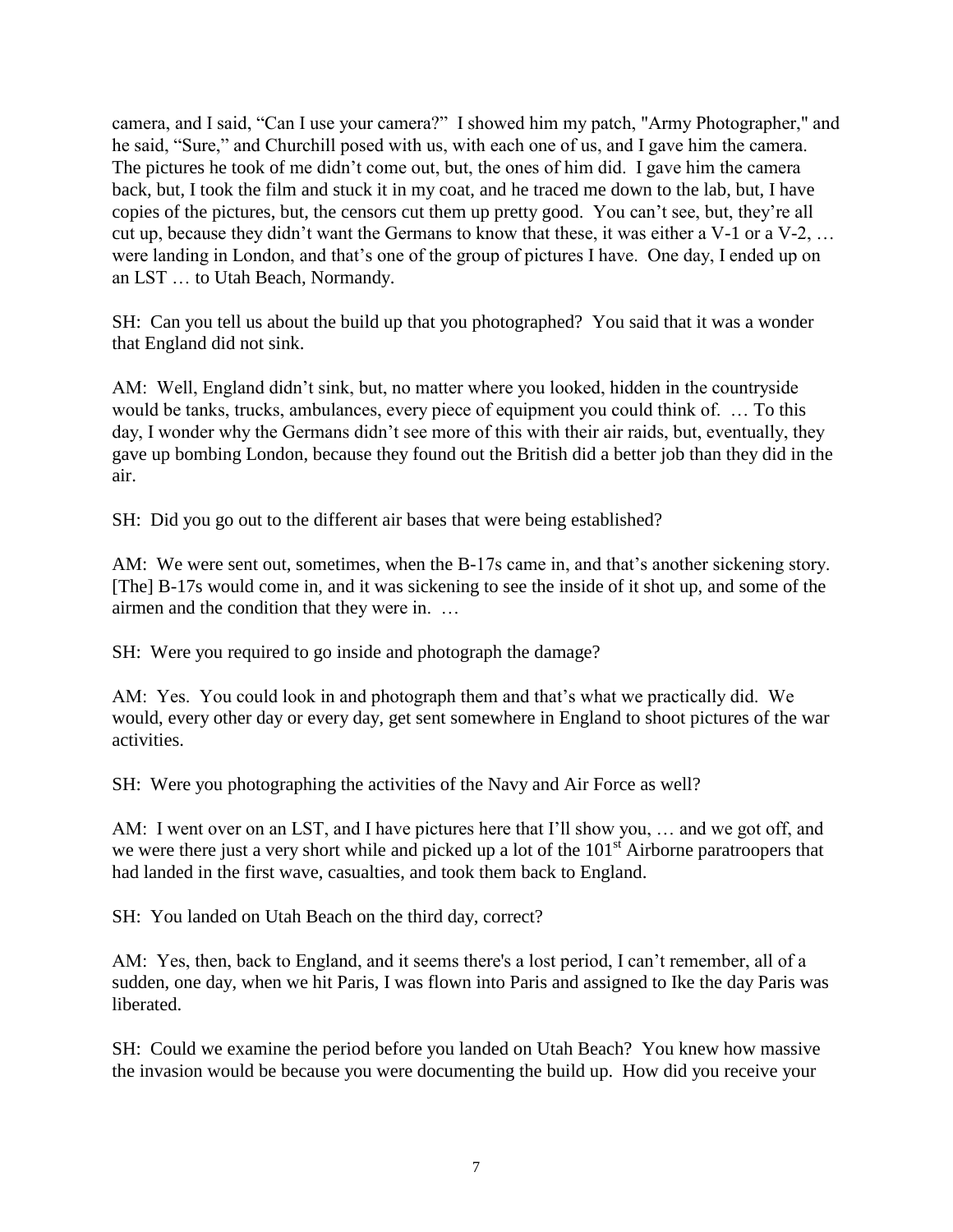orders to cross the Channel? What were you assigned to do? Were you aware of what was happening?

AM: Well, we knew something was happening, definitely. I mean, gosh, in fact, we were assigned to take pictures. Two of the fellows leaving to go to Normandy and Utah, we knew they were going, but, … nobody knew where they were going, … very few, because the Germans would have been waiting, [laughter] but, we knew they were leaving. You could tell by the equipment and all that they had. …

SH: Did you photograph the loading and preparation phase of the invasion?

AM: Loading, everything we did. In fact, I even was out on the Isle of Wight for a short while to get some pictures to show what was going on, and then, back to Southampton and back into London. In fact, I got to know the southern part of England like the back of my hand. We did so much traveling. The fellow I traveled a lot with, at that time, was a movie man, Dick Ham, who I still communicate with. … He lives in California. …

SH: Were you aware of the Slapton Sands training exercise that preceded D-Day?

AM: Oh, yes, yes, because I had taken a lot of pictures. We were sent all over there. In fact, in some parts of England, they had fake airplanes blown up, rubber, and tanks, and all this in a field, and the thing was, I think they had somebody that looked like Patton in the area. [laughter] That's another story. I'll tell you about Patton. I can tell you a few stories, and some things I can"t repeat in front of you that he says, but, he was one person that ... was a thorn in our side, but, we needed him, very much so, yeah. … I"ll never forget, [I was] with Ike on a tour of the front with Patton. We get to the … Meuse River, and Patton walks into it up to his knees, and he says, "Take my picture." Patton peeing in the Meuse River. Well, of course, we would fake it, leave the slide in and pretend we were taking the pictures. … His men loved him. I saw him, one day, walk in a doorway, [and there was] a little GI standing in the doorway. He"d pick him up under his arms, and lift him up, and kid with him, and say, "Say I'm as young as I used to be," and that"s the way he was. …

SH: What were your orders at this time?

AM: I was free to wander. Dick and I were free to wander where[ever] we wanted, as long as we were taking pictures, [laughter] and … you just knew what pictures you want[ed] to get. I mean, it's just like working for a newspaper. In fact, I always thought, when I went with Ike, I was just like a paparazzi, because I always had my camera in his face. Really, it's a wonder he didn"t get mad, but, he never did. He never said a word, you know, all the time. … Eventually, I met with a man called Jack Howell, when I was with Ike. He was a movie soldier assigned to him, Jack Howell, and I"ll never forget, one day, we were some place shooting pictures, and a movie man got in front of me. … Well, I just knocked him right on his you-know-what [laughter] and that was it, because no one was to interfere with us, in a sense. … I"ll tell you some more stories about that later on, in the surrender room.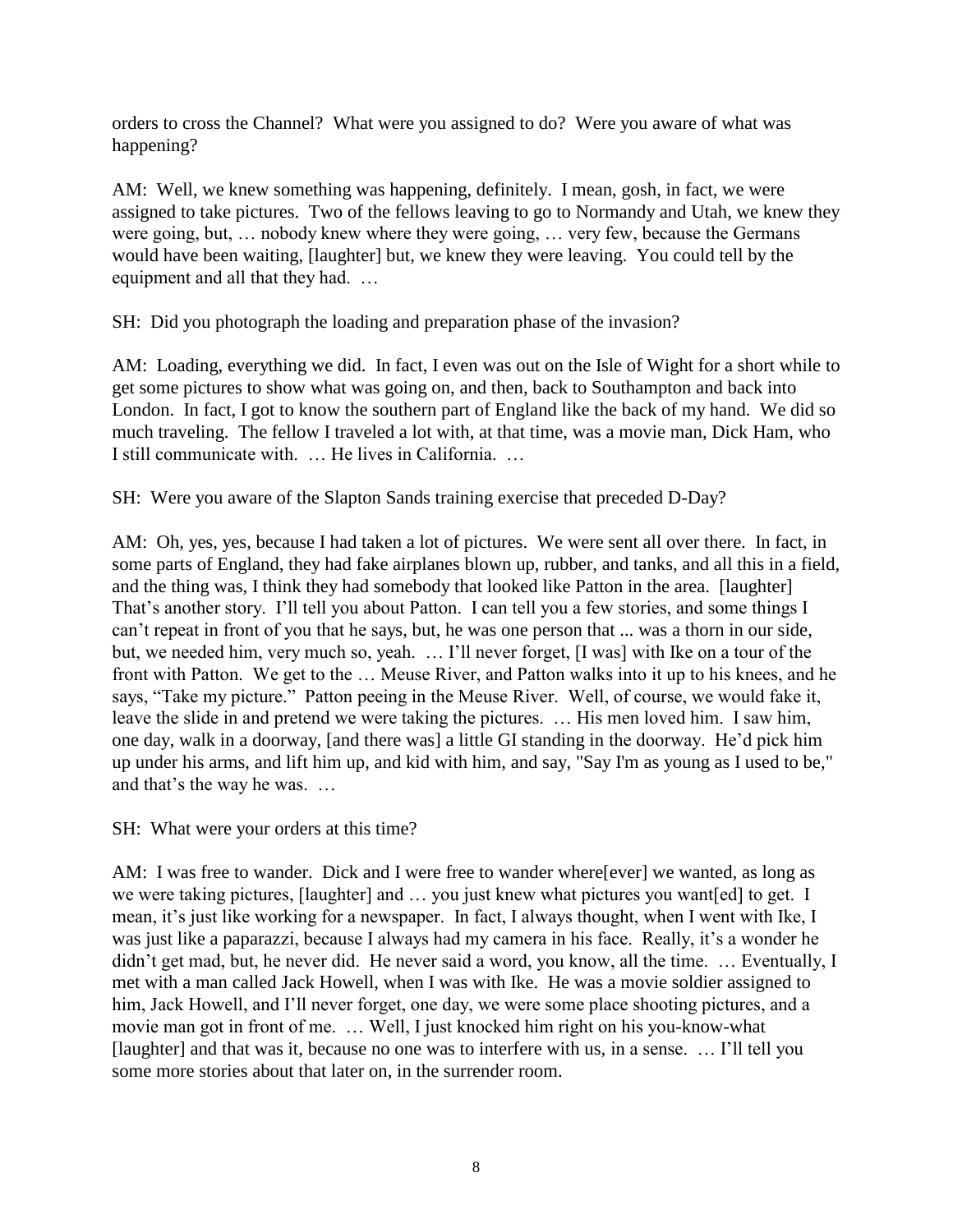SH: How soon did you realize that the D-Day invasion was in progress?

AM: Well, you just got the feeling. I mean, it was the excitement all around. You just knew something big was going to happen, and being with Ike in headquarters, well, I wasn"t with him then, no, I"m sorry, but, you just knew it. In the photo lab, you know, where people were assigned to where they were going, "You get this and you fly there." You could just pick it up that … something big's going to happen, even though our lab was only a few blocks from Grosvenor Square, which was Ike"s headquarters, and sometimes we were sent over there on an assignment to shoot pictures. One day, I remember, I … had to shoot some pictures at the BBC and it was very difficult to get into that building. It was wired and caged up. The only way that you could get in was a special pass. Well, you knew something big was coming. …

CN: Did you decide to go over to Normandy or were you ordered to go?

AM: Oh, no, no, no, no, I was sent.

SH: How did that come about?

AM: You know, I hate to say this, but, I can't remember how I got [that assignment]. I think what happened [was], Dick and I were down at Southampton, where we went over to the Isle of Wight and came back, and ... this is how free we were, we got to talking to a commander or a captain of an LST, and he said, "We"re leaving," and I said, "Can we go and take some pictures?" and he said, "Sure." I mean, here, … Dick and I weren"t prepared at all. We could still go on across the Channel. I can remember the battleships behind us, and the noise, and the cannons going off, and you could almost walk on the ships, and we landed at Utah Beach.

SH: Do you remember the name of the ship?

AM: No. I have pictures of the number of it, and I"d like to find [out] more about it, and I have pictures of the sailors and all. I have pictures of an airman. I went up, on a B-17, on a mission, and I have pictures, and ... I don't know who they are. It's a shame, you know. ...

SH: Do you know the name of the plane?

AM: Well, one plane is called the *Duke of Paducah* that I was on. It was the name of the plane, … and then, back to England.

SH: Can you describe what you were photographing at Utah Beach?

AM: Mostly, it was prisoners, some prisoners, and a lot of casualties, US casualties, on the ship, and we had a group of Polish prisoners we brought on the ship that I"ll never forget, and we had to separate some from the others, because they were still enemies, in a sense, and I"ll never forget, the Germans had a little tank, it must have been the size of a sofa, and they filled it with dynamite, and they could run it with electric wire, and we had one of those that we picked up on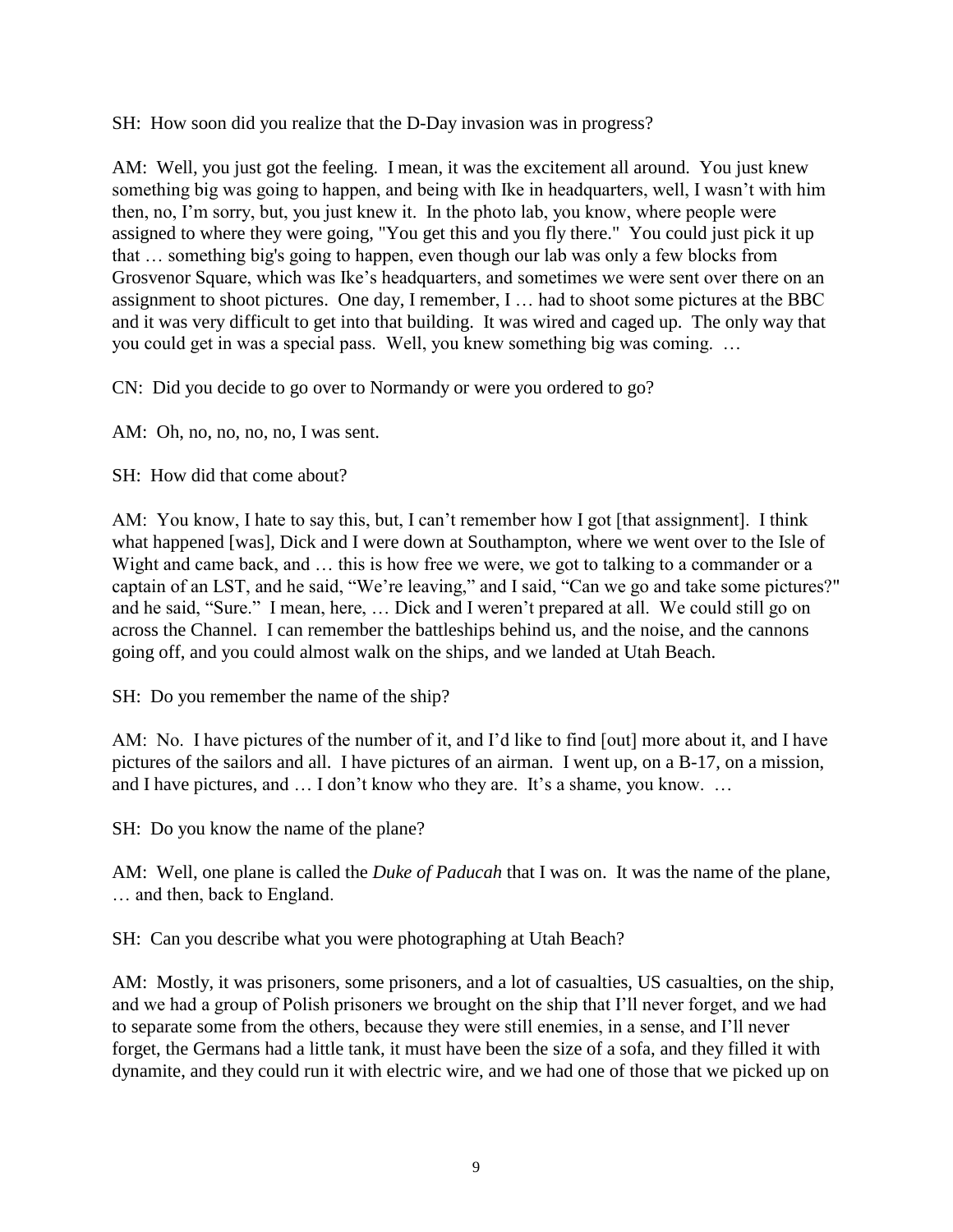the ship to take back to England. … From there, I can"t remember what happened between the time I got back to England and when I was flown into Paris, Ike"s headquarters.

SH: You were flown from England to Paris.

AM: Paris, and it was just liberated. I have pictures.

# [TAPE PAUSED]

Paris was liberated, and that is little me there and that"s Jack Howell. He was a movie man with us and I often wondered how I got assigned to Ike. Well, in Paris, here, I got a letter, recently, from one of the photographers, and he said, … "Capt. So-and-So came in the room, and he was looking for somebody to assign to Ike, and we were all drunk," but, I was the only sober one, "so, he picked me." [laughter] ... That's just his story.

SH: Just for the record, let me say that what has been liberated in this photograph is a case of champagne. [laughter]

AM: Yeah, well, we drank it like water, I think, and then, I was assigned to Ike"s headquarters, and brought into the headquarters, and given a special pass, and was assigned to Ike, to shoot pictures of him, in a sense, mostly for the Army archives, and, also, for newspapers. A lot of the pictures that I shot would be radioed to the States for the newspapers.

SH: Was Dick still with you then?

AM: No. Dick left and Jack Howell, … Sgt. Howell, was the movie man with me, and I'm just trying to figure [out] where we lived in Paris. We were put up at their headquarters and lived in some of the buildings in the headquarters.

SH: When you were traveling around England, were you free to stay or eat anywhere?

AM: At any place, yeah, … sleep there. I"ll never forget, one night, I was assigned to photograph and do a story on a black battalion, and I was the only white man in the billets, with a camera and all, and I never laughed so much in my life, the stories, and we got [to] laughing so hard that night in the billets.

SH: Was this in England?

AM: This was in England, yeah, when I went overseas, yeah. So, we really didn"t know where we were.

SH: Did you photograph these things as well?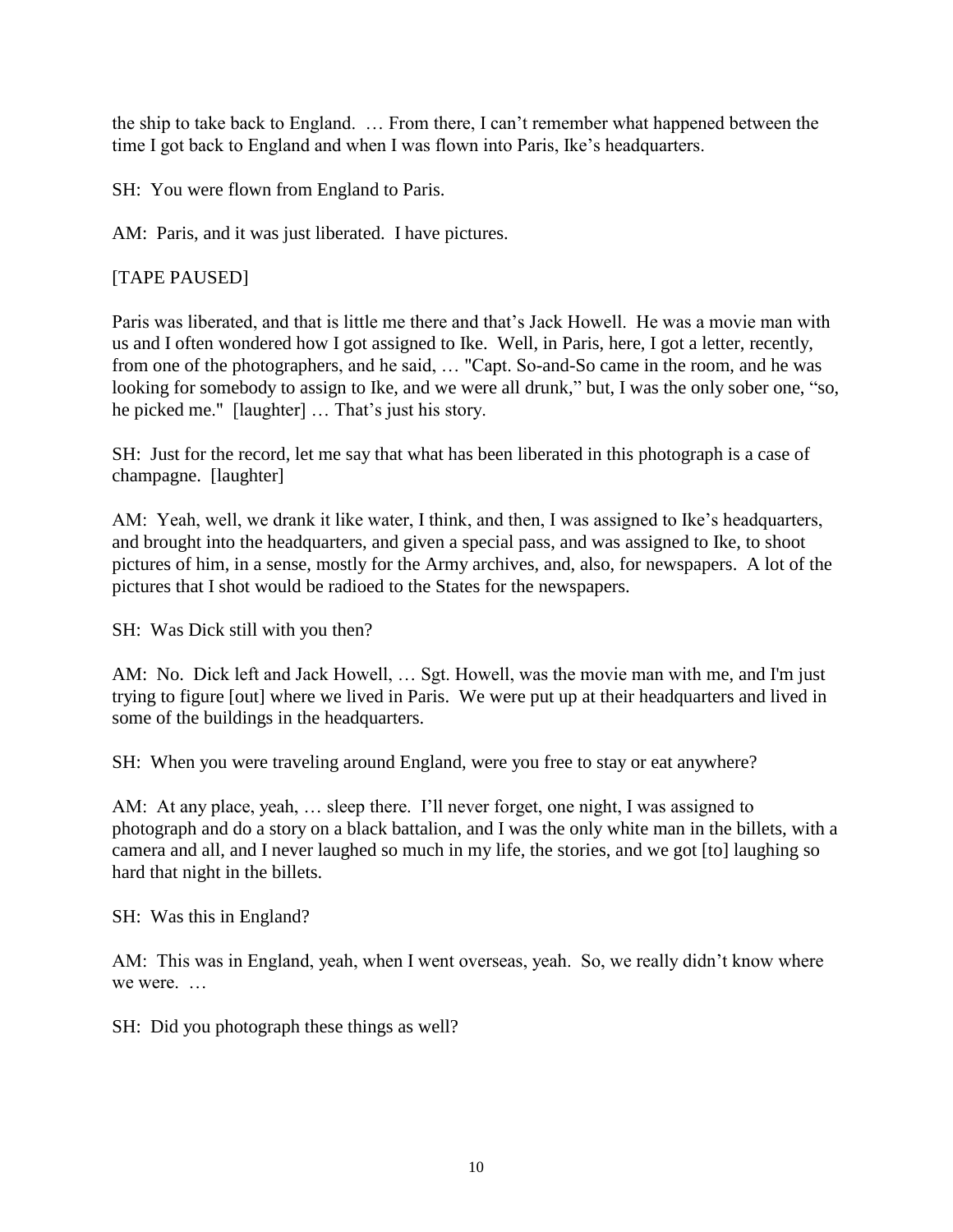AM: No. … I shot millions of photographs before I was in combat, everything else across Europe, everything else, but, see, they didn"t know where you were, but, when I was with Ike, they just sent copies to headquarters, and I was able to get a few of them.

CN: So, you have never even seen some of the photographs that you took.

AM: Oh, no. ... No, because, originally, we had a lab in London. I can't figure where they ever found the building, because everything around it was as flat as a pancake and bombed, and then, when we got to Europe and had taken Paris over, then, the lab moved there, to Paris, and, at the end of the day, our film, we"d wrap it up with the bi-lines and all, and it would go into Paris. Before that, it would be flown to London to be developed.

SH: You talked about how tough the British were. Were they congenial to you?

AM: Oh, yes, yes, yes, very. It was sad; you [would] see these women come out there, shaking their fists at the planes going over, and, yet, their building would be just rubble. …

CN: When you went over to Utah Beach, you just went over, and then, came right back, correct?

AM: Came back, yeah, just got off the ship for maybe a day or two, and that was it, and went right back.

CN: That trip happened just by chance, because you wanted to get some photographs.

AM: Yeah, yeah, get some good pictures. … I don"t know if you want this, but, one day, walking down the Champs Ellyse, … he might have been a year or two younger than me, this young boy came up to me and he said, "Oh, I see your patch. You"re an Army photographer." He says, "My hobby's photography. I'd just love to sit and talk with you. Would you have a glass of wine with me?" at one of these outdoor cafes. So, I sat down; he introduced himself, Pierre Boulat, and invited me over to their house one night for dinner with his family. Every time I got into Paris, or near their place, I"d call Pierre and I"d be at their house. They treated me like a son. … After the war, I was home one day, looking at a *Life* Magazine, and I saw a series of pictures on West Point, and the photographer"s bi-line was Pierre Boulat. ... I called *Life* Magazine and, within ten minutes, I had Pierre on the phone. … Then, he was here. He came to visit us. We were living in Sea Girt then, and he stayed a few days with us, with his wife, and that was maybe five years after the end of the war, and then, I hadn"t seen or heard from him 'til five years ago, at the fiftieth anniversary of the surrender, when we were flown over for all the ceremonies, and I asked NBC if they would look up Pierre Boulat, and they did. … We had dinner together. I don"t know if I have it here. This is the issue.

IM: That was some trip they gave us.

AM: ... That's Pierre's daughter, working for *National Geographic*, today.

SH: Oh, my word, look at this. This is the *National Geographic* for March 2001.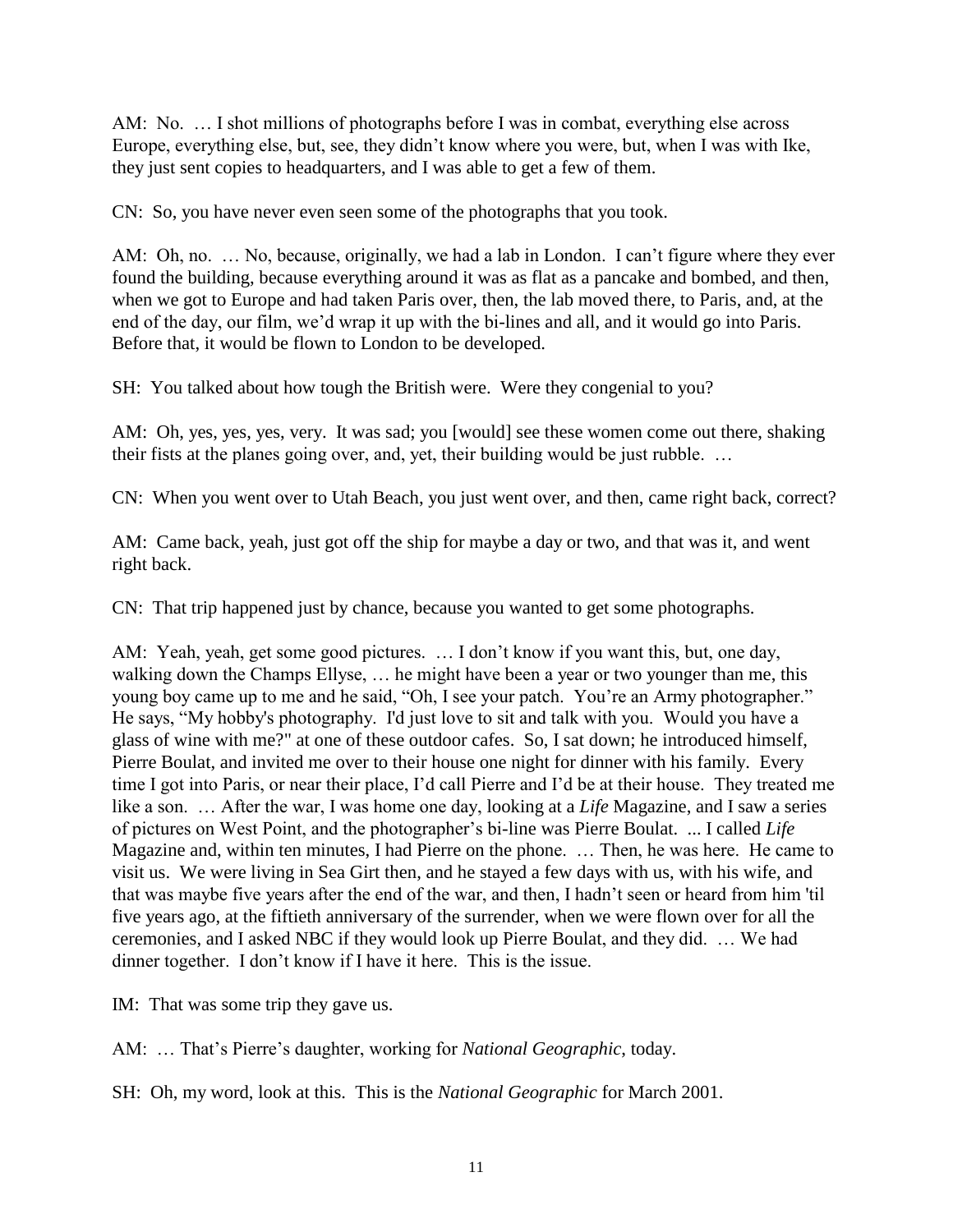AM: That's just last March and I just sent a letter to Pierre's wife. Pierre passed away a year ago.

CN: So, you inspired Pierre.

AM: Yeah, oh, he was crazy for photography and he turned out to be a great photographer for *Life* Magazine.

[TAPE PAUSED]

SH: Just for the record, we are looking at a book of photographs, in French. Cecilia will translate the inscription dedicated to Mr. Meserlin.

CN: I believe it says, "Al, the best of the best, with love, Paris, 1995," I believe.

AM: Ann and Pierre, is that the way it [reads]?

CN: Pierre …

AM: And that's his wife ...

CN: Does that say Jan or Jean?

AM: Annie.

CN: Oh, Annie and Pierre, and this over here says, "1944," I believe.

AM: This is all in French, this book. I wish I could read it, but, here"s Pierre. He turned out to be a great, great photographer.

CN: Are these his photographs?

AM: … All his works are in *Life* Magazine.

SH: He covered a variety of subjects.

AM: … Yes, all candids, and he used a Leica when I was there; now, he's using Canon equipment, which I have. I still do a lot of my own black and white work and enlarging, you know.

CN: Do you have your own enlarger?

AM: Yeah, [in] a little dark room downstairs, in the cellar.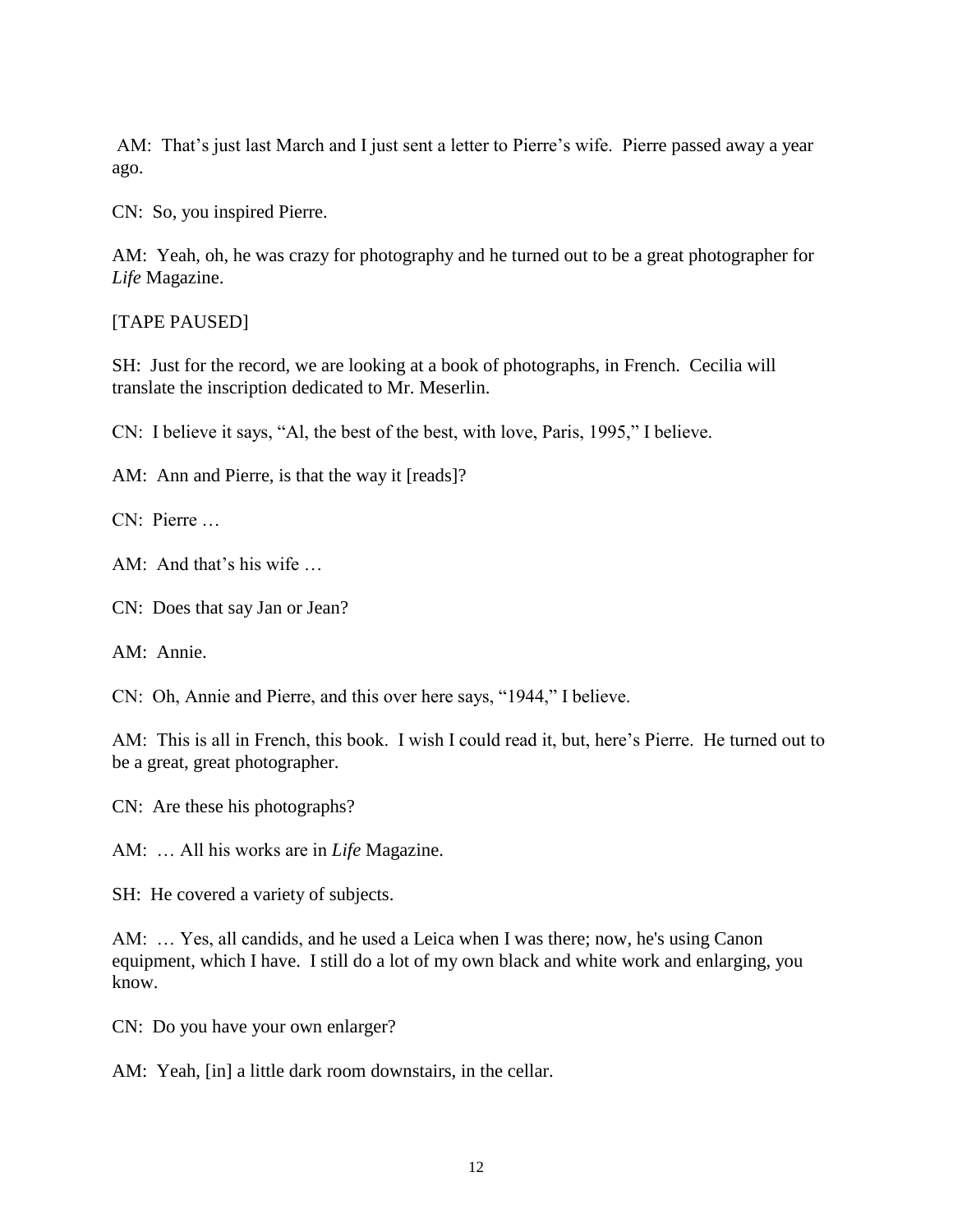CN: Black and white photography is wonderful.

AM: Yes. … Is that our family right there?

IM: Three great-grandchildren.

AM: Everything but our two daughters. [laughter]

IM: (Five?) grandchildren, and then, three great-grandchildren. They had that done for Christmas.

SH: That is a wonderful photograph.

IM: They said they had a hard time getting (it?).

AM: ... When they gave us that, we cried at Christmas.

SH: I am sure you did.

AM: I don't know how they got them all together [laughter] and it looked so good. That little baby in the center, the first time he came over, he broke one of my ducks. He broke the head off [one of] my carvings.

CN: Then, he smiled at you and you forgave him. [laughter]

SH: Did you carve the ducks?

AM: I did some and a lot of them I bought in the rough, and worked on them, and painted, you know.

SH: We left off in Paris.

AM: We already got to Paris. Yes, we're in Paris.

SH: You met Pierre in a café.

AM: ... If I went to Pierre's house for dinner one night, his father, before you got in the door, he had a drink in his hand, a little after-dinner drink. I never drank in my life, not even a little beer, and you"d sit at the dinner table, and the father would sit next to you, and at his feet would be about four bottles of liquor, champagne, wine, and, every time you took a sip, he"d pick one up and pour more in your glass. I"m sure, from what I hear, he died of liver trouble, [laughter] but, they were awful nice to me, Pierre"s mother, and he had a brother, Jean Jacques, who studied and ended up being a dentist, and he has some problems, health problems, now, I know.

SH: What did the father do in Paris?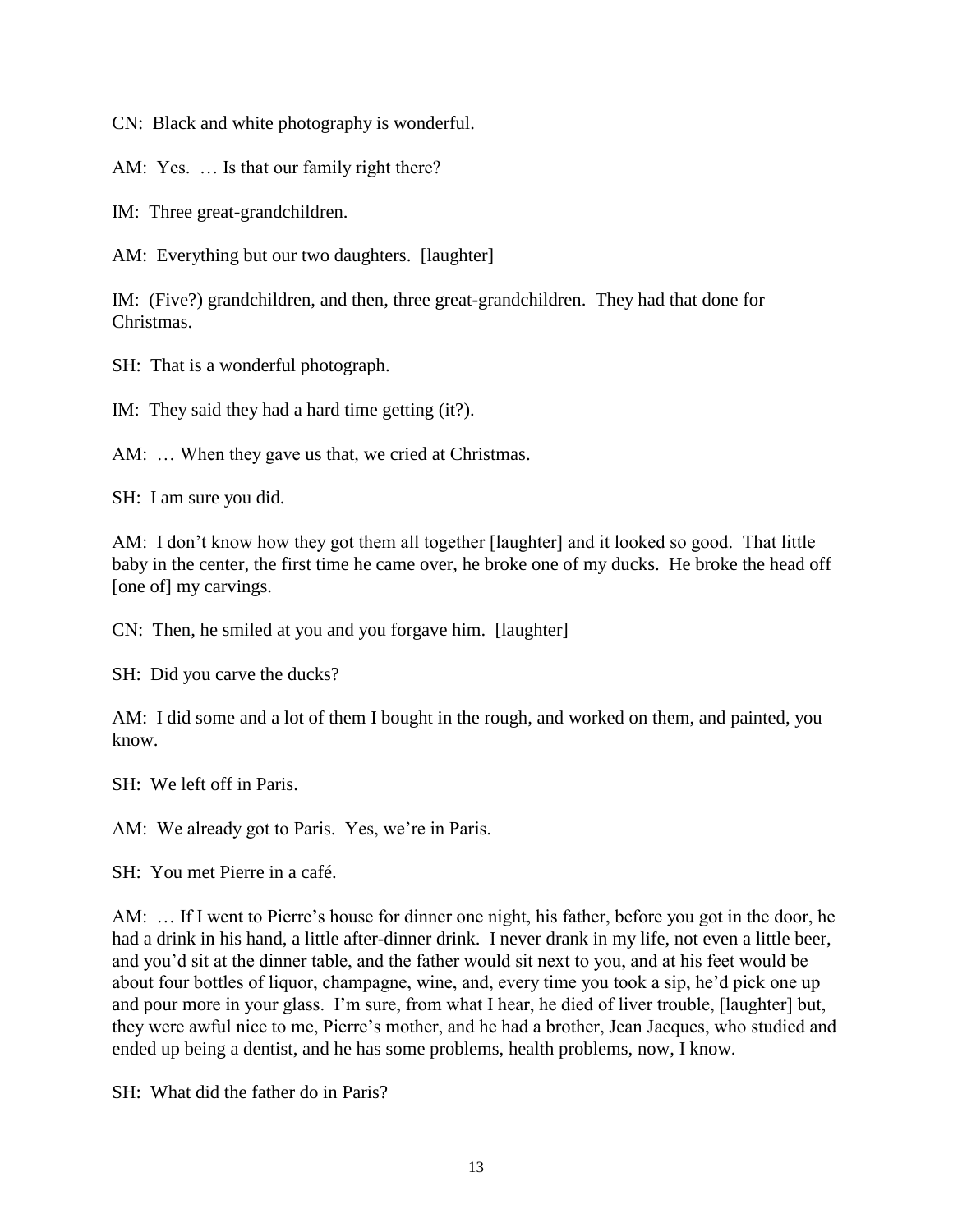AM: I never knew. I could hardly understand them, because they were French, you know, and, as a soldier, you get to know a few words, some good, some bad. …

## CN: Did Pierre speak English?

AM: He spoke very broken English. His wife spoke [English]. When we went back, at the fiftieth anniversary of the surrender, my wife and I were treated, for eleven days, to all the ceremonies in France and in England, and we were treated to the new train, the underground through the Channel, … but, no matter where we went, either NBC or one of the cameramen had their camera in my face. … At times, I got to feel like Ike, I guess. … It got to be a little annoying, but, I think the troops that were with us, I think they were sort of a little jealous of us being in the limelight, "cause, I"ll never forget, they had a big ceremony at, I can"t think of the name of the champagne at Reims, (Tatilare?). … We walked into the big hall, like an auditorium, in a sense, but, it was all tables set up, and, when Irene and I walked in there and they announced our name, I thought I was the King of England or something. Here I am, a little buck sergeant, and we sat at a table, and, to this day, I'm so sick of what I lost. We sat at a table with a lot of retired generals, and the Mayor of Reims, and other dignitaries, and, the menu, we passed around the table, and we each wrote something in our own [language], and they wrote theirs in French and I in English. ... We had a little girl that followed with us [who] was the interpreter, and I brought that home, and, to this day, I don't know where it is, and I would love to have it. I gave it to somebody to interpret it and I never got it back.

CN: You brought it back to the United States.

AM: Yeah, I brought it home with us, yeah. Somewhere, somebody has it, but, I was so mad. … While we were there, it was interesting, they had a girl sing at the affair, and, when she was done, I went up to the table, and I told her how much we enjoyed the music and her singing, and we got talking and something came up that I was at Utah Beach for a short while. "Oh, my mother and father are from there. We must communicate," and we gave each other our addresses, and, lo and behold, I did, I sent them some pictures, and I got a nice letter back from them, later. …

SH: Did you take your camera with you when you went back?

AM: Oh, yes, yes. [laughter] … It was interesting, one day, we were shooting a series of pictures and interviews. There was a retired general there who I sent some pictures to, and he wrote me a nice letter, but, we had to get to Reims within a short time, so, they put Irene and I, oh, no, we went on a bus, and, while we were at Reims, we had to get back to Paris, real quick, and they put us in a big, fancy French limousine, with a chauffeur and an interpreter, and I thought I was in an airplane going back. This guy never got under 110 miles an hour on the Autobahn and I said to him, "Don"t you ever get a ticket?" "Oh," he says, "I"ve got a whole drawer full of them," and he says, "What you do, you don"t pay "em, "cause, then, they take your picture. Then, you're stuck forever," and he says, "Now, we have a new," what's it? "mayor of this country, and they"re all discarded, and we start all over again." [laughter] … Yeah, that was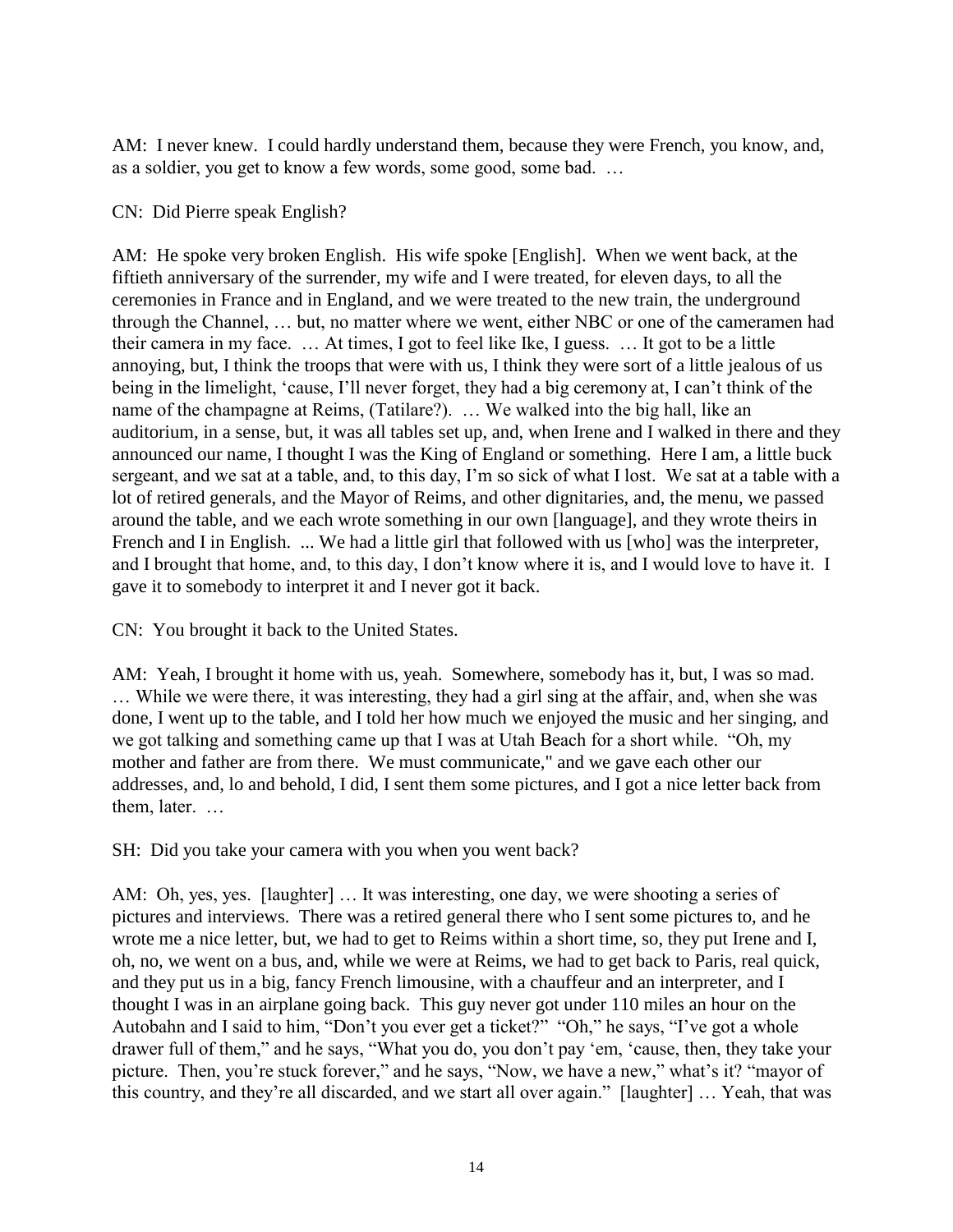all on television. My children saw me at home on television at the ceremonies and the ceremonies in London at Hyde Park were great. It was just jammed, and they had this one special building where all the GIs could go, and we were treated just elegantly. They treated us so well and every little English child would come up to me, "Can we have your autograph?" … [They set up a place] where we could go and where we were served, we could eat, and [they] wined and dined us, and, I remember, they got me and (they had me walk, movie man?), no, who was the fellow from Florida? Oh, he did the map room at Ike's headquarters.

IM: (Bunky?) or something.

AM: I'll get his name. He wore his uniform the whole time. He must have smelled. He never washed it, but, we had to go from one end of Hyde Park to the other. They wanted to take some pictures of us in front of the old Army cars and equipment. … As you said, it was a mess, walking through that crowd to get us through.

IM: They treated us wonderfully. …

SH: When you were in London, during the war or during the reunion, did you ever go down into the War Room?

AM: Oh, yes. Did you ever go down in the Underground? … you probably visited it. During air raids, I can remember … going down into the subway and people all sleeping there. I took pictures of that, yeah.

SH: The Imperial War Museum has set up a mock up of the wartime Underground.

AM: Yeah, there is, yeah. We went there. We went through that when we were there.

SH: Were you allowed in the War Room during the war, as an Army photographer?

AM: Oh, yes, yes. ... Monty, that's another story.

SH: Please, tell us.

AM: Monty was known at headquarters as Mr. (Nibs?). [laughter] … He was known as Mr. (Nibs?), and I guess you heard a lot of stories, how he hoped [that] he could have Bradley"s job, and then, he wanted Ike"s job, and it seemed funny. … It seemed like Monty hardly or never came to Ike"s headquarters, Ike always had to go to his, and I"ll never forget one incident up in Belgium. We went up, Ike and Jack and I, and there were two tents, one tent where Ike and Monty were having a meeting, and, after the meeting, they came into this other tent, and there was a desk, and Jack and I were right behind the desk, and Monty walked in, naturally, dressed like a tramp, with his buggy jacket and his … corduroy pants, and Ike was just dressed immaculately, with his Ike jacket on, and Jack and I were right on the other side of them, on the desk, facing them, and Jack and I didn"t realize it, but, behind us, there must have been twenty or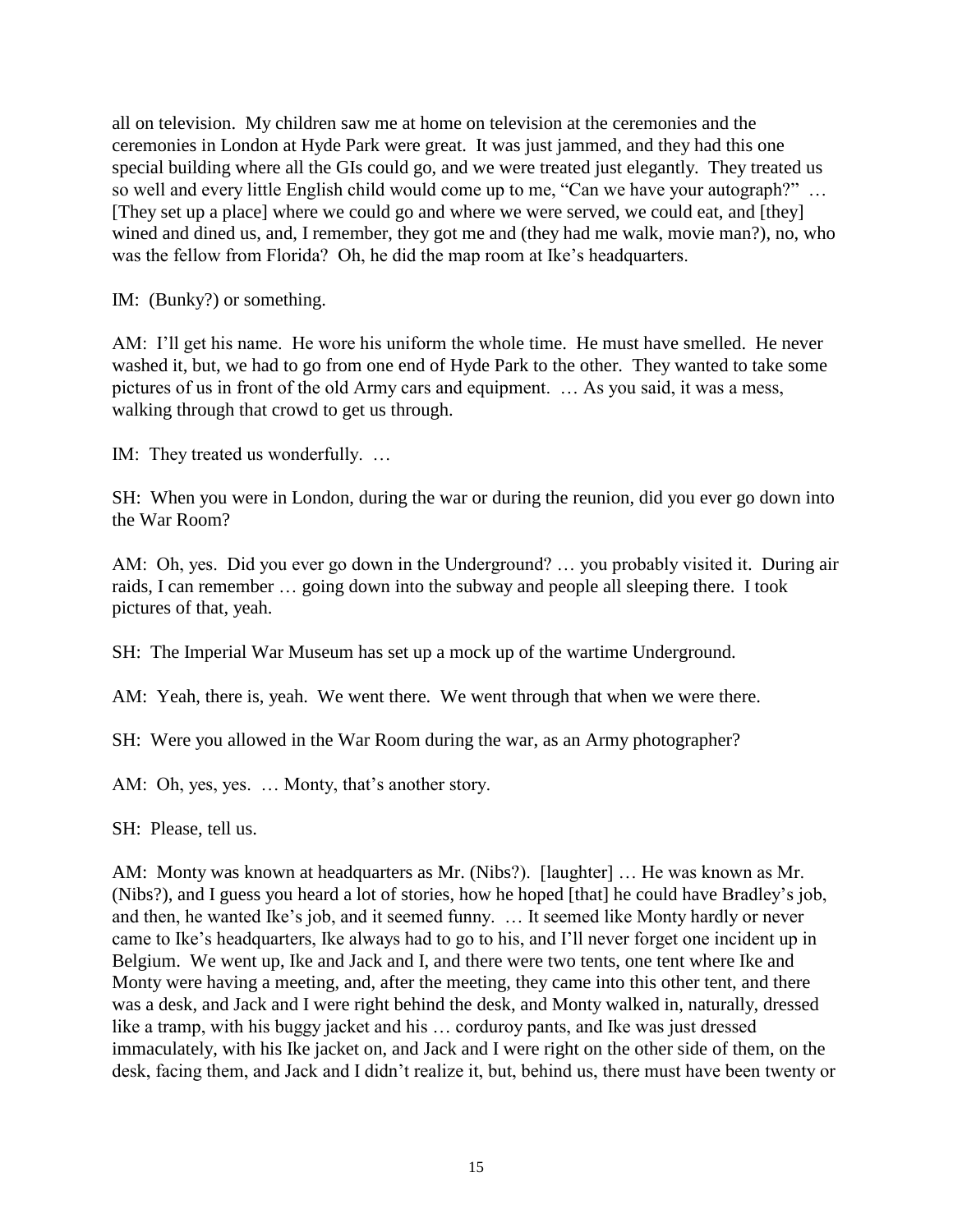so photographers and British newspaper men, and cocky Monty says to Ike, "Are they all yours?" and Ike says, "No, only those two," and I said, "Oh, good, he gave him the needle."

SH: Did you observe Monty and Ike"s interaction at all?

AM: … No. I have a lot of pictures, as you"ll see, of them at meetings and this and that, but, you know, I can never tell; you're so busy shooting pictures. At the surrender, I was soaking wet, I worked so fast. …

IM: It was like in the movies. He was up on a chair.

AM: Yeah. … Jack and I had free reign in the surrender room. All the others were cordoned off and that"s why you see me standing on a chair.

SH: How did you get these shots?

AM: Yeah, well, I was free. I had the camera in front of the Germans' faces and all. ...

IM: Now, all your shots are on the wall in the surrender room when you walk in, all of Al"s pictures.

CN: Since you viewed the war through a camera lens, how did that affect your perspective?

AM: You know, you were so young, you didn't realize [it]. I knew my job was to get a lot of good pictures and that"s all I did. As I said, I was like a paparazzi. In fact, at the surrender, the Germans, I"ll never forget when Jack and I were flown out to the airfield and Jodl landed, and he was so arrogant. Every time the flashbulb went off, he"d give me a dirty look, you know, and he [was in] a long, gray, leather coat. ... Even at the surrender, at the table, he sat, as you all probably know, how it was set up, the Allies on one side and the three Germans on the other side, Friedberg, Jodl, and their handyman, I call him. He took care of their coats and shoes. … I"ll never forget, he stood up, too, after the surrender was signed and asked, in a sense, "Would the Allies across the table treat us with kindness?" and this, well, it went on deaf ears, I"m sure, after what we saw of the atrocities at some of the camps, but, Ike was not in the surrender room. He was not part of the surrender. When it was all over, they took the three Germans into his office, and he laid the law down to them, and that was it, dismissed them, and then, the fun all started. [laughter] ... He gave his famous speech.

SH: Was there an interpreter in the surrender room?

AM: Yeah, there was a Gen. Strong, a British general, who was the interpreter. Gen. Strong was the interpreter.

SH: Who were the other figures sitting on the Allied side of the table?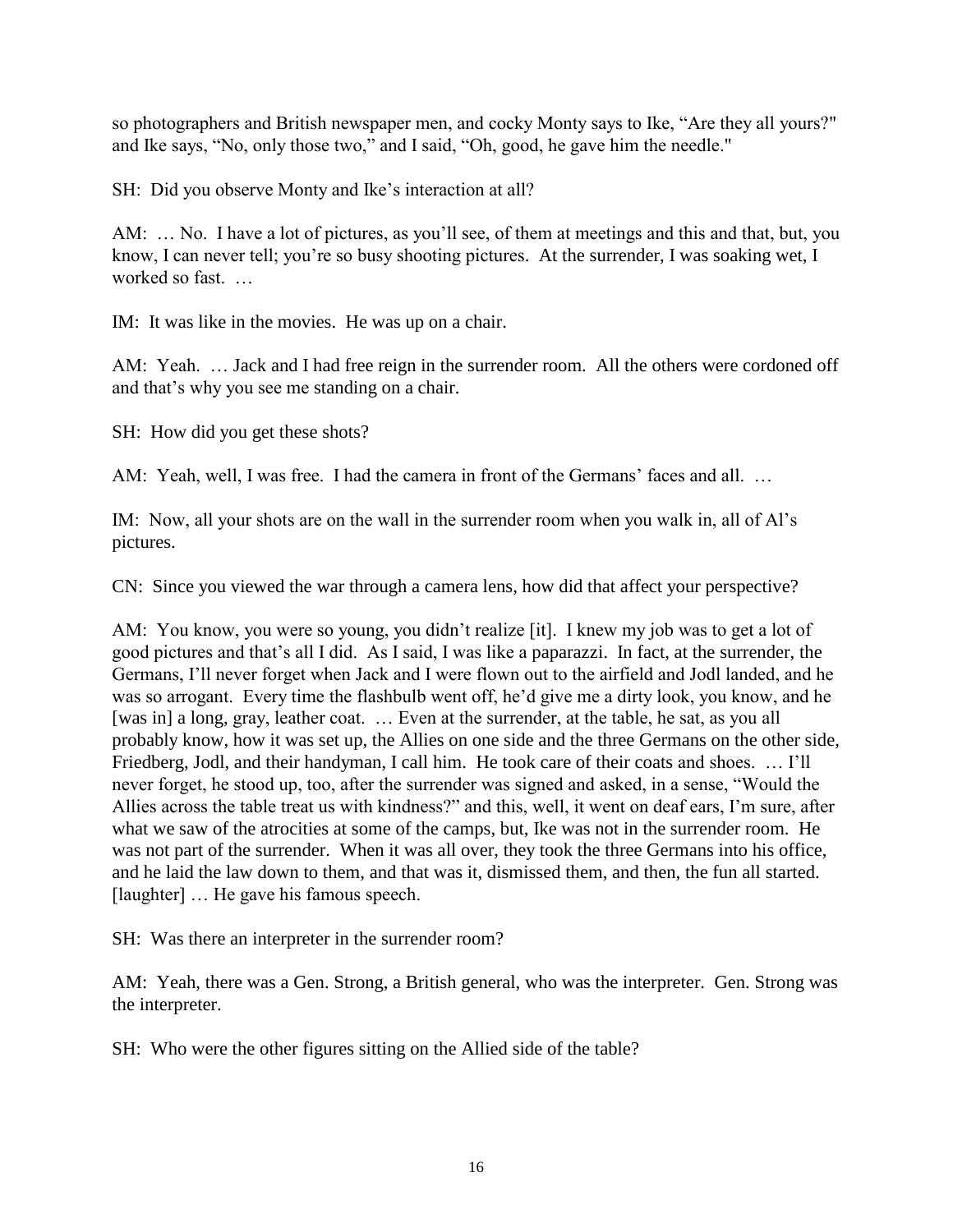AM: Oh, gosh, all of them. There were British, there were French, there was Spaatz, Air Marshall Tedder, British, and Bedell Smith, who signed for us, who I thought was the brains of everything, and it seemed like any problem Ike had, Bedell was pulled into the room. Yes, he was a brain.

## [TAPE PAUSED]

SH: We are now looking at some pictures taken by Mr. Meserlin during the surrender.

AM: Yeah, here is Jodl getting off the C-47 at the airfield at Reims, France.

SH: You can see him in his leather coat.

AM: In a gray, leather coat, no smile. I can imagine ... what weighed on his shoulders, and here they are, walking into the War Room. That"s Gen. Strong. He was the interpreter, and that"s Jodl, and this is Friedel.

--------------------------------------END OF TAPE ONE, SIDE ONE------------------------------------

AM: Something wasn't copesetic between Ike and Monty.

SH: This is side two of tape one. We were looking at the surrender photos.

### [TAPE PAUSED]

CN: Did they [the German delegates] mind that you were that close?

AM: They had nothing to say about it. [laughter] I just did it. I just went up and shoved the camera in their face. There"s Jodl, signing, and there"s Jack Howell, in the background, with his movie camera.

SH: It is interesting that they are wearing gloves. Jodl is taking his gloves off to sign, but, his assistant still has his gloves on.

AM: We won't go through all of these, you'll be here [forever], but, here's the famous picture you saw in the *Yank* magazine of Ike"s famous smile after the surrender, and here"s Ike holding up the pens, and this is Butcher, who was the Naval aide assigned to Ike, and Bedell Smith, and Air Marshall Tedder, and I don"t know if you can see this, a little female head sticking up, and that"s Kay Summersby. … I think you"ve all read about her and read her book, but, I never saw anything that seemed wrong or different, but, you never knew what went on at night in the dark; what can I say? ...

SH: I would like to back up to the point where you met Pierre.

AM: Pierre Boulat.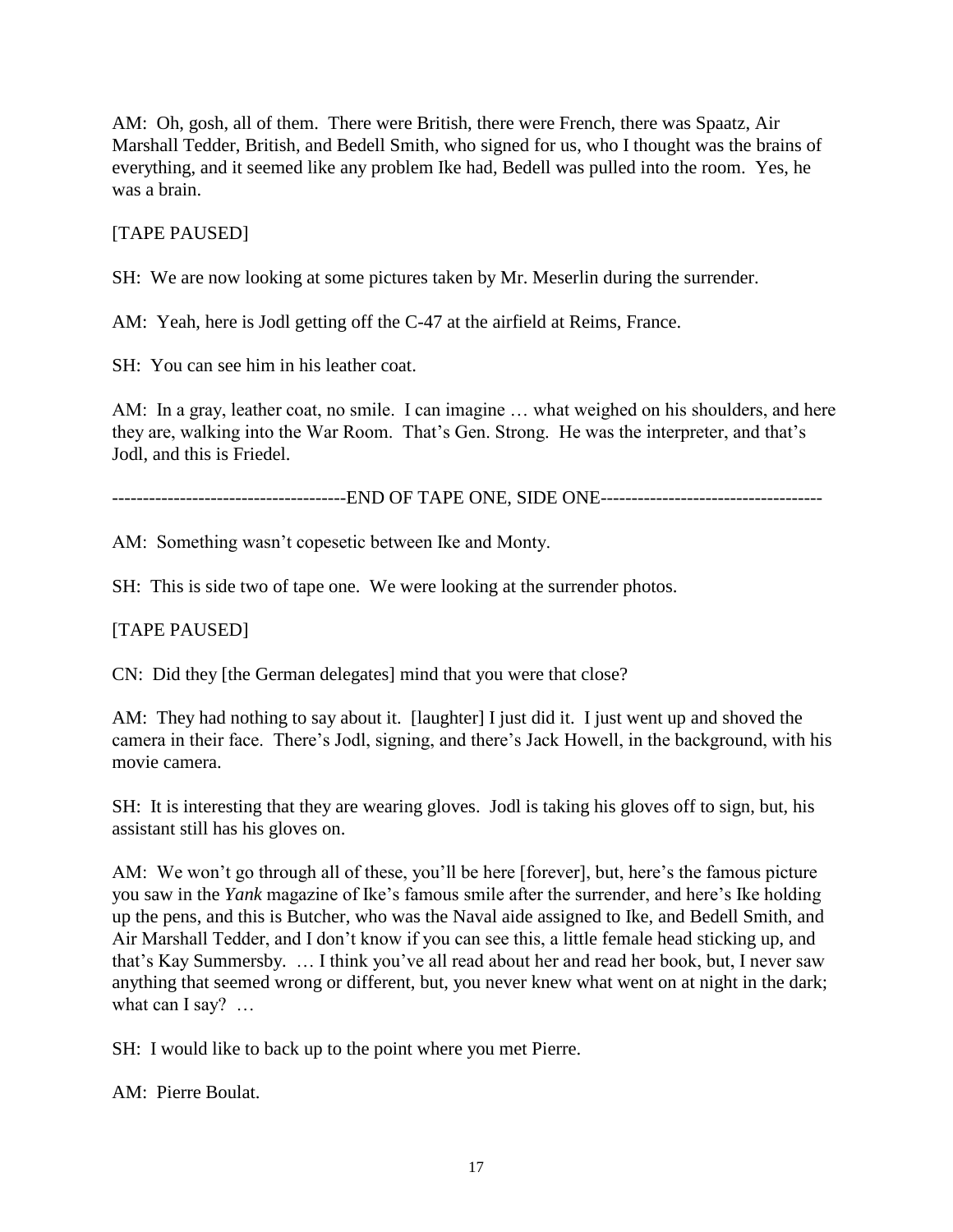SH: You were in Paris and you had just been assigned to Ike. Can you tell us about what happened between that point and the surrender?

AM: All right, let's see, we were at Reims. Jack and I, ... we had a driver, Smitty, who was our chauffeur, and I"ll never forget, while we were in Paris, Smitty, and, I don"t know, you"ve never been there during the war, but, ... all the Frenchman did is blow his horn, and, today, it's illegal, in Paris, to blow a horn, and, one night, I"ll never forget, we had a big command car and … the bumper, you"d think it was a cannon in front of us. [laughter] Two Frenchmen come tearing across the street, blowing their horn, and Smitty was a big Southerner who was as tough as can be. He says, "(Here, I get two of them?)," and he drove the car right into the side of them. … No one got hurt. It was just enough to bump them good. Four Frenchmen jumped out of the car and disappeared. They must have been gangsters who stole the car. We never saw them again, and an MP come up, and he says, "Get in your car, guys, and get out of here," [laughter] and that was it, but, that was Smitty. He was a great guy. … I"ll never forget, while we were in Paris, we were told, "Never leave any of your equipment or anything in your command car." You know, it was just an open canvas side. One night, something was stolen and Smitty says, "Al, you lay in the back seat and here"s a wrench. When you see anybody"s arm come in the car, you know what to do with it." [laughter] That"s what Smitty was like, but, no, at Reims, Jack and I had like an attic [that] we lived in, right near headquarters, with this French couple who lived downstairs on the second floor. It was a three family house or something like that and this couple was very nice to us. In fact, once in a while, we were able to get away from things with our car, … shoot a partridge, or a pheasant, or something, and we"d bring it to them, and then, they"d cook it. They were very good to us. … You"ll see pictures of Reims Cathedral and you"ll never believe that there are sandbags piled ten times higher than a two-and-a-half ton truck in front of it, but, Paris and Reims, any of the French cities, had very little damage. I"ve often wondered how the French got away with that and not any of the other countries in Europe, but, it bothers you at times.

CN: At that point, you were specifically assigned to Ike.

AM: Yes. Jack and I, if Ike was going somewhere, or some dignitaries were coming, we were called over to headquarters to take the pictures, or if he was going on a trip to visit the front, we would tag along. We were told to get in our jeep. If he flew, we'd fly, and I'll never forget one trip going up to the front, and it scared the daylights out of me, and I"m sure it was … the first jet airplane [that] flew over us and buzzed us. ... I don"t think they ever realized who was in that car in the front of the group of us, but, I"ll never forget, I says, "Oh, brother, they"re gonna win the war now"

SH: When you were traveling with Ike and his entourage, how many cars were involved?

AM: Oh, very few, maybe just his and us, or maybe an MP in a jeep up front or a motorcycle. That's all.

SH: I thought that there might be extra security for him.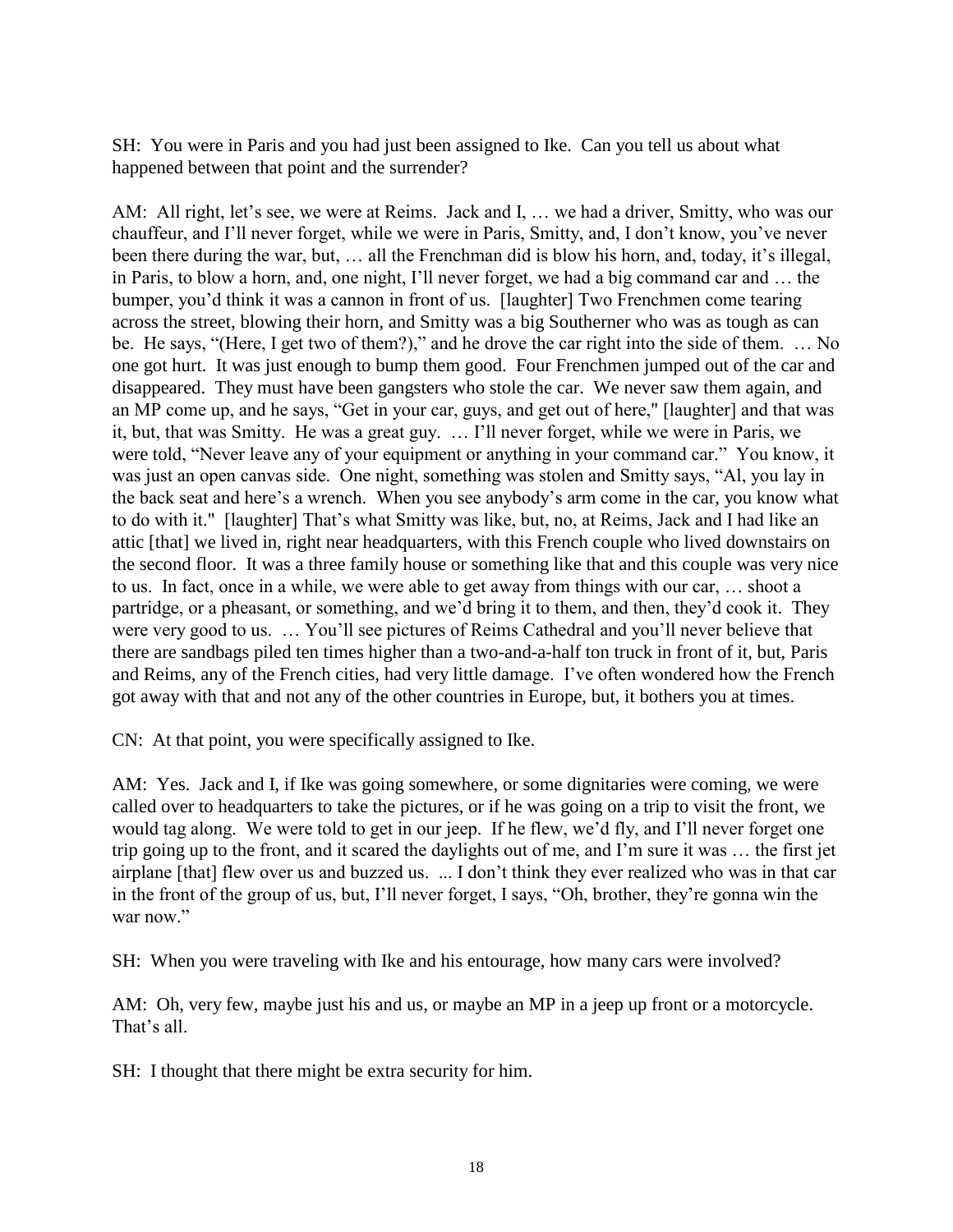AM: No, nothing. … In fact, it seems funny, if we were going through a village, you could always tell that somebody knew he was coming, because there"d be somebody, not an FBI man, but, an MP, up in the window, watching or hiding around to protect him, and, in fact, once, the Germans got behind our lines, and dressed as American soldiers, and knew all the slang, and so, it was very strict to get in and out of headquarters. You were stopped and always asked, "Who were the Yankees?" "Who was Babe Ruth?" "Who was this?"

SH: Like a password.

AM: Password, and they caught them and they were all hung or shot, no questions asked.

SH: Did you carry a firearm or a sidearm?

AM: A .45, we carried a .45 pistol.

CN: Did you ever have to go out on reconnaissance?

AM: No. … I can"t remember a lot of what happened between London and when I went to France, "cause I was in Europe, across France and all, and, when we took Paris, I"ll never forget, … well, the day or two after we took Paris, I was in a doorway, and somebody was shooting across the street, and I turned around, and somebody said, "Are you all right, soldier?" and it was Air Marshal Tedder, [laughter] calm as could be. ... Then, one time, I got in Paris, in-between when they were cleaning things up. I got in a street, and there was shooting at each end of it, and I ducked down under a car, and one of the Germans or something ran through and dropped his little pistol, and I brought that home with me, and I had it for years, and I gave it away to a gun collector. ... Most of my outfit, the 165th, there were many, many of our men, several, killed. They worked as a team, right up front, in the front lines. In fact, my buddy, Jerry Horton, received a Silver Star, a Bronze Star, and all for his bravery as a cameraman, rescuing injured soldiers, casualties, and I shouldn"t say it, but, I was home six months and I got a Bronze Star for my photo work. I couldn"t believe it, "cause there were fellows who did much more than I ever did, but, I was just one of the fortunate ones in the unit who was assigned to Ike for the last six months of the war.

SH: Did you stay in Paris or did you move on?

AM: No. We kept going forward. At one time, Ike lived in a castle [that] had a moat around it, I remember, and we lived in tents outside of it, and then, we moved to Reims, ... his headquarters, that's what the little, red schoolhouse [was], and I'll show you, it's not a little, red schoolhouse, it's a school for boys, and we had a first floor flat, which was empty. They put Army cots in there and we were, like, half a block away, or on call all the time.

SH: When you were on call, would you frequently be sent for in the middle of the night by headquarters? Did you have fairly regular hours for working and sleeping?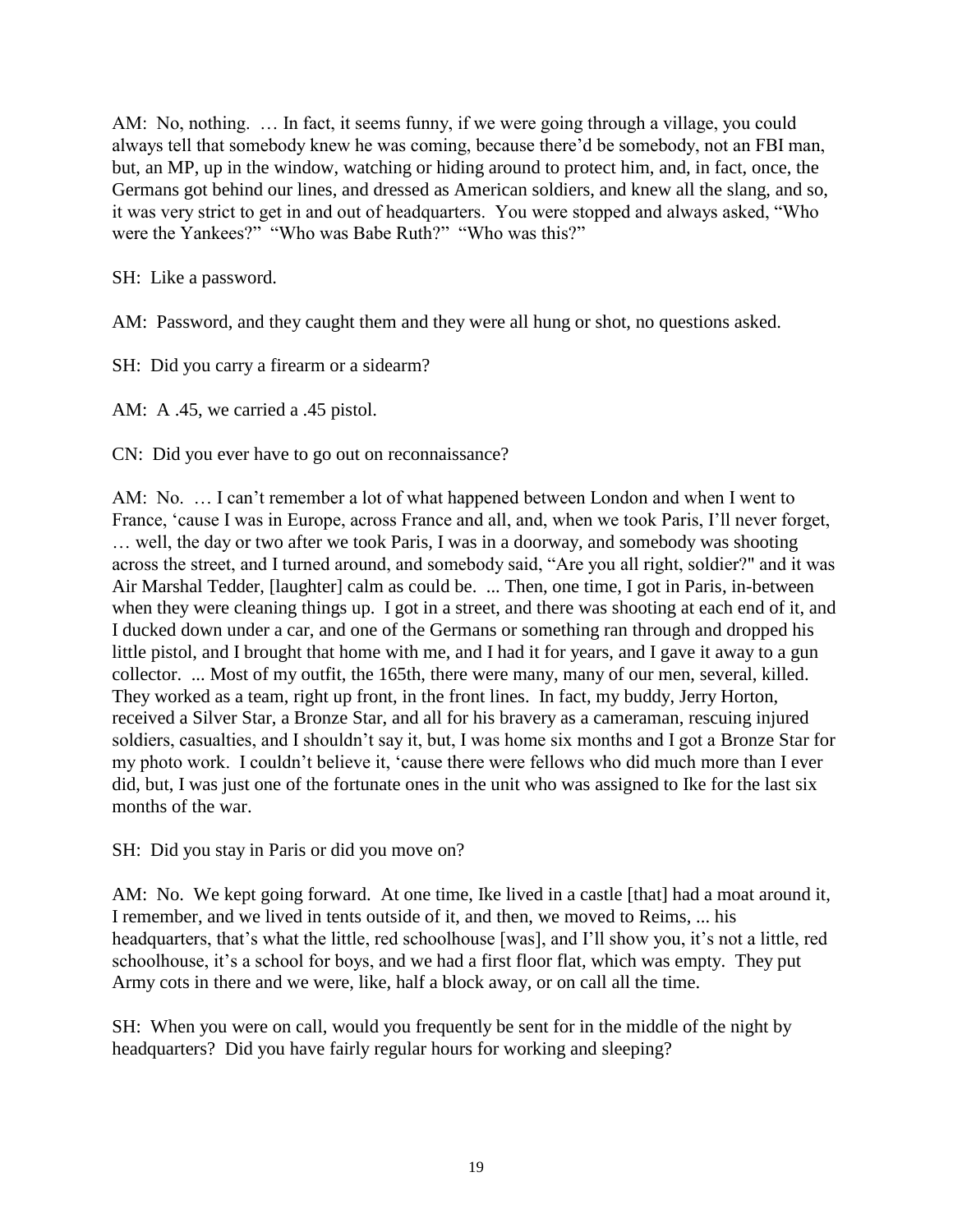AM: Well, sometimes, it would be an emergency and ... they'd send a message down to us. Most of the time, we knew a day ahead what was gonna happened. They"d say, "Tomorrow, Ike"s gonna tour the front. Be up here," at a certain time, and da-da-da, and that would be it.

CN: When you toured the front with Eisenhower, how close did you actually get to the front lines?

AM: ... We got fairly close. Ike went up to Bastogne ...

[TAPE PAUSED]

I took some pictures of Patton, on a tank, coming to help rescue those surrounded.

## [TAPE PAUSED]

... Now, you all know who that is? Jimmy Doolittle, and that"s his son.

SH: Really?

AM: Yeah.

SH: Can you tell us the story behind this picture?

AM: I can't tell you much. [laughter] I was called up to take a picture, ... and there was Doolittle, with Ike, and here"s what it says on the caption, "Gen. Dwight D. Eisenhower, Supreme Allied Commander, chats with Lt. Gen. James H. Doolittle, CO, Eighth Air Force, and his son, Capt. James Doolittle, Jr., at Supreme Headquarters in France. Gen. Doolittle had been awarded an Oak Leaf Cluster to his Distinguished Service Medal," and ... the date was January 25, 1945. ... This is one of my favorite shots, it"s Ike shaking hands with Patton, and in the background, between them, is Gen. Bradley. ... Bradley and Patton were like night and day. Bradley was just like a fatherly type, almost like a minister, he was such a calm, easy-goer, where Patton was, you know, gung-ho all the time. ... This picture was taken on 2/5/45, "During his recent tour of the Western Front, Gen. Eisenhower shakes hands with Lt. Gen. George S. Patton of the Third Army as they depart from Bastogne. Lt. Gen. Omar Bradley, CO of the Twelfth Army GP, looks on. Gen. Eisenhower highly praised the defenders of this historic city, Bastogne, Belgium," and this was radioed to the States for the newspapers.

## [TAPE PAUSED]

That's one of my favorites and this is another one of him looking over the ruins of Bastogne.

CN: Did you often take photographs for press releases?

AM: Most ... all of them were. ... You've probably seen a lot of these pictures in history books and newspapers. Even though Ike always had that beautiful smile, genial, I have a picture here,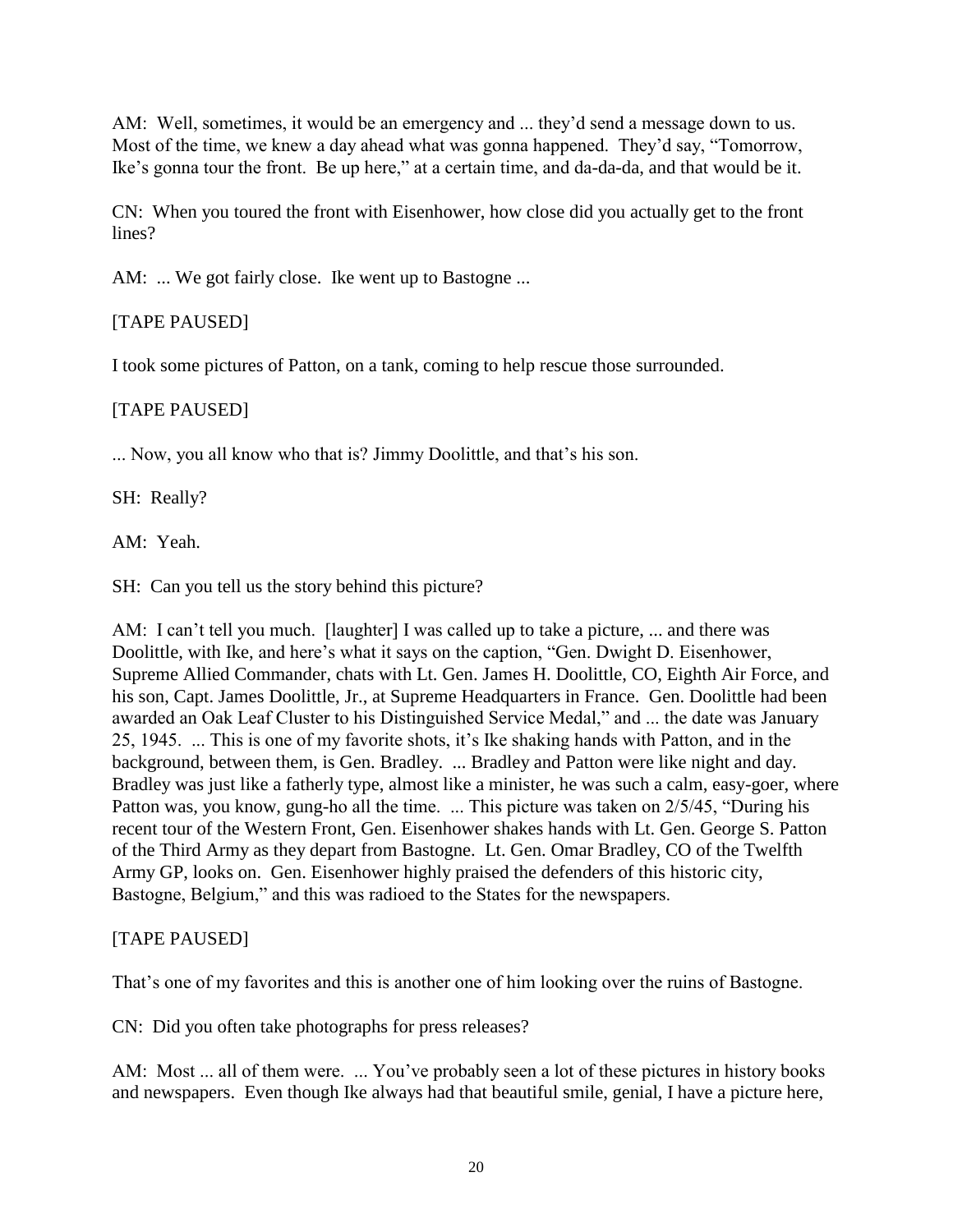something went wrong up front, this was November 16, [19]44, and I've never seen Ike so mad, but, you can tell from this picture, he"s just gritted his face and closed his mouth real tight, as if something [was locked in his mouth], and that's another one of my favorite shots.

SH: Ike was definitely upset. This looks like the proverbial "grin-and-bear-it" photograph.

# [TAPE PAUSED]

AM: ... This is the visit that Zhukov made to Ike. It was Zhukov who was the defender of Stalingrad or Leningrad. He was the defender of one of them, [Stalingrad]. ... Zhukov flew into Frankfurt, Germany, at Ike"s headquarters, which was in the IG Farben building, and I have several pictures of Zhukov with Ike. ...

CN: For all of these photographs, you sent your film off to be developed ...

AM: ... At our lab, either in Paris or London.

CN: Did the lab send them back to you at headquarters?

AM: Some of them I got, if I was lucky. There's more. I think that's Molotov with Zhukov.

SH: I think that is Molotov. Evidently, they are looking at a fly-over.

AM: Yes, there was a fly-over. ... Apparently, Zhukov presented Ike with a medal and it had all diamonds and other famous jewels in it from the Soviet Union.

SH: Something must not be going right with this fly-over.

AM: Yeah, from the looks on their faces. [laughter] Look at the look on Ike. Ike always had a strong feeling for the enlisted men up at the front lines. When we toured, whether it was in the mud or anything, he would always get out and chat with them, and here's one time [that] he got out, and one of the GIs says, "Can I take your picture with Ike?" While he was doing that, I got a picture in front of him and ... the picture was taken on February 5, 1945. "Ike Eisenhower," I'm gonna just say, 'Ike,' "posed with a bunch of GIs during his recent tour of the front. The men are members of the 334<sup>th</sup> AAA Battalion. It all started when one of the GIs asked to take Ike's photo."

CN: Did Eisenhower often comply with these requests?

AM: Oh, yeah, and he would sign autographs for any body, ... nurses. Go on, ask questions. [laughter] ... That's Prince Charles of Belgium, when we gave back the Belgians their country. [Editor's note: Mr. Meserlin was looking through his files.]

CN: Where did you get your supplies from during the war?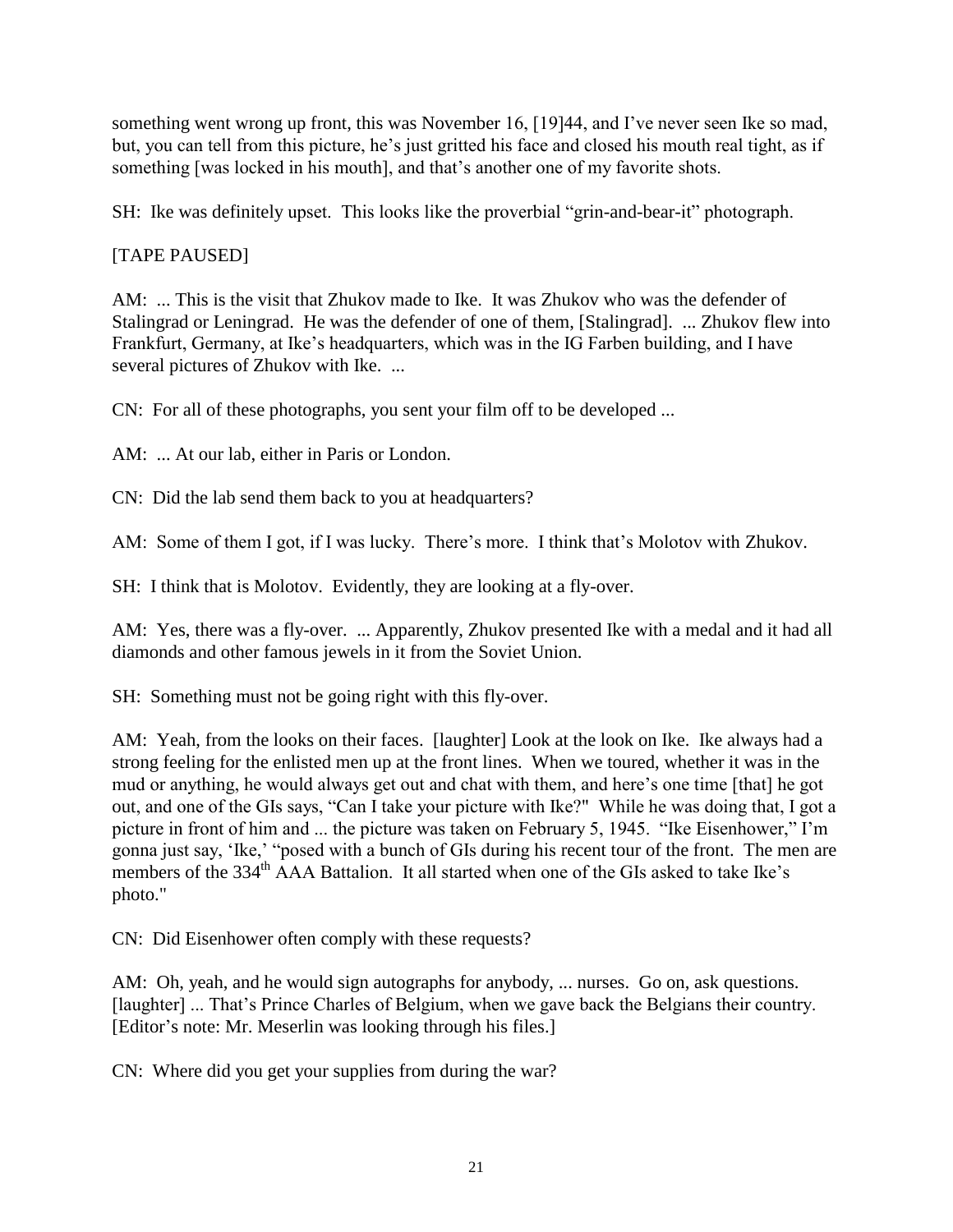AM: What I needed? The lab ... would send it out to us if we needed anything. I'll never forget when I took this, that's a famous picture of Ike, that's the day he got his five stars. ... This was taken February 1, 1945, and it"s the day Ike got ... promoted to Supreme Allied Commander, five star cluster, and the Seal of the United States, and the newly created rank of General of the Army, and I was scared to death; I had to take a portrait. ... I didn"t know how to take a portrait for my life, so, I did, and he was so nice about it. I mean, you could see, on the table in front of him, on his desk, is a pack of matches. He was almost a chain smoker. When we toured the front, he would always stop in at some general"s office, ... he would sit down with the general, see how they were, and always have a cup of coffee. … What I did [was], I needed a long lens, another lens, and I got in contact with our lab back in Paris, and they sent it, and that's how I got that famous picture of Ike, when he got his [fifth star]. ...

## [TAPE PAUSED]

There's "his nibs," [Monty]. That's the day I just told you about. ...

SH: It is so ironic that he would be dressed this way.

AM: ... You know, as I told you, a lot of the soldiers, the other photographers in our outfit, were really up to their neck in combat and this is a famous picture. That"s our CO.

SH: This is Capt. Herman Wall.

AM: Yeah, he lost his leg.

SH: Are you still in contact with him?

AM: No, he's dead.

SH: Did he die from his injuries?

AM: No, just recently, in the last year or two. This is part of what the build up looked like in England. ... These are all ambulances and two-and-a-half ton trucks, a little of everything. This is the trip, when I went over on the LST. ...

SH: Is Ike going on a ship in this shot?

AM: No, that's a van. ... Let's look on the back, ... see what the guys in the lab wrote. Oh, I can hardly read it, ... "(Churchill something?), Gen. Dwight [Eisenhower], Supreme Allied Commander, as he shows Ike his trailer." Yeah, that's about it.

CN: When was that?

SH: This was taken on November 14, 1944. ...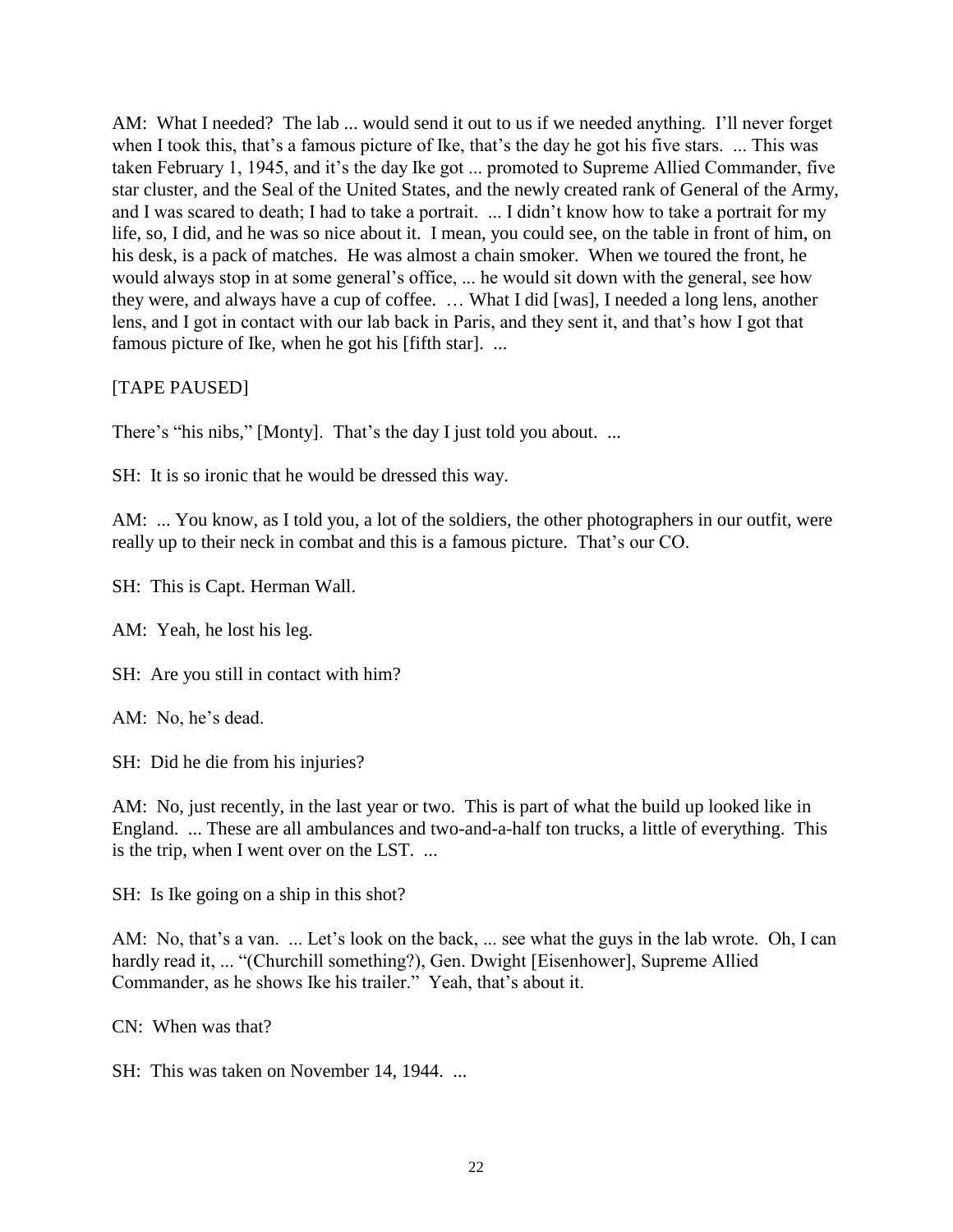CN: How often did you come in contact with Churchill?

AM: Only with Ike. In fact, Churchill"s dog bit me and there was an article in a British newspaper. [laughter] I"ll have to find the clipping. There"s more. This is a picture of Ike with Air Marshall Tedder. I don"t know where it was taken. ... This picture, and if you can get it done on laser as a copy, that"s what they can do, that"s Ike, ... Marshall, Jimmy Burns, did you ever hear of him? and Ike.

SH: What are they doing in this picture?

AM: What are they doing? Well, you know who Marshall was. He was the Supreme Supreme Commander, and I came over, and I don"t get in on the meetings. They came over to talk something over with Ike. Let me see what date that was. I"m sure that was after.

CN: Since you had so much freedom, were you allowed into the meetings?

AM: I couldn't hear what was going on. ... There were meetings of the brass, and Monty, and all of a lot of the top generals. You know, I"d just be running around shooting pictures. I didn"t have any idea of what was going on between them.

CN: You were just concentrating on the photographs.

SH: The caption reads, "Justice James Burns, Director of War Mobilization, talks with Omar Bradley after the arrival of the high ranking officers in France for the inspection of military installations. In the party aboard the ATC transport flight from America were Gen. George Marshall," something, "Gen. Tom Handy, Maj. Gen. Pinky Craig, and Col. Frank McCarthy, at (Wurley?) Airfield in the President"s plane called the *Sacred Cow*."

AM: ... I just wanted to show you the size of the camera we had and I'll show you some of the negatives. They're four-by-five inches and that's what we lugged around.

SH: How much did it weigh?

AM: Our equipment was about forty pounds. We had a suitcase ... where everything went into it.

CN: That was in addition to your standard issue duffel bag.

AM: Oh, yeah. ... This is when I went on a little trip. ... I have pictures of the name, *The Duke of Paducah,* and, I swear, they were from New Brunswick ... or Elizabeth, New Jersey, and I don"t know why. They were the pilots of the plane. I have a whole bunch of negatives.

CN: Is this a picture of you?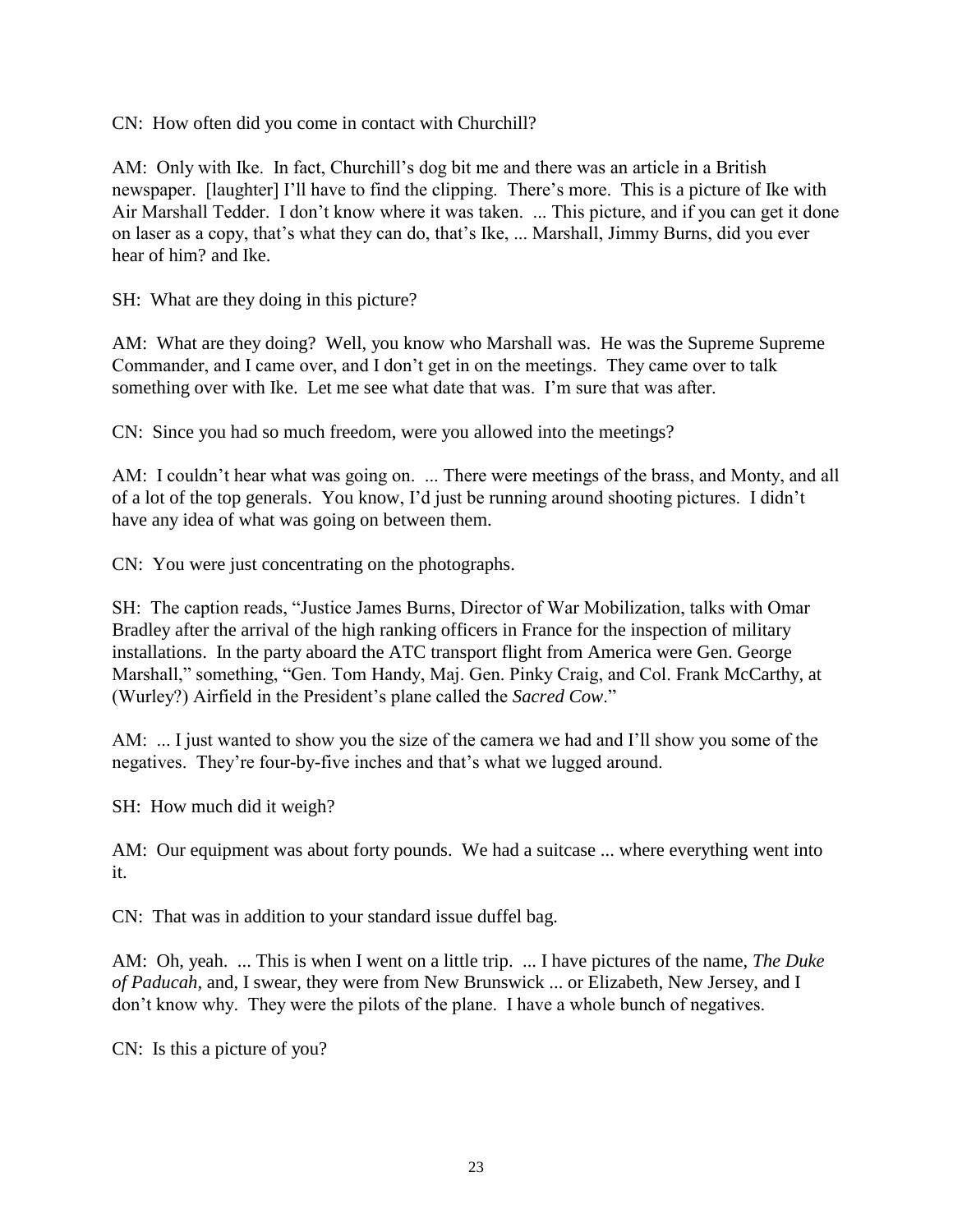AM: That's me when I had hair, [laughter] believe it or not. ... After I left Gen. Eisenhower, I just want to get a date here, ... the war ended May 8th, and, on June 18th, I was assigned to cover and go on a tour with about twelve movie executives, Darryl Zanuck, Jack Warner, (Guy Valavand?), all the tops, and I was the still photographer, and Bob (Quirk?) went along as the movie photographer. We traveled all over Europe, down through Italy, across Africa, and I got home with them. While I was home, the Jap war ended. ... I was home on a two week leave. ... In fact, I was all set to go back. They were gonna send me back, and I got to the Navy Yard in Brooklyn, and I blew my stack when I saw all these guys sitting around there at a typewriter, and I"ve been out of the country for years, and they sent me home. They let me out.

SH: After V-E Day, did you think that you might be sent on a tour in the Pacific as a photographer?

AM: A lot of our fellows did, because they didn't know [if] they'd still use them, but, then, thank God, that ended soon.

SH: What was the tour with the movie moguls for?

AM: ... They were touring Europe, I guess to work on some kind of propaganda movies or something, after the war, and they treated them like kings. Oh, I couldn"t believe it. We stayed at Monte Carlo. ... They stayed on the Riviera and we lived in this most beautiful mansion, right on the water, two swimming pools. They treated them like kings ... and I went along with them. In fact, here I was, a buck sergeant, and they were shooting crap with hundred dollar bills. [laughter]

SH: What were you doing during this tour?

AM: Taking pictures. ... As you can see, there's Darryl Zanuck. ... That's Bob. He was the movie man with me.

SH: What happened to your friend, Jack?

AM: I never heard from him again. Jack drank all the time.

SH: Wow, these are some photographs.

AM: Yeah, Darryl Zanuck and Jack Warner.

CN: You have one of Jack Benny, also.

AM: ... Up at Camp Edwards, Jack Benny and Livingston and Rochester. ... They entertained the troops.

SH: It looks like Jack Benny has KP duty. Did you see him perform?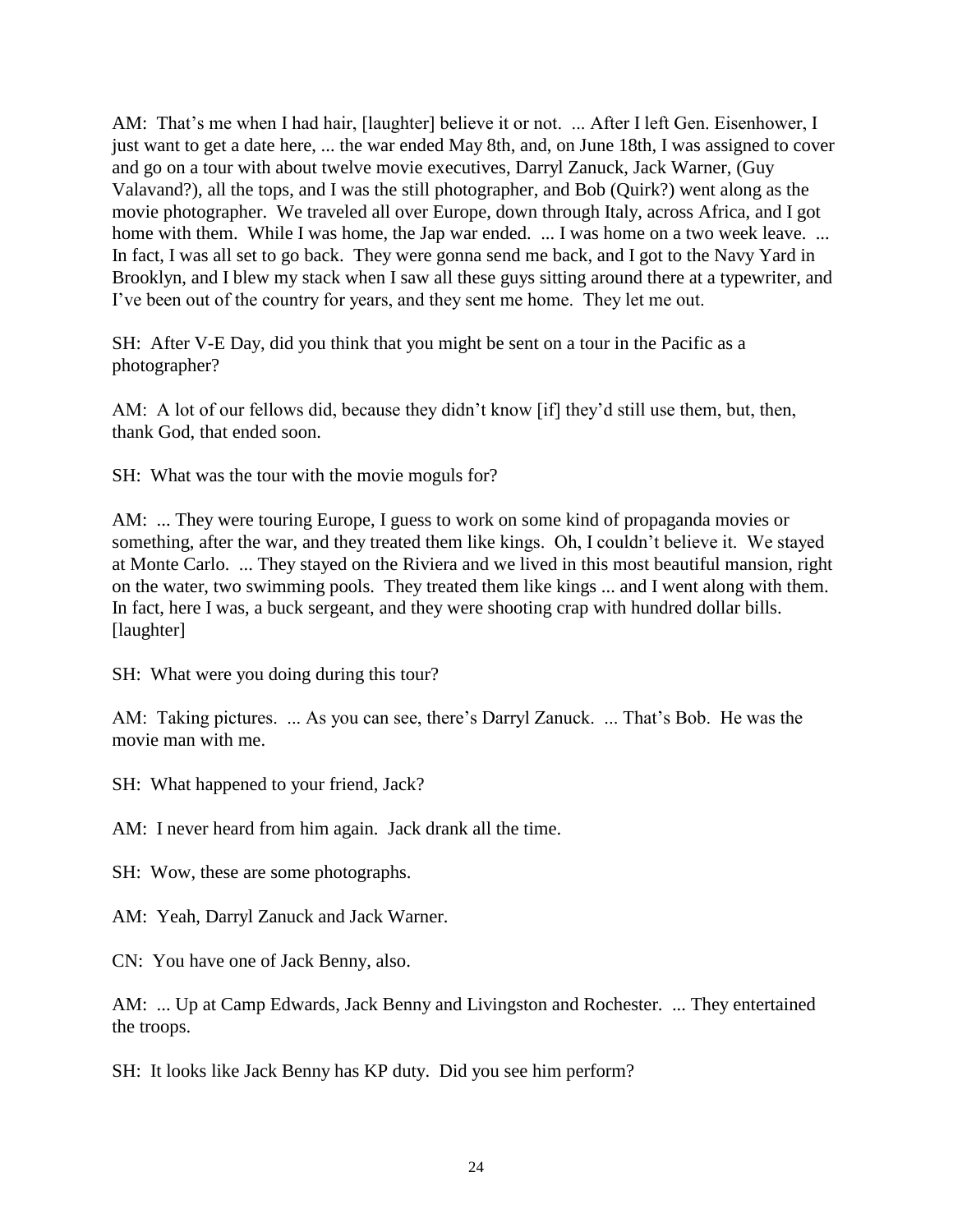AM: No. That's the picture, "We're All Helping the *Fuhrer*." [laughter]

SH: The photographers are photographing themselves. Where was this taken?

AM: Oh, gosh, don't ask me. There's no bi-line. That, I took with my own camera, (Rollaflex?), that I wish I [had] kept.

SH: Where did you go after Bastogne?

AM: We were at the IG Farben [building] in ... [Frankfurt]. That was his headquarters. That's the last I was with him. ... Jack and I, we had a house on an estate. You know, that"s where they put us, wine barrels in the cellar, and you wouldn"t believe [it], ... and I couldn"t believe it, because the IG Farben building wasn"t touched, but, Frankfurt was flattened out. In fact, the zoo was across the street and there was nothing left. It was just shattered, complete rubble, but, that IG Farben building was protected. The interesting part of the IG Farben building, we had elevators and escalators. In that building, there were boxes, like seven feet tall and maybe three feet wide, and they were chained together, and they were continuously going real slow, up and down, and they were all chained together, and, if you wanted to go to another floor, you just stepped into one, and, when you got to that floor, you stepped out, and it just kept moving.

SH: A different kind of elevator.

AM: Yeah.

SH: What did Ike do after you were ordered to leave his headquarters?

AM: He stayed there for awhile, yes. My assignment was finished with him.

SH: At that point, you were touring the sights of destruction across Europe.

AM: They went all over Europe, everything, destruction, the bad camps.

SH: Was that the first time that you saw the camps?

AM: No. I had been in them when Ike visited. I don"t know which one it was. You don"t want to see these pictures. I had more; I threw them away, tarred and feathered.

IM: You wonder why the Germans didn"t know about it, you know.

SH: Right now, we are looking at some pictures of the results of the atrocities.

[TAPE PAUSED]

AM: ... This is how your laundry came back. [laughter]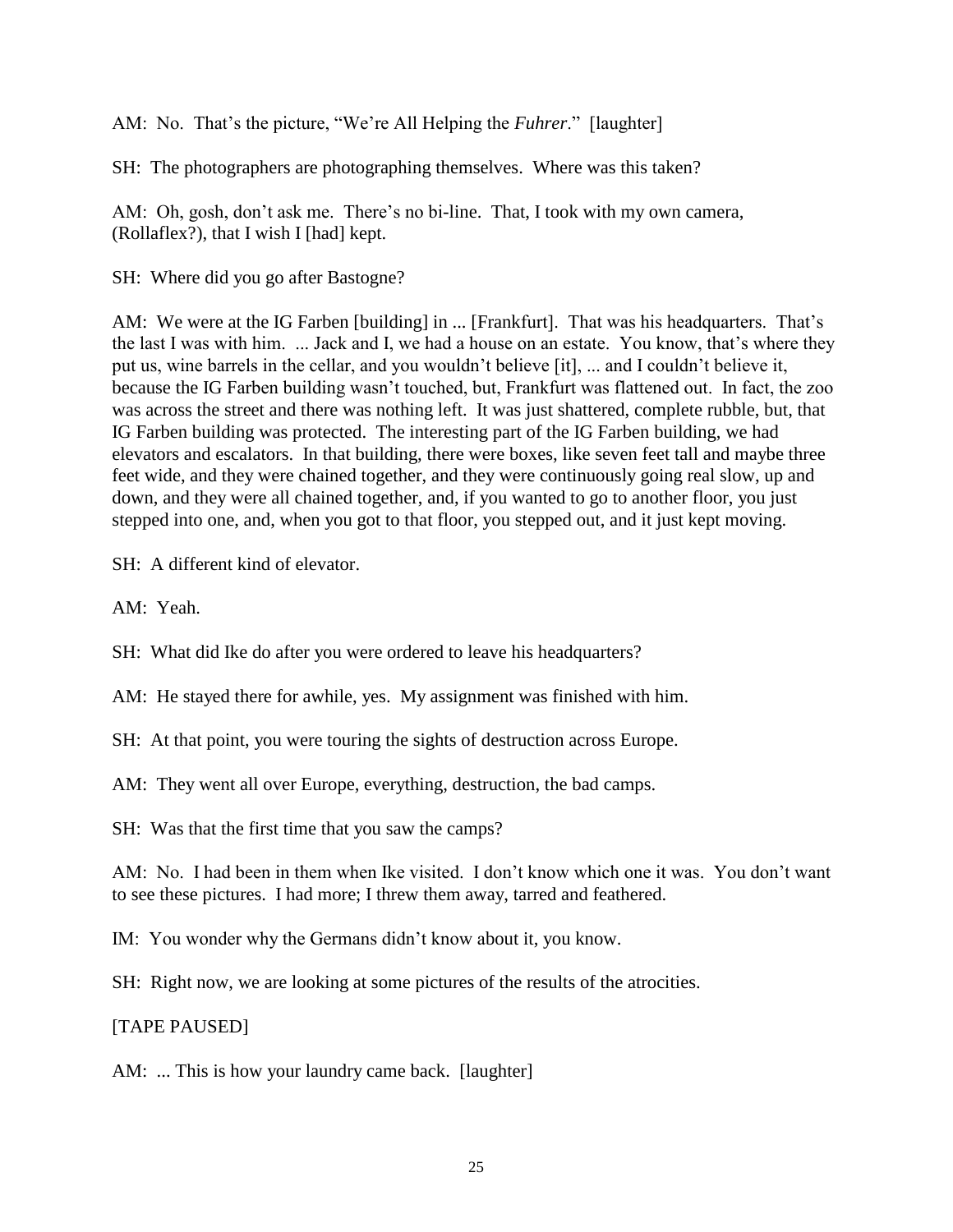SH: There is no way to tell where or when these were taken.

AM: No, I don't know, and I don't remember which one we were in.

SH: Do you remember when you were told that you would be seeing and photographing these atrocities?

AM: No. They just said, ... "Get your jeep and Smitty and let's go."

CN: What was your first reaction to the scenes at the camp?

AM: You were aghast. You just couldn"t believe it. You"d just say, "How could anyone treat another human being that way?" period. …

SH: Mr. Meserlin's lap is full of photographs.

AM: Yeah, well, these are all maneuvers and other miscellaneous [pictures]. … You know what, too, I have a set of pictures that I took with my own camera. ... These are the negatives. They"re the surrender parade at Reims, France, and all these little kids with American flags on the curb and all, and I"ve often wondered how I could get those to the newspaper at Reims and let them print them. People would love to see those pictures.

SH: I think so.

AM: I have about twenty or thirty of them.

CN: Could you describe what the parade looked like?

AM: … It was just all done by the people in town, nothing fancy, but, … nurses marched and the kids, and then, they had a hanging on a wagon that they pulled, and it was Hitler being hung, and they paraded that through the streets.

CN: A hanging in effigy.

AM: See, Ike loved to stop and have coffee.

[TAPE PAUSED]

SH: How did Ike address you?

AM: Sergeant. "Sergeant, come here." I have a picture with Ike. Jack and I, in back of headquarters, one day, when it snowed, just bear with me a minute and I"ll find it, … and he posed with Jack and I, and we fooled around in the snow. I"ll never forget, when I first went with Ike, though, he had a group of us that worked in headquarters [over] to have a drink, just a little get-together, [get to] know each other, and he came out with a little glass [of] straight Scotch.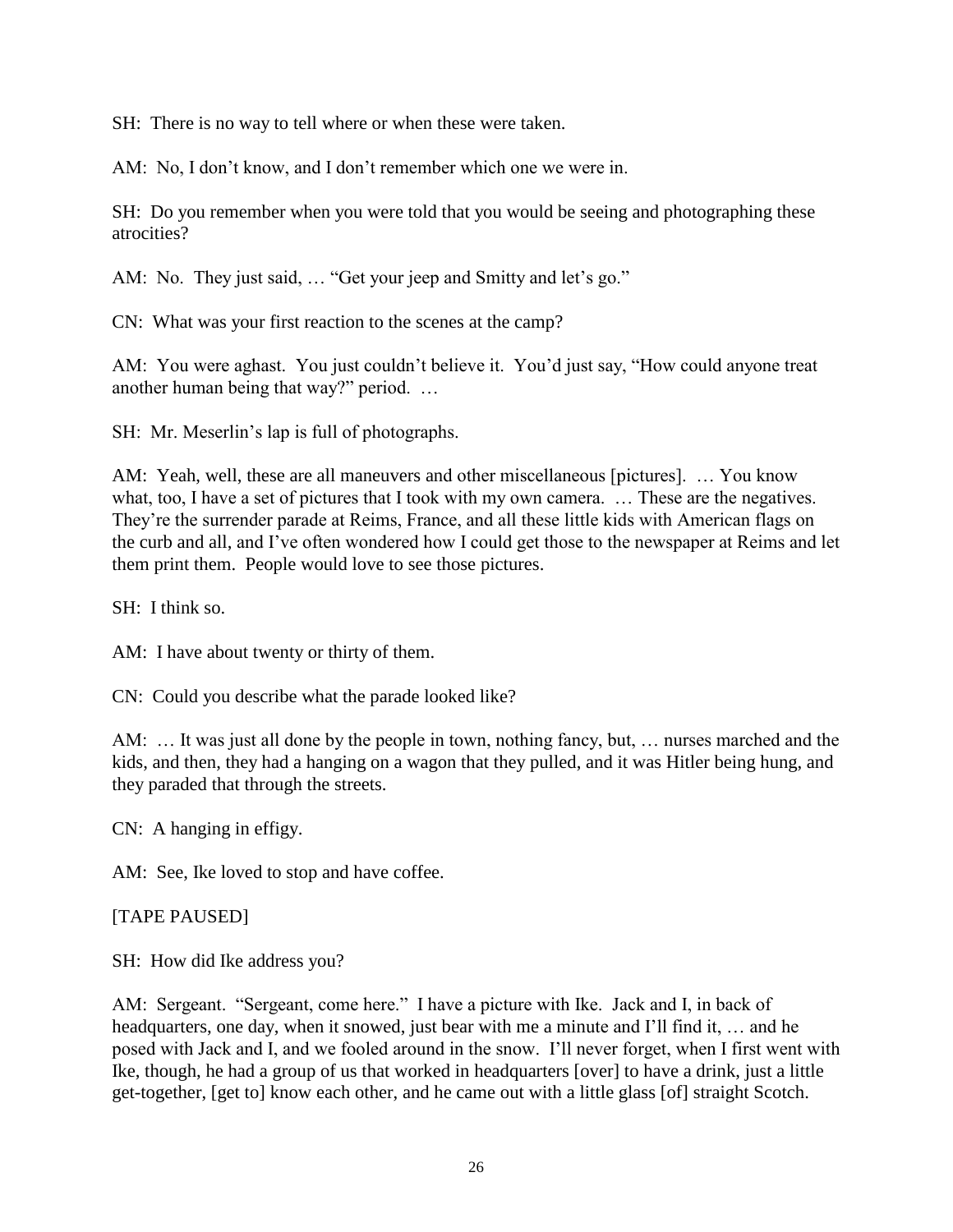Well, I took one little touch of it with my tongue and I nearly died. I'm sure he has a dead plant in his office today. [laughter]

CN: What was your rapport with Ike like?

AM: I think he put up with me. [laughter] That's about it, you know, really, because it's all I did, was shoot pictures.

SH: Did he ever tell you to do something?

AM: Never.

SH: Did he ever say, "Go over there," or something like that?

AM: No, never. Nobody really ever told me [anything], once I was in the room and doing these pictures, never.

SH: Other than Patton telling you to take a picture of him in the river.

AM: I saw Patton give a speech once in front of a bunch of WACs, and hold his pistol up, and say something awful, terrible. I mean, I was shocked. He didn"t care and you could always tell when he came to headquarters. It seemed like the noise and everything else [increased].

SH: Tell us about some of the shots that you took of Patton on his visits.

AM: Well, I have some where he visited a hospital and he went around and talked and chatted with the GIs; in fact, one, he initialed his cast, autographed it. ... I'll never forget, I have some pictures here of him and Ike going to a hospital, and going through a British hospital and signing autographs for all the nurses, but, he was very easy going that way. He had a feeling for the enlisted men, a real strong feeling for them.

SH: You said that about Eisenhower, too.

AM: Yeah. It was terrible, I thought, the way Patton got killed, in an automobile accident.

SH: You were stationed at headquarters, but, you could be sent anywhere at a moment's notice. Did you have any sense of how the war was going? Did you realize, for example, what was happening during the Battle of the Bulge?

AM: Yeah, see, you heard it in headquarters, sure. … There was one sergeant that just took care of the War Room, the maps, and, on this trip, … [where] we went back for the anniversary, he was with us.

SH: What did the photographers do when you were not taking photographs?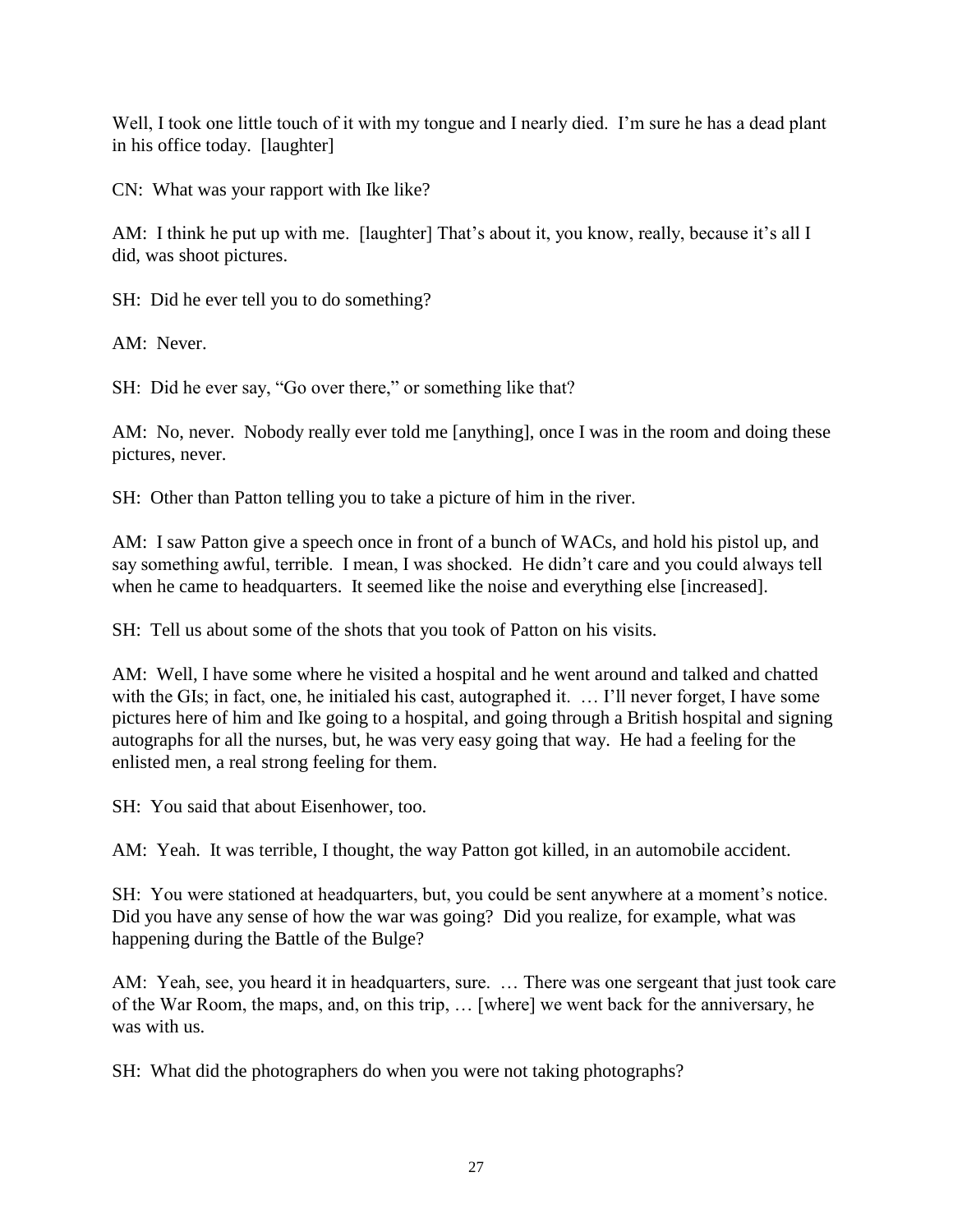AM: Well, what we did, we would take our film over to (Mumm's?) factory and tell the head of the factory, … "Would you like some film?" He"d say, "Yeah, would you like some champagne?" [laughter] and that"s how we got our champagne, or we would … go out to the country and swap something … with a farmer to get eggs, and we"d bring eggs back to our place, and, somehow, we managed to cook them. [laughter]

SH: Did you have someone who was in charge of cooking?

AM: No, Smitty or anyone of us, but, you know, looting was the biggest problem among all soldiers, I don"t care whether we were in Germany, (Chaps?), or anything else, and we were the same way. We even had a vacuum cleaner in our jeep, … Lord knows what we were ever gonna do with a vacuum cleaner, I"ll never know, but, I had some nice cameras and all to bring home, and some other stuff, and I got with the movie men so quick, I had to leave it and flew home. So, I left a lot of souvenirs that I had over there. … My Rollaflex camera and everything else, somebody got.

SH: What did you hear about the homefront? I know that you and Irene must have been corresponding during this time.

AM: We didn't hear a thing and they didn't hear much, either.

IM: … We didn"t know there was a war, really. I never worried about it or anything.

CN: Oh, really?

IM: Really, yes. …

SH: What were you doing, Irene?

IM: I worked in the bank. I went to [the] Berkeley [Business] School, and then, I worked in the bank. …

CN: Did you write back and forth to each other?

AM: Yeah, I had some [letters]; V-mail, we had. … This is what I wrote the night of the surrender, full of champagne, so, don't bother about the English or how I felt, and I have a record someplace I did for NBC.

SH: Was the record recorded that night?

AM: Yeah.

SH: Can we insert this into your transcript? It is a little long to read here.

AM: I'll give you a copy. I hope you can read Chinese. [laughter]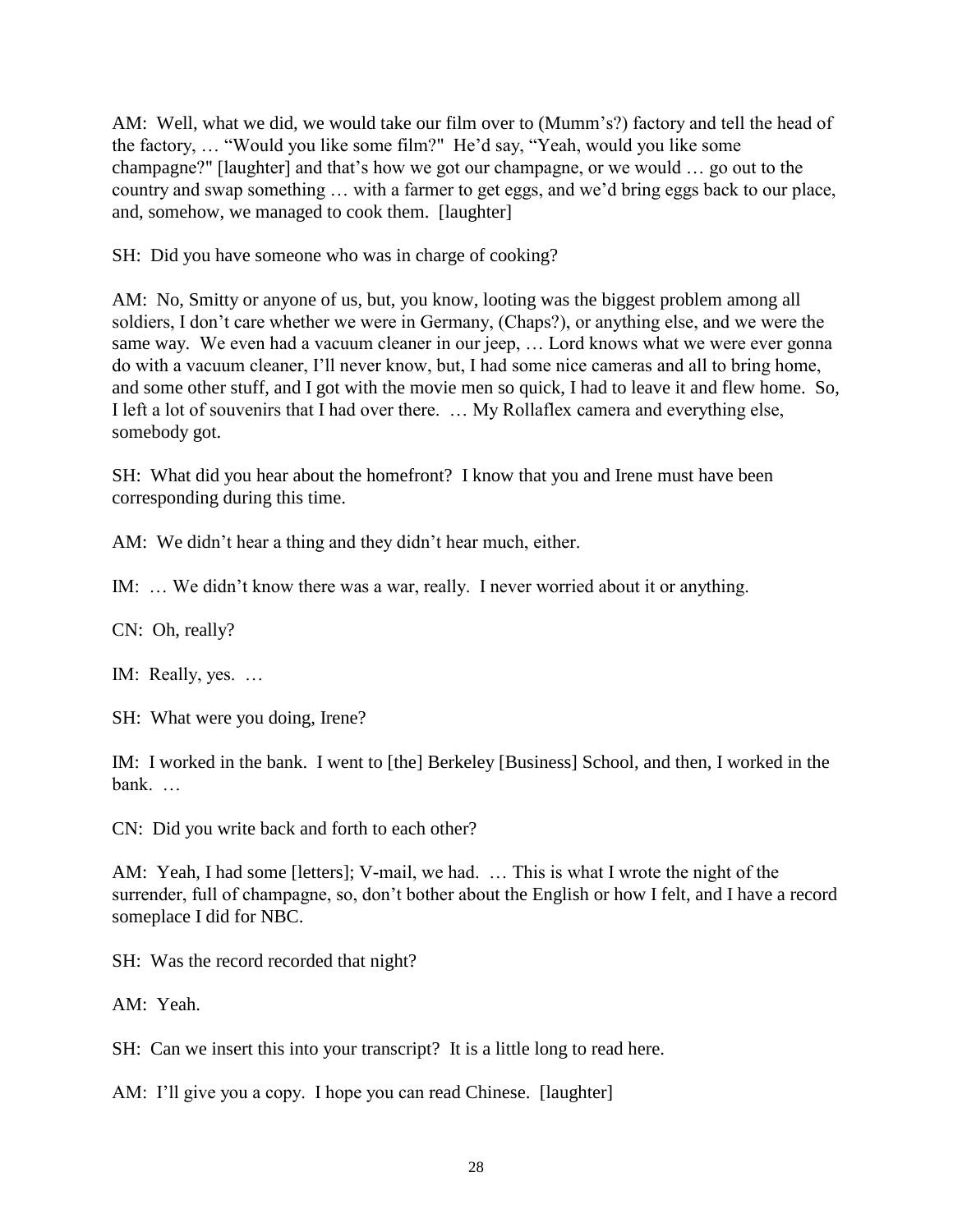SH: I will ask for your interpretation. [laughter]

AM: ... I don't know if that was done in our news room.

SH: The heading reads, "East Orange soldier photographs the surrender of the Germans." It was part of the censored release.

AM: … I just wrote down here what we carried as equipment. We had a four-by-five Speed Graphic camera, a 4.5 (Hectar?) lens, a Supermatic shutter, it was focal plane and speeds up to a thousandth, a (Hugomeyer?) range finder, a (Mendelson?) or Graflex flash gun, a Western GE exposure meter, which we never used, you never had time to do that, and filters, and a tripod, and that was the equipment that we carried. By the way, I didn"t mention, Ike had two aides, Cdr. Harry Butcher was a naval aide from the … US and Capt. Ernest "Tex" Lee, he was an Army aide, Butcher was a naval aide, and he also had a British military assistant, Col. James Gault, who was with Ike most of the time. ...

SH: Did you ever photograph or see any USO shows?

AM: No, no. I'll never forget, when I wrote down here, "The Battle of the Bulge breakthrough near Bastogne caused Gen. [Eisenhower] to be very upset. … All the generals were upset. The first words Ike said to them [were], "I only want to hear cheerful faces. I know the Germans will eventually be surrounded. They do not have the fuel or supplies."

SH: Were these notes that you took at the time?

AM: No, I just wrote these down when I gave talks, and Winston Churchill, a great leader at the right time, he certainly was.

SH: When you took the photographs at Bastogne, were you able to see what the  $101<sup>st</sup>$  Airborne had suffered through during the siege and what the Fourth Armored Division had gone through to relieve them?

AM: Oh, sure, yeah. I remember seeing the tanks coming up, Patton leading them, when they broke through. Here, I wrote before D-Day, June  $6<sup>th</sup>$ , "There are about 1,500,000 American troops in England, from one end of England to the other. The countryside is filled with tanks, trucks, cannons, half tanks, jeeps, ambulances, etc."

SH: You have the photographs to prove it.

AM: I met Ernie Pile once at a press camp up in Belgium. I"ll never forget, I have Ernie Pile"s book, and, in it, he mentions, I wrote this down, … a drink called (Odorvee?). … Have you ever heard of it?

SH: No.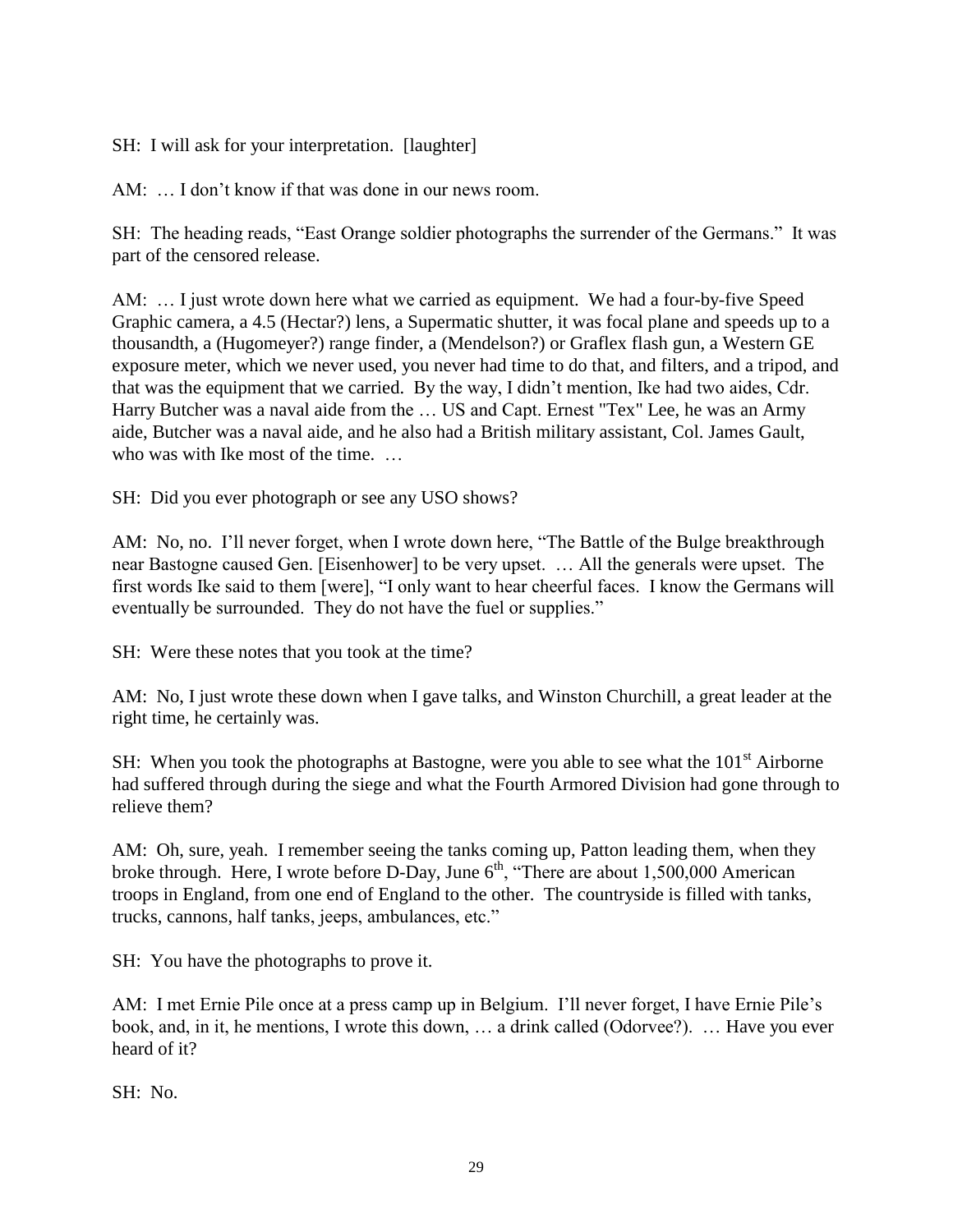AM: You're lucky. [laughter] Once in a great while, Jack and I would drive our film from Reims into Paris, and all the GIs and the Red Ball Express, which was the trucks and all that delivered all of it, they would all stop at this little house and get a drink. So, Jack and I stopped one day, and we had it, and I agree with what Ernie Pile says about it. … You"d think you were a fire-eater and drinking gasoline, lit. Ernie Pile described it as, "A drink called (Odorvee?), a savage liquid made by boiling barbed wire, soap suds, watch springs, and old tent pegs, with a touch of nitroglycerin to give it flavor. All who drank it deserve the Purple Heart." [laughter]

CN: You tried it?

AM: Yes, [laughter] ... but, it's funny. In the Army, you know, you think, oh, you're gonna be lost and all. You're a young kid, but, you make awful good friends.

SH: I think that most of the men that we have interviewed have said that. Some have kept in contact over the years and some have just begun to renew their friendships.

AM: Well, especially the five of us that were on the Louisiana Maneuvers. There was one fellow, Tommy Madray, and he was a herpetologist, a snake expert, from Hollywood, and … he was a movie man with us, and he pulled more things that I can imagine. We went to the zoo there, and he came out with snakes all around him, a two headed snake, scared us to death, [laughter] but, these are the kind of fellows that were in our outfit. Then, when we were in Louisiana, we had a day or so off, we went to Shreveport, and they were gambling there. ... It's a wonder they didn"t all end up in jail, because they knew someone at the racetrack, and they had a telephone system, and they bet, and they lost, and then, they won a lot and took off, [laughter] but, that was GI life. You live with these five guys in a tent. We had one fellow, Cowboy, we used to call him, his name was Hoffman, Larry Hoffman, and he did our driving on maneuvers, and he was one toughie. He was half Sioux Indian and he was tough. You never got him drunk, "cause he was the nastiest drunk. He would have shot every general and lieutenant in the Army. …

CN: Where was he from?

AM: He was from the Midwest, but, if he liked you, you were his buddy for life, and we had a great time with him, but, he was something. In fact, they had a rodeo, and all the Army trucks were put in a circle, and I have pictures of him riding broncos and all in the rodeo, yeah, Cowboy, in the Louisiana Maneuvers. Even though, you know, you"re living in a swamp, scorpions and every kind of bug around, you made it fun [with] fellowship. In fact, we used to go out, the cows would come around, he"d show us how he wrestled and threw a cow, you know, crazy things like this. The next day, we"d be up, five o"clock in the morning, in the dark, ready to go for the day, shooting pictures.

SH: Was it a shock for a young man raised in East Orange to go to the South? Did you see anything in the South that was a shock to you?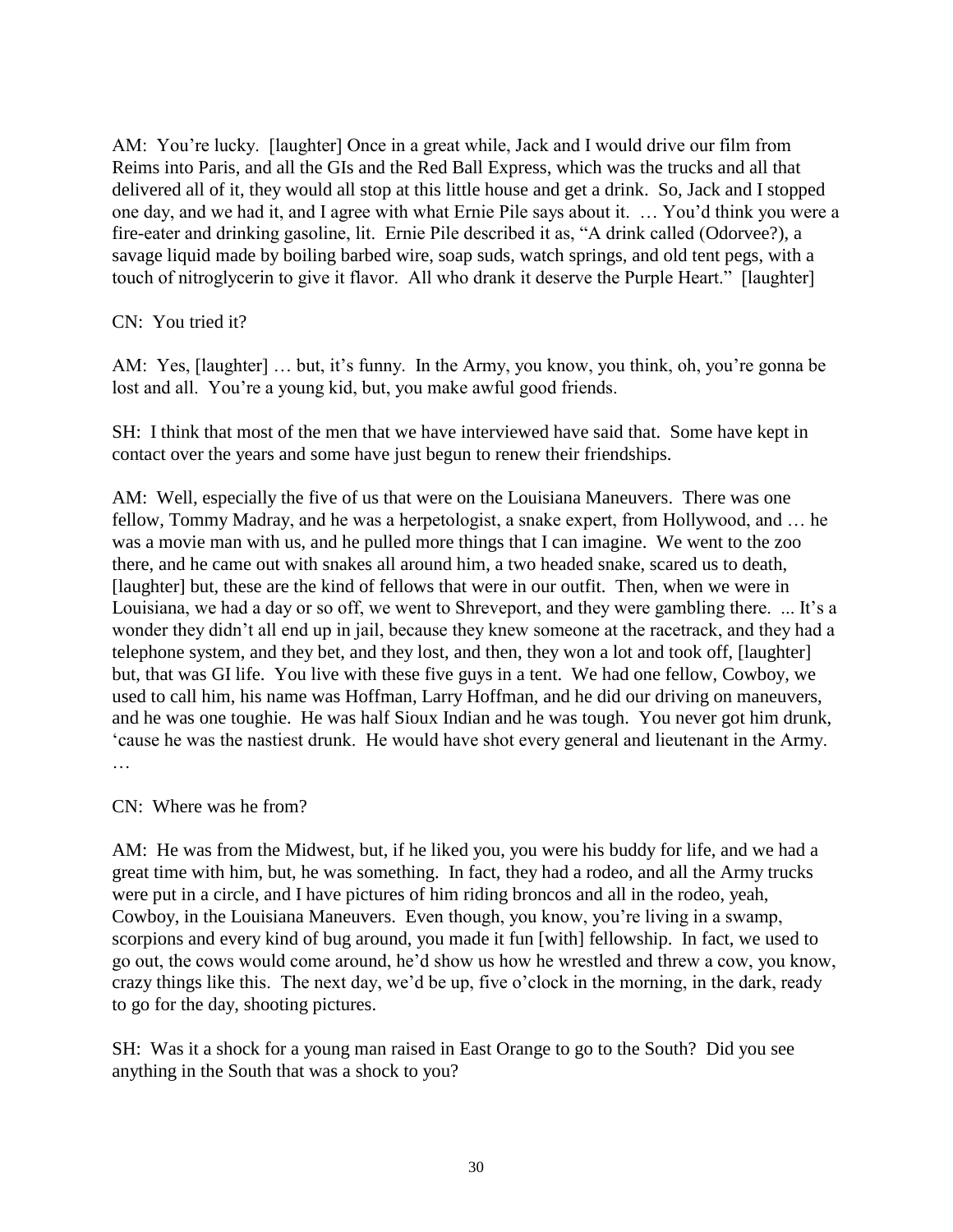AM: Well, the shock [was] how some of these people lived so poor in these cotton fields, you know, sort of shocking, but, later on, when I got out of the service, my dad and I and another fellow, we toured all through the South, camping in the mountains. …

CN: Had the South changed much since your first time there during the war?

AM: It hadn't changed much then, in that short time, but, ... I couldn't believe, when Irene and I went back to Europe, the construction and what they'd done rebuilding some of these places. ... I felt so sorry, when we"d go through a little village, … like Maastricht, Holland, it was flattened out, and where did these poor civilians go and live? and I remember seeing … an old woman dragging a wagon with lumber in it, logs, with a rope around her shoulders and all, dragging this thing down the street.

SH: Were you impressed with how they were able to adapt to the destruction?

AM: Yes, yes. I couldn"t believe how they could have taken it, but, look at, in London, the people, … and all the children were shipped out of London to the countryside.

SH: Did you take any pictures of life in the British countryside?

AM: I have some, you know. ... You'd be here all day. I have another pile of pictures. ... That's in Louisiana, Jerry, Tommy Madray, and myself. That's where we lived on maneuvers, in a tent.

CN: Were these taken in Louisiana?

AM: Louisy-ana. [laughter]

SH: Did any of your brothers join the service?

AM: My one brother, who's dead now, ... he was in the  $100<sup>th</sup>$  Infantry. He was a private in the front lines, up to Cassino, but, we never talked much about it.

SH: Did you ever get a chance to meet up with him?

AM: No, no. He was … in Italy, came up through the southern way, and I"m going through my computer, trying to find out more about his unit, and what they did, and anything about him, and I finally found somebody that"s trying to do something about it.

SH: Your Army career was quite different from most of the men that I have interviewed.

AM: Yes.

-------------------------------------END OF TAPE ONE, SIDE TWO------------------------------------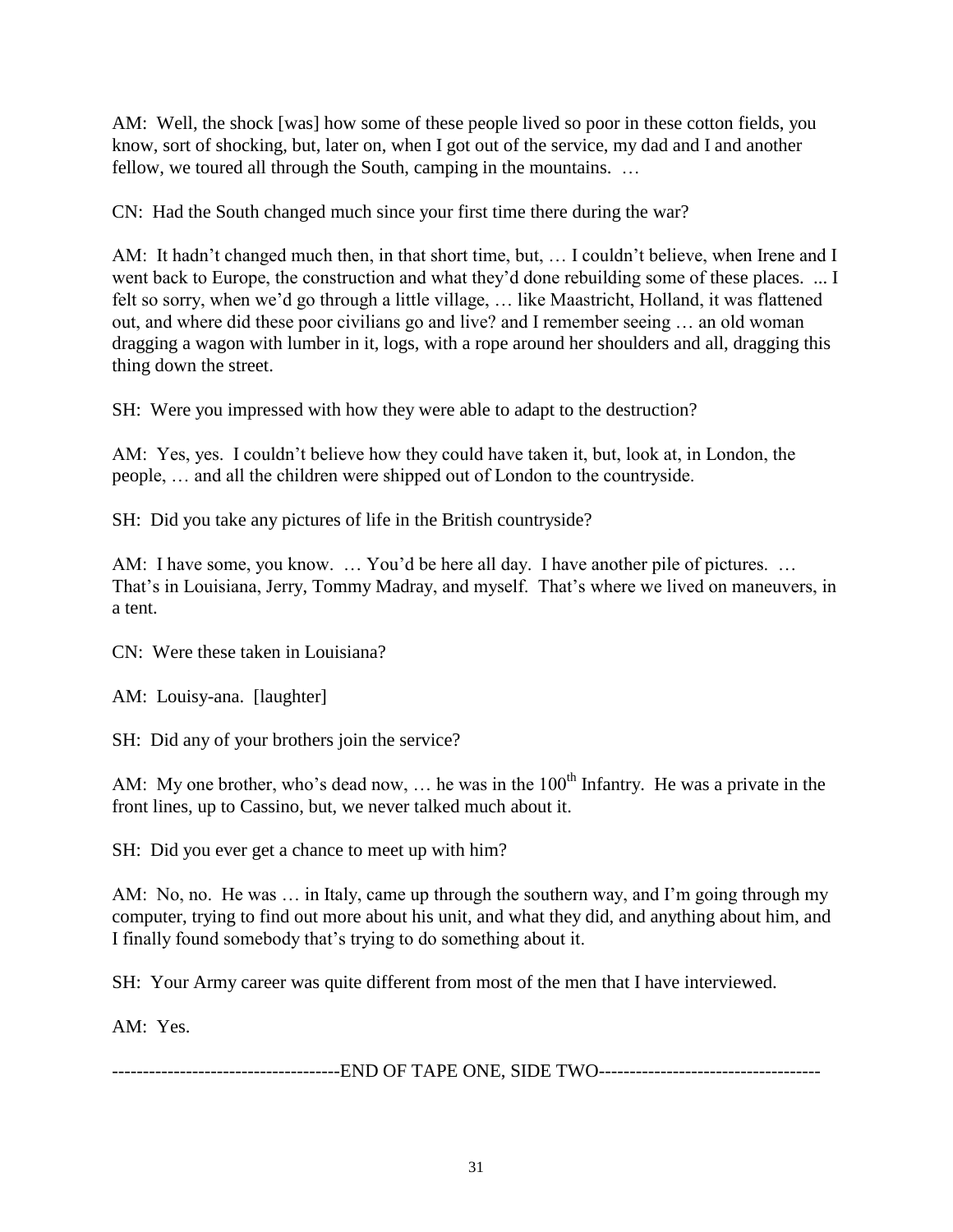SH: This continues an interview with Mr. Albert Meserlin.

AM: Here are a few of the pictures ... of the parade at Reims after the surrender and there's a little French girl sitting on the curb with an American flag. …

SH: That is a precious photograph. This was taken in the center of Reims.

AM: … Reims, yeah, right after the surrender.

SH: They are all dressed up, standing with their mothers, five to eight year-olds. American GIs are walking down the cobble stone streets. There is a gentleman with a full, white beard playing a drum. People have babies in their arms. Some are dressed in native costumes.

AM: I'm just going through a bunch of pictures here. Here's one, here, members of the 101<sup>st</sup> Airborne who had jumped on D-Day, we"re taking them back to England. That was on that LST, when  $\ldots$  we picked them up.  $\ldots$ 

SH: There are no names, but, it is a great shot. They look relieved. We have other photographs of the rodeo and the maneuvers in Louisiana here. Someone is trying to milk a cow. [laughter]

AM: That's Cowboy, our driver, on maneuvers. There's me taking a picture in the snow, in back of headquarters, of Col. Gout, Ike"s British adviser.

SH: Where was this?

AM: In Reims, in back of headquarters.

SH: It looks as if there are four inches of snow on the ground.

AM: Yeah.

SH: Gault was one of Eisenhower's advisers, correct?

AM: Yes. I think I mentioned him before. These are where you were, at Hyde Park.

SH: This was taken at the reunion in 1995.

AM: Yeah. …

CN: What was the mood like at the parade in Reims?

AM: Oh, God, they were going crazy there. The war had just ended and, I don"t know, you know, it's funny, you're a young boy, I guess it took me many years after the war to realize what you went through. … My feeling is, "How did I ever get to photograph the surrender?"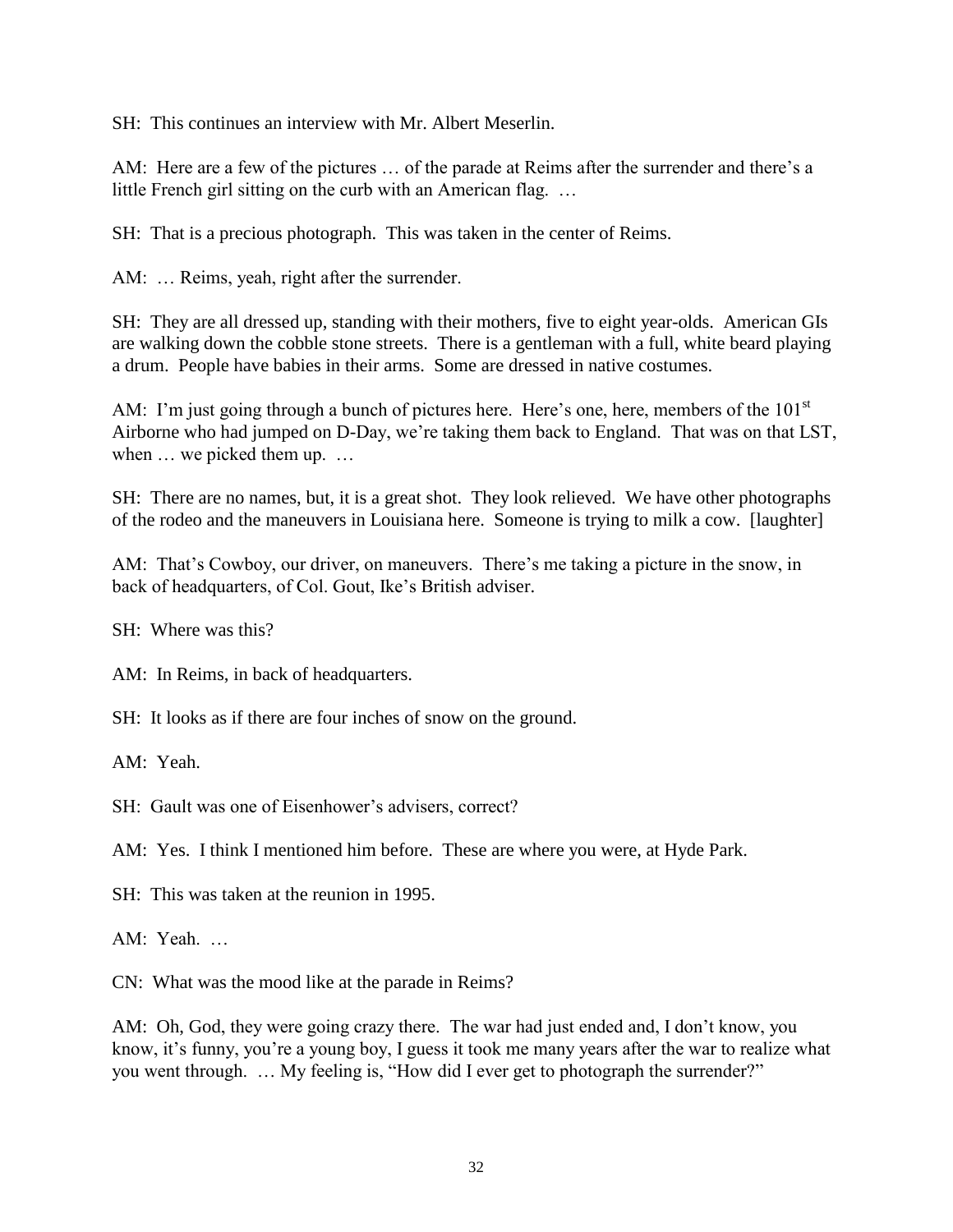CN: That is incredible.

IM: It was incredible. I used to know where he was, though, "cause I"d follow Eisenhower. I"d know where he is.

SH: That must have been a comfort in itself. When you returned to the United States and you were discharged, what was your attitude? Did you just want to get back to work?

AM: This is interesting. When I came back with the Hollywood movie men, I got off the plane in New York, yeah, … I guess it was La Guardia, with my big duffel bag and all. I didn"t have two cents, [laughter] … and I finally got the subway to Newark, to the railroad station at Newark, and Irene worked across the street, in the Ironbound branch of Fidelity Union Trust, and I went in there, and they knew who I was right away, and one of them drove me … to your house. I didn"t have any money and [they] drove me up. ... Irene never knew when I was coming home until I walked in. ... Then, I had to report ... in Washington, when I was in, ... and then, I was on a two week leave of absence, and, fortunately, Irene had girlfriend that had a big, beautiful home and farm in ... Rochester, Maryland. Bob and I went over there and stayed, what? a few days. ... I can remember riding her horse up and down the front lawn, [laughter] breakfast in bed. They treated us like kings, two GIs home.

CN: Was this the same Bob who had been your movie man in Europe?

AM: ... Yes, yes, ... and then, he took off. He lived in California.

CN: Was he on the tour with you?

AM: Yeah, that's how we got home together. He was on the tour with me...

SH: When you landed at La Guardia, where did he spend the two weeks? You were with Irene, obviously.

AM: Well, he just stayed the few days that we did at Irene"s friend"s house, and then, … he flew off to California. I never saw him again. I"ve heard about him through letters from my friend, Dick Ham, in California. He said, "Yeah, he's sober now." [laughter]

SH: How much time elapsed between your arrival in New York and your discharge from the Army?

AM: Oh, gosh, it was maybe three or four weeks.

IM: You had that room in the hospital. … You had to go to the hospital.

AM: … Because I blew my stack and got mad when I was gonna get on the ship … in Brooklyn, they sent me down to Fort Monmouth, to the hospital, and I was there, what? maybe a week.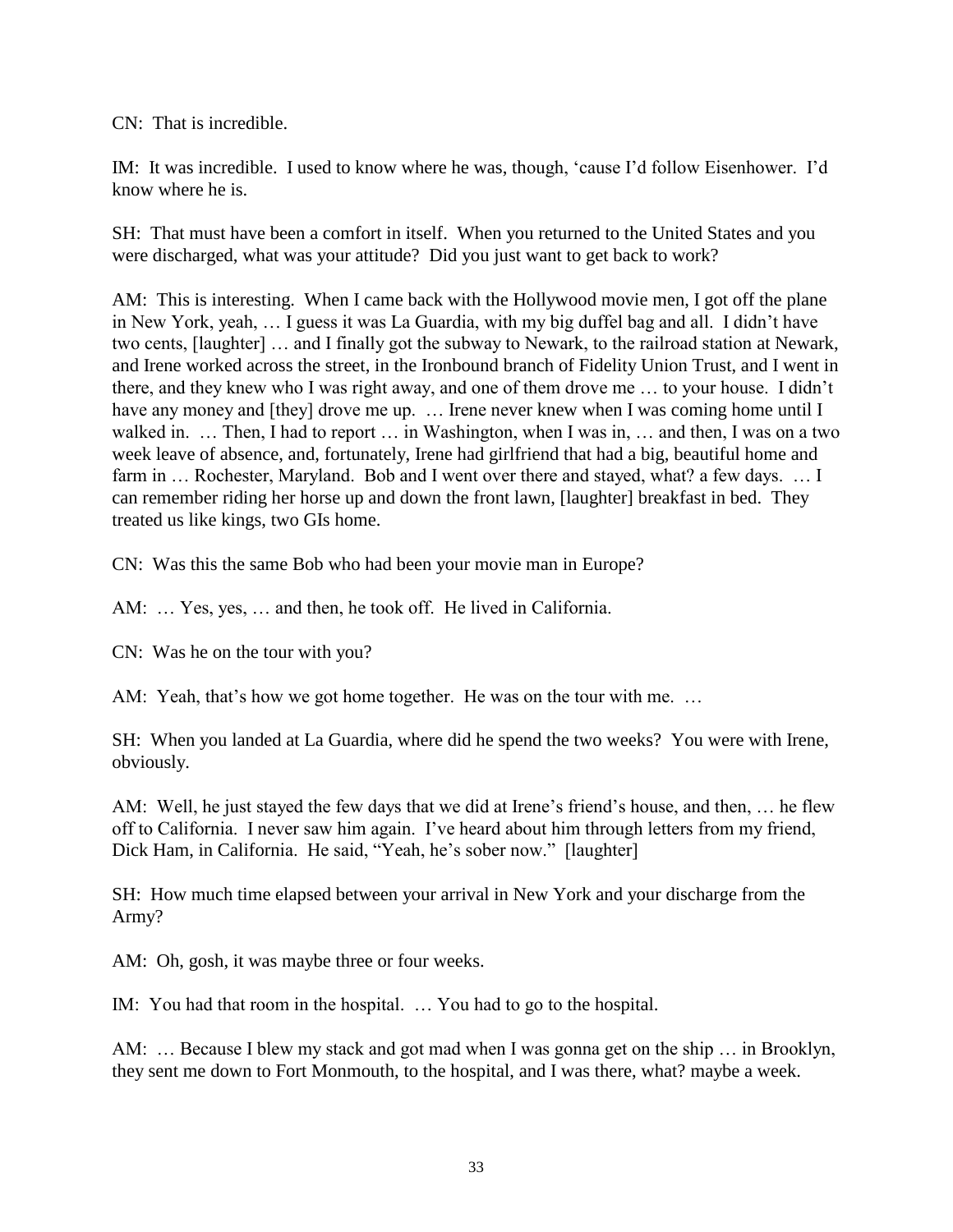SH: What was wrong?

AM: … Fatigue. I just blew my stack, because I didn"t want to go back. Boy, did I blow it. I was mad. I was screaming in front of a colonel. "You"re going to send me back over there?" and I got out, and, … fortunately, the Jap war ended a short while after.

SH: What did you do in Washington? Were you being debriefed?

AM: I had to report in. I don't know, according to the government, when you're a GI, they want to know where you are at all times, [laughter] and that"s the worst thing you can do. You always try to hide, but, that time, I couldn"t. He had to sign papers, so that I got the two weeks leave of absence, and then, I had to go back.

SH: Your two week leave did not start until you reported in to Washington.

AM: "Til I reported to Washington, yeah. I probably could have hid home, [laughter] for a month, and then, I'd probably end up in jail. … Yeah, I was a runner when I left the bank. …

SH: You had taken courses at Rutgers and at Seton Hall before the war.

AM: Yes.

SH: You graduated in 1939.

AM: No.

SH: Just to jump back, what do you remember about the Great Depression?

AM: I can remember walking the railroad tracks from Ampere to Newark, looking for coal. [laughter] Yes, we were very fortunate, though, in a sense; my father, he owned several pieces of real estate and he was able, by the skin of his teeth, he might have lost one, to hang on to them, at least get some rent coming in, but, you know, when you look back, they were great days when you"re a kid, growing up. I grew up in East Orange, and, you know, … the ice man would come around, you get a piece of ice off the back of the truck, and, you know, you didn"t have heat like this. I mean, all the GIs can tell you this. In fact, you had to shake the furnace and get the ashes and put them out.

## [TAPE PAUSED]

SH: You were talking about what it was like to be a kid in East Orange.

AM: It was great, you know. … We lived on Maple Avenue, near Springdale Avenue, and right after school, … across the street, in back of the houses, was this big, empty lot, a big area, like a little forest, and that's where we played baseball, football, everything, dig ditches, build a fort, you know, and you don"t see that done today with kids.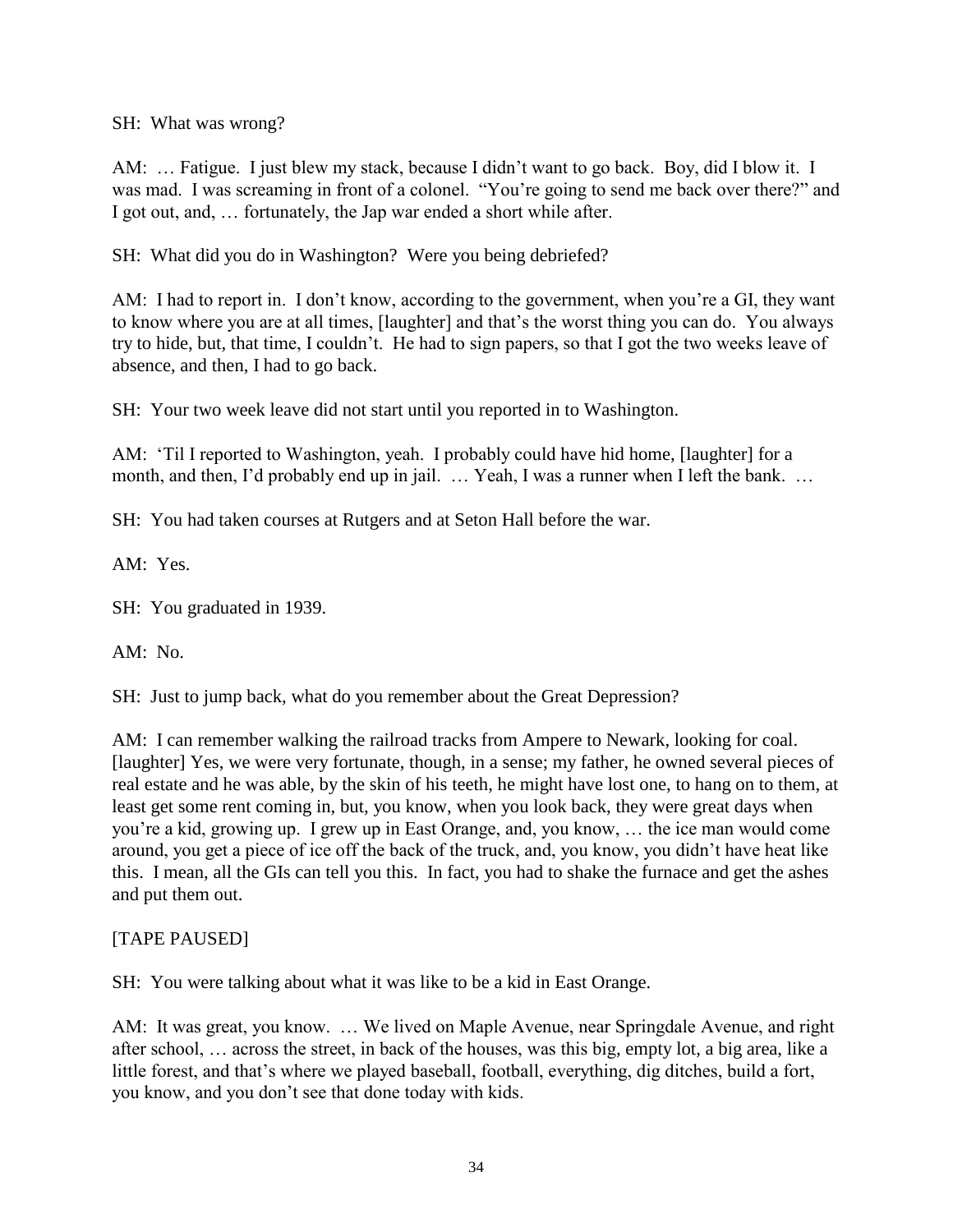SH: What were some of the games that you played as a kid?

AM: Well, I'll tell you what we used to [do]. They have these boards they ride, these roller skates things. Well, we used to get an old, wooden egg crate, which was wood, then, and we"d get a two-by-four and nail that on to it, take an old pair of roller skates and take them apart, and put one part in front of the two-by-four, and then, out the side, we used to put two boards out like a handlebar and nail them on, and we"d get a tin can and put it in the front, that was the headlight, … and we had fun doing that, and we played hockey in the street and kickball, you know. We just made our fun. … One fellow had a coop for his homing pigeons, and we used to get on our bikes, and then, he"d take the pigeons from the coop, and we"d ride miles, almost to Princeton, and he'd leave them loose, and, you know, we made our own [fun], but, you don't see this today, kids doing all these things.

SH: Were you ever a Boy Scout?

AM: Oh, yeah. We had a Troop 1 in the Arlington Avenue Presbyterian Church. Troop 1, it was just great, and I can still tie some knots that I did learn there.

SH: How long did you stay involved with the Boy Scouts?

AM: Gee, I don"t know.

CN: Were your brothers involved with the Boy Scouts also?

AM: Yeah, my one brother was, not as much as I was. Bob was more into sports than I was. I was a model airplane maker and those things, you know, little gas engines.

SH: Did your father have any stories about Edison?

AM: No. Gosh, he dictated … a whole thing to the girl next door on tape about Edison when he worked up there and all, in the office, and somewheres in the museum is a group of pictures and my dad"s in one of them. Years ago, you know, you threw things away. I used to have a bunch of those old Edison records that were a half-an-inch thick and they"re gone, you know, things like this, you know, things you only see today in the antique stores for sale. Like all of us, the things we throw away are Lionel trains and everything else, but, it was great then. In fact, it's funny, you grow up and you can still remember the names of the store owners in the little stores that were near where you lived.

SH: Did you have a job when you were a kid?

AM: Yeah. Well, I wouldn't have a shirt on my back if I hadn't delivered newspapers and slept on the floor when it was so hot, and get up, and not wake the rest of the family up, and pull the wagon with newspapers around, and the little candy store was owned by Rubenstein, a little Jewish man and his brother owned this candy store, and I worked in there, when we could, and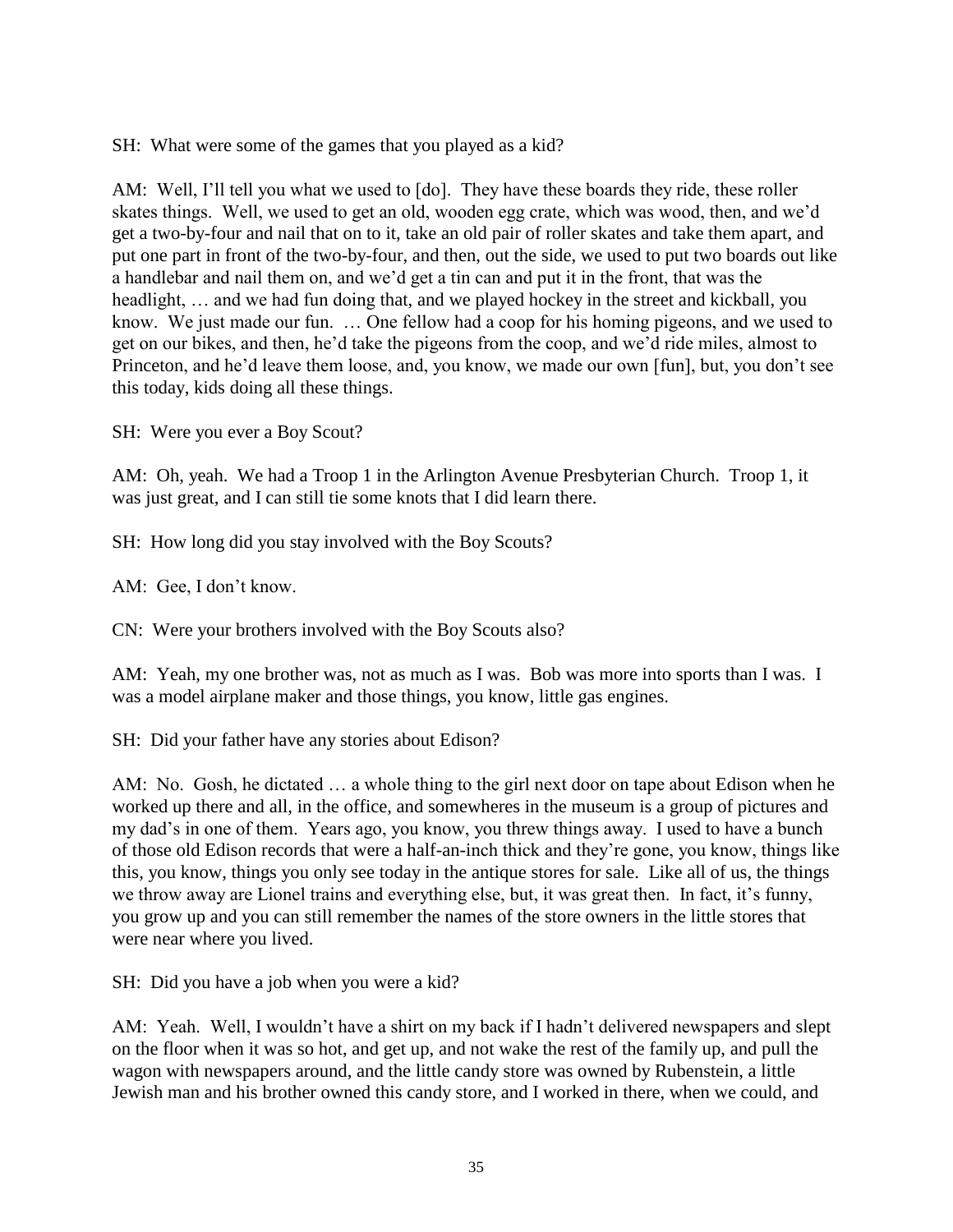my brother worked in Carlson"s, a grocery store, and then, there was Berlin"s and a butcher market, and an old, little A&P store, with the old butter tubs, which you don"t see anymore. [laughter]

SH: Did you go into New York at all?

AM: No. … In high school, my favorite thing was going to the 1939 World"s Fair and I have a whole set of pictures from the 1939 World"s Fair. I had two buddies, Will Johnson and Phil Nordt, and the three of us were all photo nuts, and we used to get on the train and subway and all and go to the "39 Trylon and Perisphere. … I still have all the negatives and all of them, and one of them, … Will Johnson passed away, but, Phil, he ended up being a cop in the Essex County Park Commission, and he lives up in New York State, and he's pretty well crippled up, and he's six-foot-eleven, and we used to go together. His Army jacket … looked like an overcoat on me, when we got together after the war, ... but, we still talk on the phone and get together, and he gets down, when he can. ... One of his two brothers had a little airplane down at Newark Airport, when Newark Airport was hardly anything. They had a little airplane, called a (Luscome?), and we used to go down there on our bikes or go down with him and get in a plane ride, once in awhile, with him, but, that"s going way back, 1938, "39.

SH: Since you were interested in aviation, had you thought of joining the Air Corps?

AM: No. I flew a lot on the Louisiana Maneuvers, most every other day in an L-5, shooting pictures in a little L-5.

CN: How different was it to shoot pictures from an airplane?

AM: I don't know. ... I have one (other?) scary experience, when the movie executives were over, visiting, and we had to fly from somewheres in North Germany, ... we were flying to Africa, but, we never got there, and there was just the pilot, and the co-pilot, and Bob (Quirk?) and I on the plane, with all our equipment and all, and we ran into a heck of a storm, and the last thing I remembered was ... going over the Alps, with treetops about ten feet below us, [laughter] and you were screaming and praying, and I played a harmonica and I was playing that. We were scared to death, but, ... finally, we had to land in a field. We never got where we were going and [we] got out. ...

SH: Did your musical talents put you in demand? [laughter]

AM: No, no, it didn't. I can tell you about some drunken times, getting on a stage, with Jack with a violin and me with a harmonica, half drunk, in some little town.

SH: Was this in Louisiana or Europe?

AM: In Europe, making an ass of ourselves. [laughter] ...

CN: What else did you do during the war to blow off steam?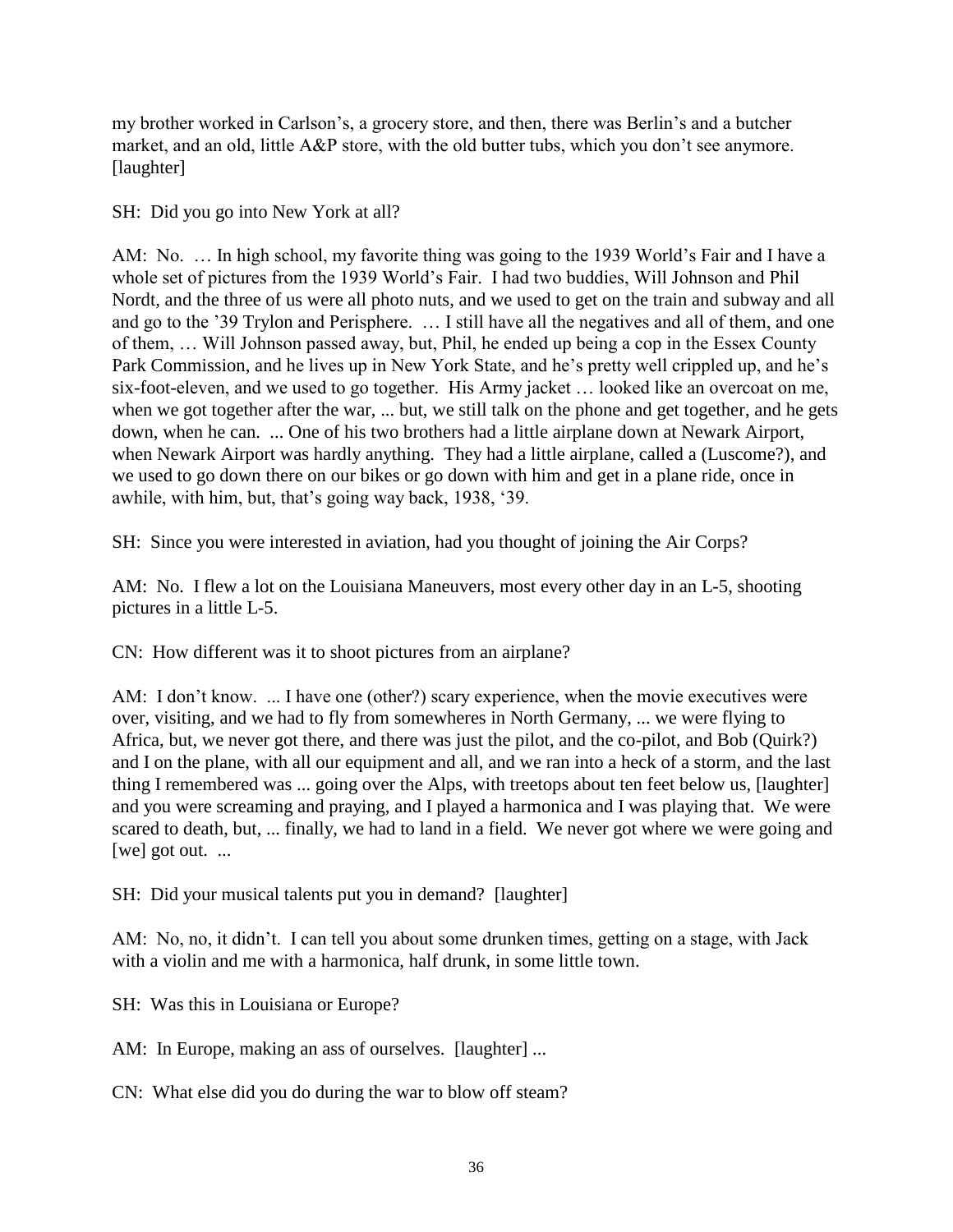AM: We didn't get much time. Well, if we ... were told, "Ike's going to be gone for a couple of days," we just played our card games and went hunting or something in the woods, you know.

SH: Did you ever take any R&R leaves?

AM: Well, we were on (half?) R&R most of the time. [laughter]

SH: Did you go to any official R&R rest homes?

AM: No, never, no. I have some pictures of the fellows coming into Paris, R&R, ... in their trucks with all their [things]. ... I had a fellow here the other day, he wasn"t in the Army, but, his father sent him something, sent his mother, a box of pictures. The whole box of pictures, there must have been a hundred of them, [were] all of Hitler, every phase of his life. I couldn"t believe it, and then, out in the car, he had two flags, Swastikas, the German Swastikas. ... His father sent them, he was in the war, during when I was there, and sent out this box home with these pictures. I don't know how the heck he got them home. Oh, they wouldn't have been any ... secrets there.

CN: Did he take those photographs himself?

AM: No, no, somebody else had taken them. They were all in this box, this German, wooden box. Boy, they were unbelievable.

SH: Going back to your high school days, you mentioned that you were involved in the camera club.

AM: Oh, yes. It was a hobby. I belonged to the camera club.

SH: Did you belong to any other clubs or participate in any other activities?

AM: No, nothing. I really enjoyed my [photography].

SH: Did you ever consider going to college right out of high school?

IM: He couldn"t afford it.

AM: It's the Depression. You're lucky [that] you were getting clothes on your back and eating at that time. ...

SH: Just for the record, that was the symbol for money. [Mr. Meserlin rubbed his fingers and thumb together.] [laughter]

IM: My mother sent my two nephews to Colgate and Lafayette, Yale, ... but, my brother, Teddy, he had a scholarship to Yale and Cornell.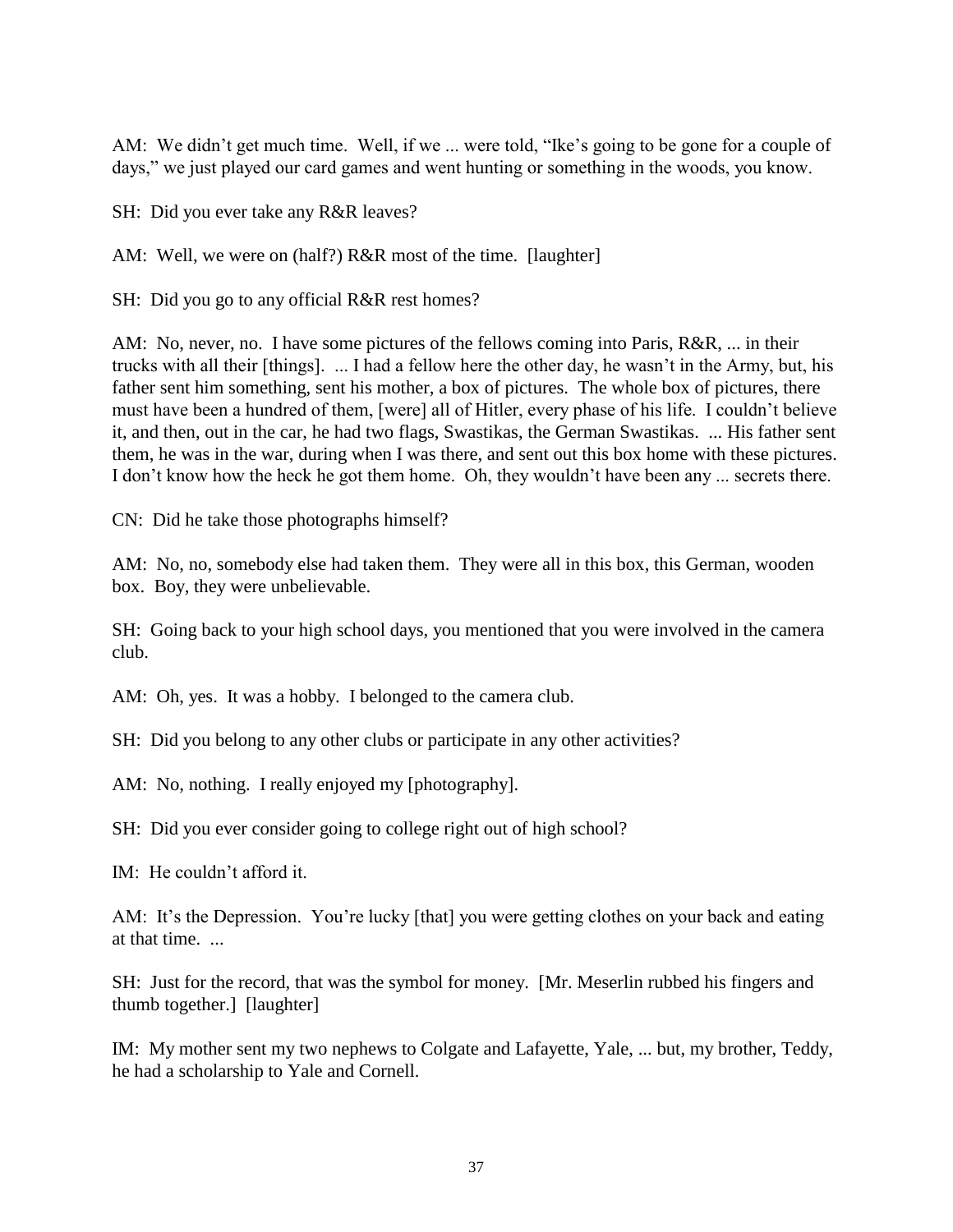AM: Oh, he's a brain. You know, if we had a cocktail party, he'd come with a suitcase and go in the other room and study. ...

SH: How did you land your job at the bank?

AM: When I got out of ... the [high school] graduating class, Fidelity Union Trust Company, because one of the senior vice-presidents lived in East Orange, ... he would pick two graduates out to come and start in the bank as a runner, "cause you couldn"t find a job. You were lucky if you [could], and that"s how I started as a runner in the bank.

SH: Why do you think that he picked you?

AM: "Cause I was stupid. [laughter] No, I guess I had good handwriting. [laughter] I could write numbers well. ... Yes, I think, 'cause two of us were chosen and the other one didn't get it because he didn"t have a good handwriting, ... something like that I heard.

CN: They selected you right out of high school.

AM: Yeah, and I started as a runner and, eventually, ended up, after that ...

SH: When you were a high school student, did you envision yourself working in the field of banking?

AM: I would have gotten into photography some way, but, you know, photography was nothing, then. Today, it's a big thing. It's unbelievable how it's come forward. ... I had a chance to go to *Look* and *Life*, but, I got so sick of traveling and living out of a suitcase. You know, people thought, "Oh, it's easy, you're a photographer," but, it's hectic. You know, you shoot a picture, you've got to write a caption, and you've got your film, and, while you're doing that, there's another good shot you"re missing, so, you"re leaving that behind. In the surrender room, I ran around so much, I was soaking wet with sweat. I must have shot fifty pictures in fifteen minutes. ...

IM: We saw him up on a chair in the movies.

SH: Were you involved with the Nuremberg trials at all?

AM: No, I wasn't. The fellow that did it was in our outfit, you know, the 165<sup>th</sup>, and *Yankee* Magazine, that's printed in the New England states, there was a group of pictures in there of his, and he wrote this article, and he said something in there, "I thought maybe I would end up being Ike"s photographer, but, somebody else got it." I think somebody else was there, and he wasn"t doing the job he was supposed to, really, but, I shouldn"t say that, but, that was my feeling, "Why would they pick little me?"

SH: As a young man coming of age in East Orange in the late 1930s, what were you hearing about Hitler and the worsening situation in Europe?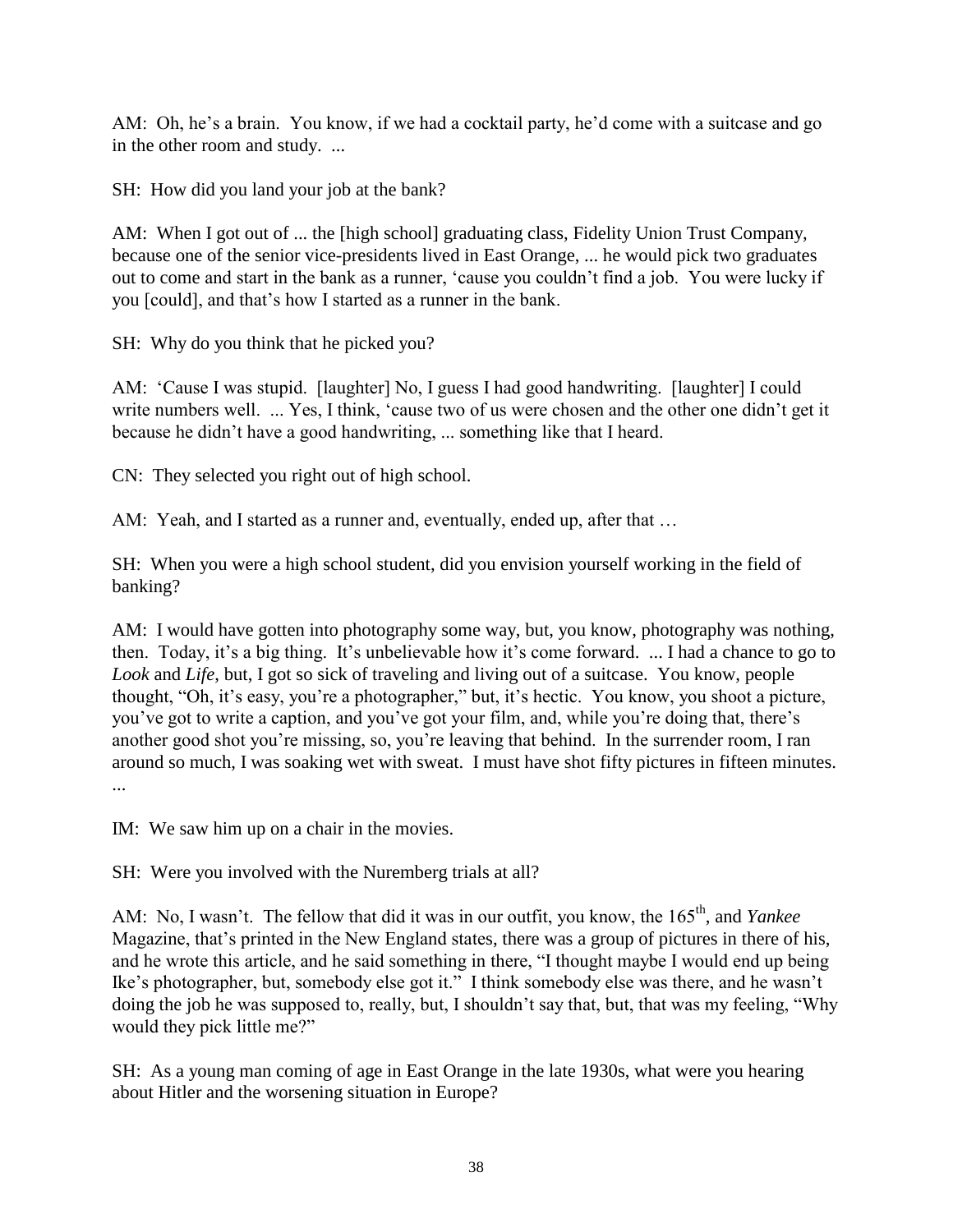AM: You know, you really didn't hear much at all, because you were young, it wasn't your interest, but, it was our interest as soon as we heard about Pearl Harbor. Irene and I were in the car, driving, and we heard that.

IM: And then, you enlisted, right away.

SH: Can you elaborate on what you were doing when you heard the news about Pearl Harbor?

AM: We were taking a ride in the country, you know, just going up to Eagle Rock, to neck, [laughter] no. We've had a great life together. We've traveled. ... I'm talking here, I'll be eighty-one in two months, but, we've been to a lot of the islands. We've been to Scotland, Edinburgh, we lived there for two weeks. ... A friend of ours had an apartment and made us come over.

SH: Can you tell us a little bit about your career and family after the war?

AM: ... The biggest part, then, with getting back was finding an apartment or a place to live. You know, I"ll tell you, you know how much I started at in the bank as a runner? nine dollars a week. ... I still have the W-2, 450 dollars a year, and I used to say, "Boy, if I could make thirtyfive dollars a week, I could live like a millionaire." [laughter] Today, you would starve to death. I mean, that"s how the world has changed. I"ll never forget, I ended up running the tax department in the trust department. We used to do, oh, 500, 600 ... fiduciary returns, plus, all the estate returns, and, ... I"ll never forget, I used to do a lot of work on federal estate tax returns, evaluation of (closed?) corporations and the federal estate tax return, and then, argue with the IRS of the value and all, but, I became very close friends with two men in the Newark office, Jake Fisher and Frank Herzlinger, who ran the estate tax division, and we used to squabble and fight like heck, you know, "This stock isn"t worth that," and this and that, "and it should be lower," and we understood each other. We became very good friends, even though, you know, we understood each other, we knew the business, and, when my daughter was ... hurt in an automobile accident so bad, they were the first ones [who] came.

IM: They wanted to know if we wanted money, anything. ...

AM: Then, as people retired, you were advanced, and I ended up running the tax department, and was promoted to a vice-president.

SH: You have two daughters. One was born in 1946 and the other in 1949.

AM: ... And it all grew from that, [laughter] grandchildren, great-grandchildren. ...

SH: When you look back on your life, how did World War II influence the man that we are interviewing today?